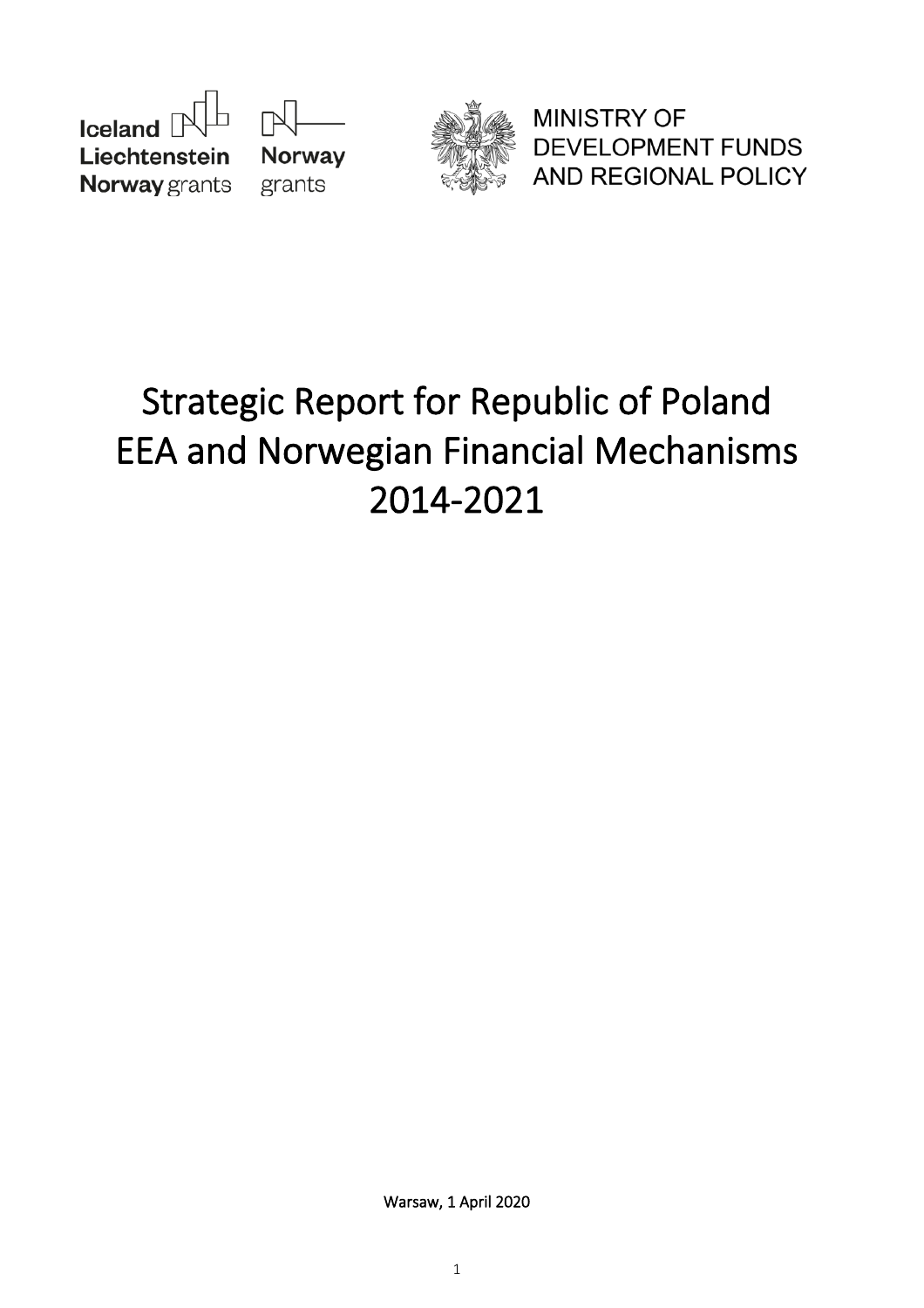**Abbreviations glossary** AA - Audit Authority ABW - Internal Security Agency ACP – Association of Polish Cities, Poland AIBA - National Agency of International Education Affairs, Lichtenstein CA – Certifying Authority ACN - Arts Council Norway ACF – Active Citizens Fund CN – Concept Note COPE - European Projects Implementation Centre, Poland CZSW - Central Board of the Prison Service, Poland BFIA – Bilateral Fund Implementation Agreement DA - Norwegian Courts Administration DPP – Donor Programme Partner DSB - Norwegian Directorate for Civil Protection EEA FM – European Economy Area Financial Mechanism FFI - Norwegian Defence Research Establishment FMC – Financial Mechanism Committee FMO – Financial Mechanism Office FRSE - Foundation for the Development of the Education System, Poland HDIR - Norwegian Directorate of Health IA - Irregularities Authority IFR – Interim Financial Report IN - Innovation Norway IPO – International Partner Organisation JCBF – Joint Committee for Bilateral Funds JD - Norwegian Ministry of Justice and Public Security KDI - Directorate of Norwegian Correctional Service KRS - National Council of the Judiciary of Poland KS - Norwegian Association of Local and Regional Authorities LGU – Local Government Unit MCS – Management and Control System MFiPR – Ministry of Development Funds and Regional Policy, Poland MKiDN – Ministry of Culture and National Heritage, Poland MoU – Memorandum of Understanding MS – Ministry of Justice, Poland MSWiA – Ministry of Interior and Administration, Poland MZ – Ministry of Health, Poland NCBiR – National Centre for Research and Development, Poland NCN – National Science Centre, Poland NEA – Norwegian Environment Agency NVE – Norwegian Water Resources and Energy Directorate OS - National Energy Authority of Iceland NFM – Norwegian Financial Mechanism NFOŚ - National Fund for Environmental Protection and Water Management, Poland NFP – National Focal Point in Poland NMFA – Norwegian Ministry of Foreign Affairs NO Emb – Embassy of Kingdom of Norway in Poland OECD – Organisation for Economic Cooperation and Development PA – Programme Agreement PARP – Polish Agency for Enterprise Development PIA - Programme Implementation Agreement PDP – predefined project PO – Programme Operator RA - Norwegian Directorate for Cultural Heritage RANNIS - Icelandic Centre for Research RCN - Research Council of Norway SIU - Norwegian Centre for International Cooperation in Education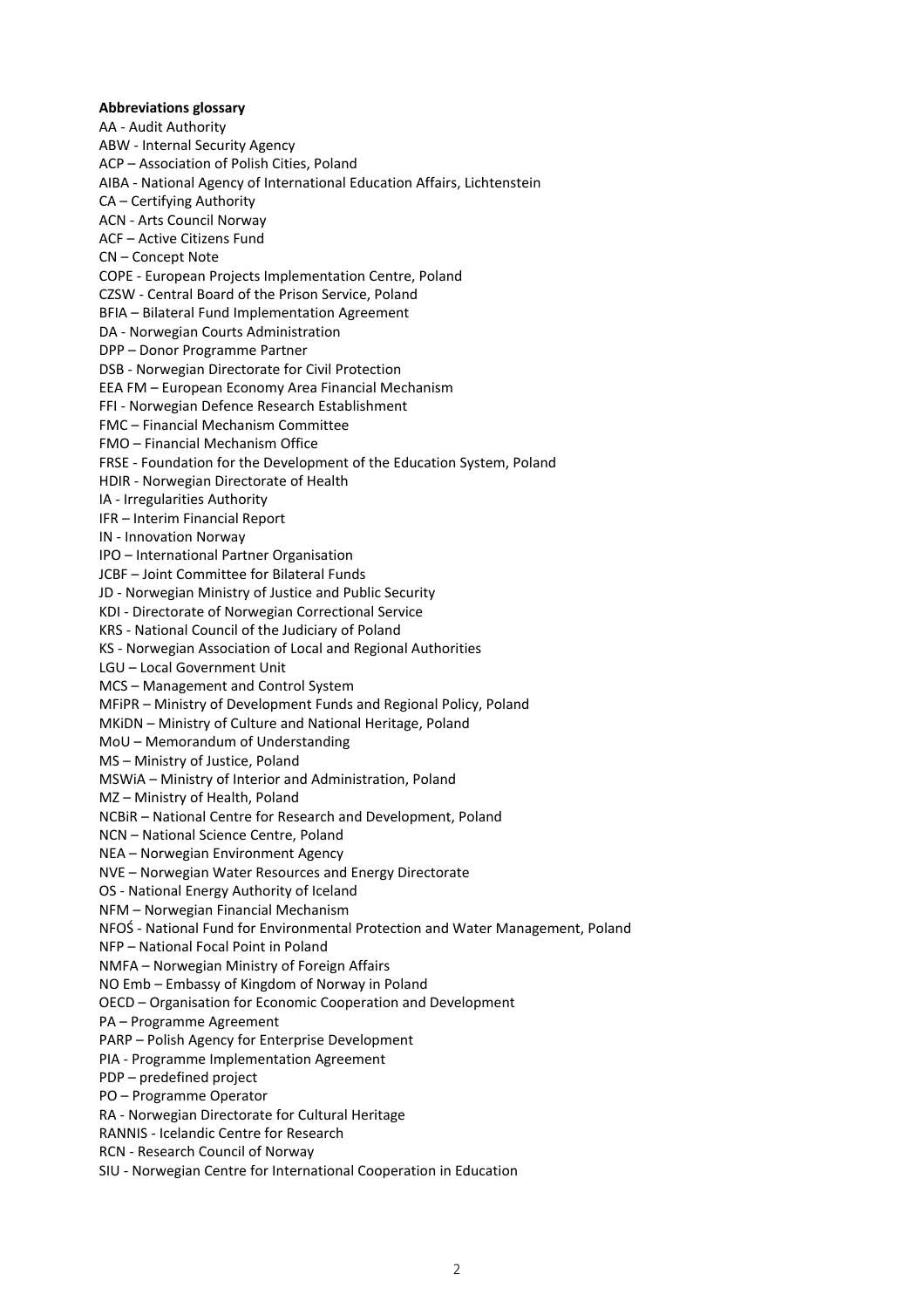#### **1. Executive summary**

This Strategic Report is to inform you about the recent developments as regards EEA and Norway grants in Poland, activities already undertaken and these still ahead of us, challenges and issues that we have to address.

With the *Environment, Energy and Climate* Programme Agreement signed on 7 th February 2020, we have now **8 Polish programmes at the stage of implementation**.

Nine out of 16 predefined projects have already been appraised positively and notification of such appraisal has been submitted to the FMO.

**End of March in Poland there are 27 launched open calls** (4 concluded, 8 in assessment, 15 currently open), 18 still to be announced. They were preceded by huge number of information and matchmaking measures (eg. conferences/seminars/study visits/travel grants). In the 13 closed open calls (concluded and at assessment phase) 827 applications were received. Hitherto experience proves high demand for the Grants exceeding several times available allocation. The assessment workload on one hand and strict time frames on the other foreshow serious challenges to be faced by all stakeholders. Basing on the experience, we can assume the project contracting (including the assessment) takes at least one year from that time.

The **tight schedule of the EEA and Norway Grants programmes implementation**, and one must highlight difficult case of investment projects, is the main risk factor.

Additionally, in the beginning of 2020 WHO announced the **pandemic of COVID -19**, having a growing impact on the global economy and social networks.

The NFP activities in 2020 shall be focused on Mid Term Review of the Grants. MoU reserve of  $\epsilon$  21 157 000 (and additional funds from Justice programme, if approved) allocation proposal shall be submitted to the Donors by the end of 2020, either in the form of a new programme or as an addition to already implemented programme or programmes. Secondly, as the effects if the coronavirus outbreak are definitely considerable to public health and economy, the mitigating measures in the Grants implementation system should be identified and implemented.

Total expenditures in this financing period amounted to over **EUR 8 million**1 (PLN Mln 35) and increased comparing to the previous year (PLN Mln 12). Growth of expenditures resulted from higher number of activities that might have been undertaken after programmes' approval.

## **2. Political, economic and social context**

2019 was the year of double elections, hence an important time for the political situation in Poland. On May 26, 2019 the elections to the European Parliament were held. Polish voters elected 52 MEPs.<sup>2</sup> The country's ruling party, the right-wing Law and Justice (PiS) received 45.38% of the votes, whereas the Coalition of the opposition parties – Civic Platform (PO), Polish People's Party (PSL), Democratic Left Alliance (SLD), .Modern party and the Greens - came in second with the result 38.47%. Third party that managed to win seats in the European Parliament was a new formed, left-wing Spring with 6,06% of votes. As a result, 26 MEP seats were taken by PiS, joining the European Conservatives and Reformists

 $1$  The amount includes expenditures certified in IFRs in September 2019 and amounts reported in IFRs foreseen to be submitted till 15 March 2020 which are in the process of verification.

 $2$  Compared to 51 in the 2014 election. The 52nd MEP, the Law and Justice candidate, took up his mandate after the UK left the European Union in February 2020.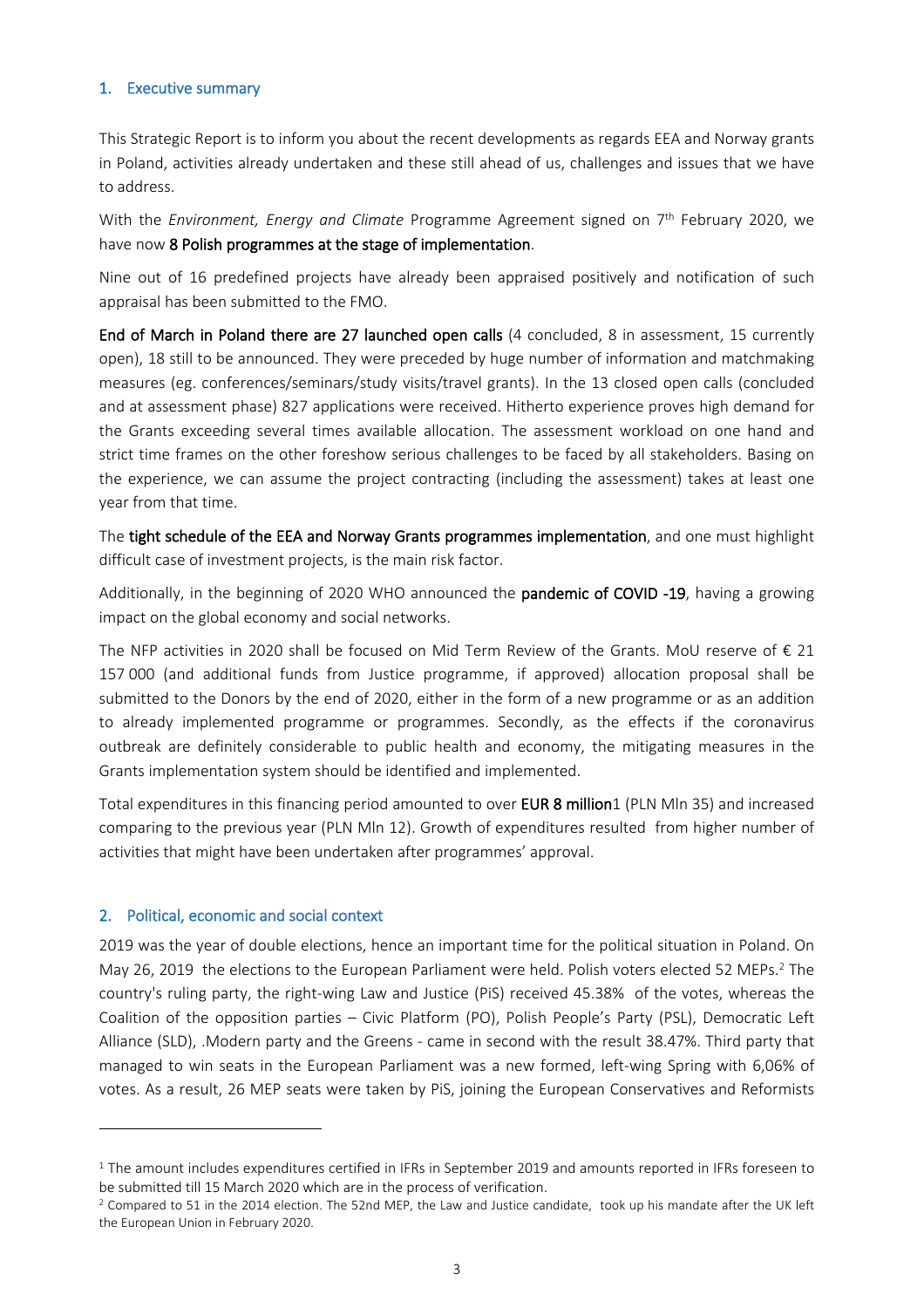Group. The opposition joined the Group of the European People's Party (17 MEP from the Coalition) and the Group of the Progressive Alliance of Socialists and Democrats in the European Parliament (5 MEP from the Coalition and 3 MEP from the Spring party).

On October 13, 2019 Poles voted in the parliamentary elections. The turnout (61.74%) was the highest since the first free elections after the fall of communism in 1989. In total 460 members of the Sejm and 100 senators of the Senate were elected. The outcome for the ruling Law and Justice (PiS) was 43,59% for the Sejm and 44,56% for the Senat, whereas the opposition Civic Coalition (Civic Platform, .Modern, iPL and the Greens) received 27,40% and 35,66% votes respectively. Among the parties that entered the Parliament there were also the Polish People's Party (PSL) allied with Kukiz'15, the Democratic Left Alliance (Razem, SLD and Spring) and the Confederation. The latter is a radical far-right coalition established in 2018 with parties KORWiN, the National Movement and other parties. It did not win any seats at the EU election in 2019. As a result of the elections, the ruling Law and Justice (PiS) retained its majority in the Sejm but lost its majority in the Senate to the opposition.

2019 saw the continuation of the current policy of the ruling party. Throughout 2019 the Polish government of the right-wing coalition of Law and Justice, United Poland and the Agreement has been headed by Mateusz Morawiecki. As a result of the changes in the government that followed the elections, on November 15, 2019 the Ministry of Investment and Economic Development, performing the rule of the National Focal Point of the EEA and Norway Grants in Poland, was replaced by a new Ministry of Development Funds and Regional Policy, headed by Małgorzata Jarosińska-Jedynak. Furthermore, the Ministry of Climate was created by transforming the Ministry of Environment. The Ministry of Climate took over the tasks of the Programme Operator of the Environment, Energy and Climate Change Programme.

Polish foreign policy goals indicated in the current "Polish Foreign Policy Strategy 2017-2021" focus on three interlinked priorities: firstly security, understood as developing Poland's own defence capabilities, strengthening Poland's position in NATO and the EU and pursuing an active regional policy; secondly international endeavours to promote economic growth and social development; thirdly - shaping a positive image of Poland and bolstering its credibility in Europe and globally. The goals formulated in this way seem to be largely consistent with the general objective of the EEA and Norway Grants of reducing economic and social disparities in Europe, as well as the objectives set for the particular programmes.

2020 may bring about further challenges, but also opportunities for Poland. The presidential elections scheduled for May 10, 2020 may have significant consequences for the Polish political scene. The situation with the elections needs to be constantly monitored due to coronavirus pandemic. New challenges for the EU as a whole and for Poland as its member state should also be expected in the context of Brexit.

Going into the economic and social context, it should be reminded that the overall objectives of the EEA and Norway Grants are to contribute to the reduction of economic and social disparities in the EEA (objective – cohesion) and to strengthen bilateral relations between the Donor States and the Beneficiary States.

The process of monitoring the cohesion objective progress uses macroeconomic and social indicators illustrating, among others, economic growth, unemployment, poverty and income inequalities. The purpose of annual reports is to present the progress made in these fields and the attempt to determine the impact of the above-mentioned grants on its achievement.

While analysing cohesion indicators, attention should be given to a few aspects, e.g. substantial differentiation of the initial situation which for the purposes of monitoring was established for 2005.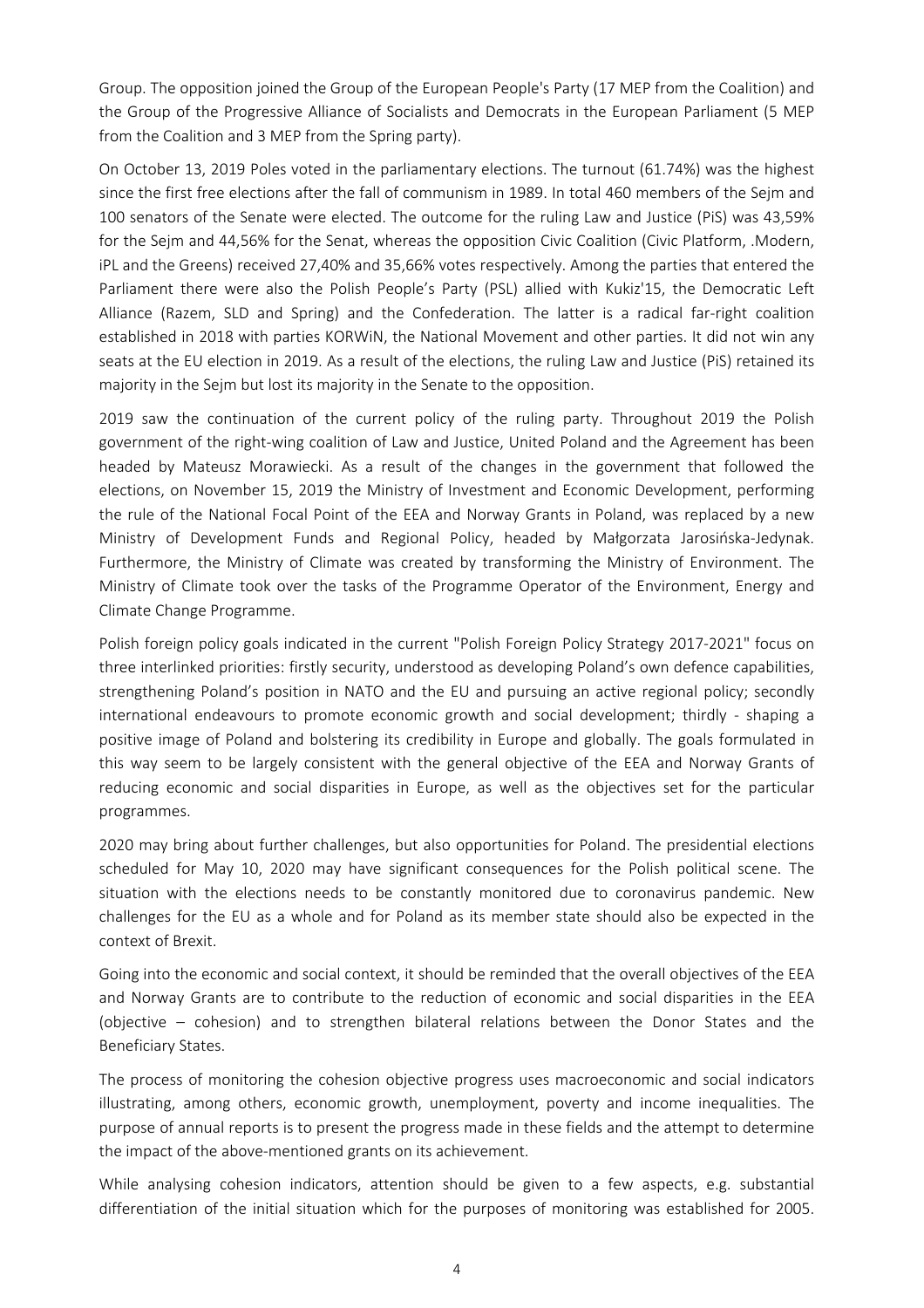The gap which existed between particular states at that time had a significant impact on the pace of convergence that should be the fundamental measure of achievements. The second important factor affecting the convergence level in the period of 2009-2017 was the global economic crisis which particularly severely influenced economies of some EU member states.

The developments of selected indicators monitoring the progress made in Poland in comparison to other beneficiary states as well as donor states in the period of 2009-2018 are presented below. 2008 is treated as the base year for the analysed 2009-2014 period of implementation of the discussed funds. The source data for analysis of monitoring indicators is the EUROSTAT data base.

Human Development Index (HDI), being a synthetic measure, describes the changes in social and economic development of individual countries and evaluates the countries on three planes: long and healthy life, knowledge and prosperous life standard. Since 2010, the following indicators have been used for measurement purposes: life expectancy, average number of years of education received by inhabitants aged 25 and older, expected number of years of education for children beginning the education process and national income per capita in USD calculated according to purchasing power parity of a given currency.

|                 | 2005 | 2009 | 2013 | 2014 | 2015 | 2016 | 2017 | 2018 | Change of the index in<br>vears 2009-2018 |
|-----------------|------|------|------|------|------|------|------|------|-------------------------------------------|
| <b>Bulgaria</b> | 0.75 | 0.77 | 0.78 | 0.78 | 0.79 | 0.81 | 0.81 | 0.81 | 0.04                                      |
| Croatia         | 0.78 | 0.80 | 0.81 | 0.82 | 0.83 | 0.83 | 0.83 | 0.84 | 0.04                                      |
| Cyprus          | 0.83 | 0.85 | 0.85 | 0.85 | 0.86 | 0.87 | 0.87 | 0.87 | 0.02                                      |
| Czech Republic  | 0.84 | 0.85 | 0.86 | 0.87 | 0.88 | 0.89 | 0.89 | 0.89 | 0.04                                      |
| Estonia         | 0.82 | 0.84 | 0.84 | 0.86 | 0.87 | 0.87 | 0.87 | 0.88 | 0.04                                      |
| Greece          | 0.85 | 0.86 | 0.85 | 0.87 | 0.87 | 0.87 | 0.87 | 0.87 | 0.01                                      |
| Hungary         | 0.81 | 0.82 | 0.82 | 0.83 | 0.84 | 0.84 | 0.84 | 0.84 | 0.02                                      |
| Latvia          | 0.79 | 0.82 | 0.81 | 0.82 | 0.83 | 0.85 | 0.85 | 0.85 | 0.03                                      |
| Lithuania       | 0.81 | 0.83 | 0.83 | 0.84 | 0.85 | 0.86 | 0.86 | 0.87 | 0.04                                      |
| Malta           | 0.80 | 0.83 | 0.83 | 0.84 | 0.86 | 0.88 | 0.88 | 0.88 | 0.05                                      |
| Poland          | 0.80 | 0.82 | 0.83 | 0.84 | 0.86 | 0.87 | 0.87 | 0.87 | 0.05                                      |
| Portugal        | 0.79 | 0.81 | 0.82 | 0.83 | 0.84 | 0.85 | 0.85 | 0.85 | 0.04                                      |
| Romania         | 0.75 | 0.80 | 0.78 | 0.79 | 0.80 | 0.81 | 0.81 | 0.82 | 0.02                                      |
| Slovakia        | 0.80 | 0.82 | 0.83 | 0.84 | 0.85 | 0.86 | 0.86 | 0.86 | 0.04                                      |
| Slovenia        | 0.85 | 0.88 | 0.87 | 0.88 | 0.89 | 0.90 | 0.90 | 0.90 | 0.02                                      |
| Norway          | 0.93 | 0.94 | 0.95 | 0.95 | 0.95 | 0.95 | 0.95 | 0.95 | 0.01                                      |
| Island          | 0.89 | 0.89 | 0.92 | 0.93 | 0.93 | 0.93 | 0.94 | 0.94 | 0.05                                      |
| Liechtenstein   | 0.89 | 0.90 | 0.91 | 0.91 | 0.91 | 0.92 | 0.92 | 0.92 | 0.02                                      |

Table 1. Human Development Index (HDI)

Source: UNDP

It should be noted that both the difference between the indicators for individual countries and the gap between Poland and Norway decreased. Norway, as a leader of the world ranking, may be treated as a reference point (*benchmark*) for evaluations of progress in implementation of sustainable development strategies. Therefore, the fundamental objective of cohesion policy which is contributing to the reduction of economic and social disparities within the European Economic Area is being implemented.

Another important indicator of economic cohesion is GDP per capita in relation to the EU average, including differences in purchasing power parity. In the group of the analysed countries, significant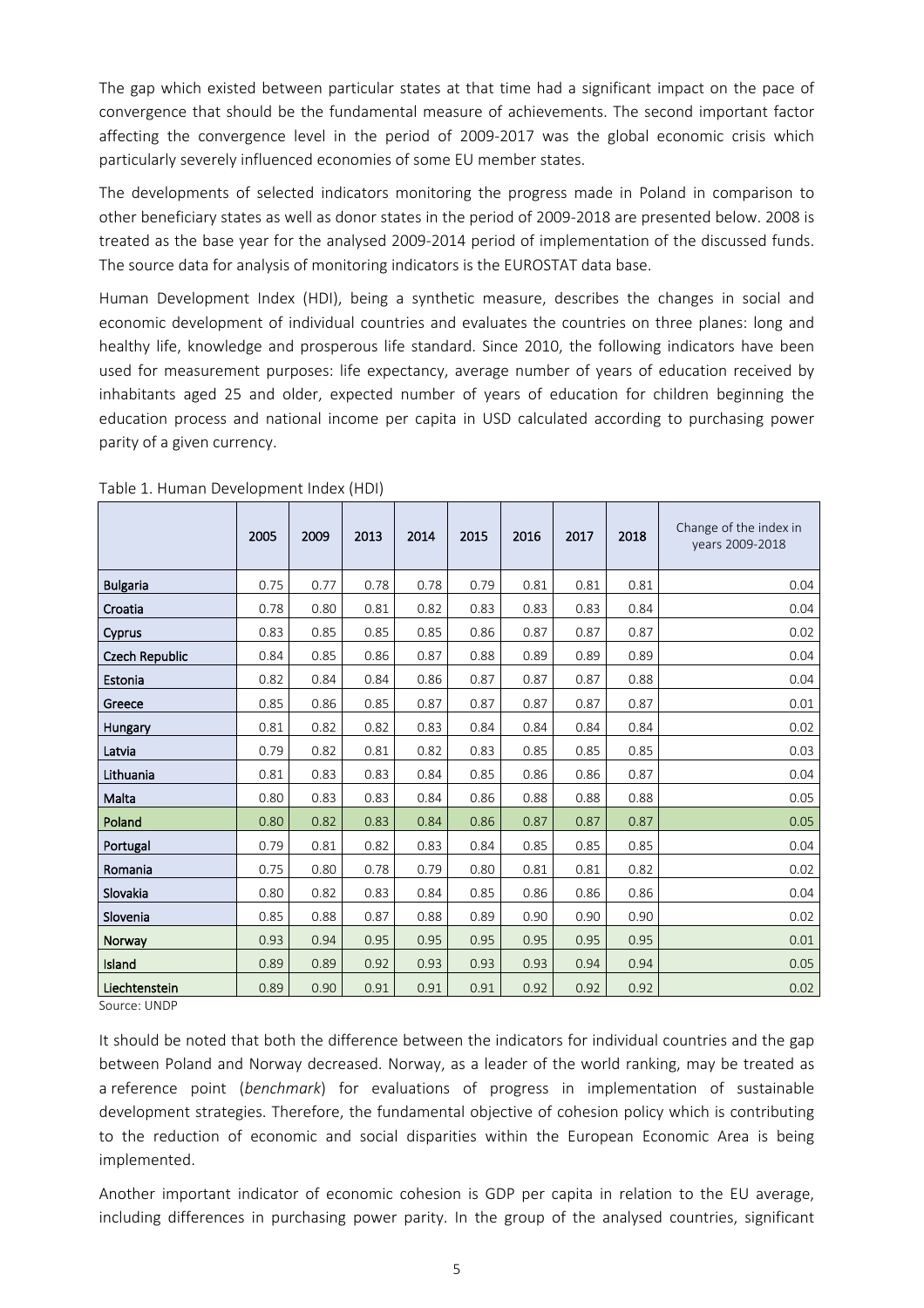differences are visible. In 2009 the lowest economic development indicator – about 4 times lower than in the case of Norway – was recorded by Bulgaria (43% of the EU average) and Romania (51% of the EU average). In 2017 these differences substantially decreased – indicators for Bulgaria (51%) and Romania (65%) were about 3 times lower than for Norway (151%). However, they are still very high.

|                       | 2005 | 2009 | 2013 | 2014 | 2015 | 2016 | 2017 | 2018 | Change in the years<br>2009-2018 [p.p.] |
|-----------------------|------|------|------|------|------|------|------|------|-----------------------------------------|
| <b>Bulgaria</b>       | 37   | 43   | 45   | 47   | 47   | 48   | 50   | 51   | 8                                       |
| Croatia               | 55   | 62   | 60   | 59   | 59   | 60   | 61   | 63   | $\mathbf{1}$                            |
| Cyprus                | 101  | 105  | 84   | 81   | 82   | 84   | 85   | 89   | $-16$                                   |
| <b>Czech Republic</b> | 79   | 85   | 84   | 86   | 87   | 87   | 88   | 91   | 6                                       |
| Estonia               | 60   | 63   | 75   | 77   | 76   | 77   | 79   | 82   | 19                                      |
| Greece                | 93   | 94   | 72   | 71   | 70   | 68   | 68   | 68   | $-26$                                   |
| Hungary               | 62   | 64   | 67   | 68   | 68   | 67   | 68   | 71   | 7                                       |
| Latvia                | 50   | 52   | 62   | 63   | 64   | 65   | 67   | 69   | 17                                      |
| Lithuania             | 53   | 56   | 73   | 75   | 75   | 76   | 79   | 80   | 24                                      |
| Malta                 | 81   | 81   | 85   | 88   | 93   | 94   | 95   | 98   | 17                                      |
| Poland                | 50   | 59   | 67   | 67   | 68   | 68   | 70   | 70   | 11                                      |
| Portugal              | 82   | 82   | 76   | 77   | 77   | 78   | 77   | 77   | $-5$                                    |
| Romania               | 35   | 51   | 54   | 55   | 56   | 58   | 62   | 65   | 14                                      |
| Slovakia              | 60   | 71   | 76   | 77   | 77   | 77   | 77   | 73   | $\overline{2}$                          |
| Slovenia              | 87   | 85   | 82   | 82   | 82   | 82   | 84   | 87   | $\overline{2}$                          |
| Norway                | 173  | 172  | 184  | 176  | 160  | 148  | 149  | 151  | $-21$                                   |
| Island                | 135  | 130  | 121  | 122  | 126  | 130  | 131  | 130  | $\mathbf{0}$                            |
| Liechtenstein         | n.d. | n.d. | n.d. | n.d. | n.d. | n.d. | n.d. | n.d. | n.d.                                    |

Table 2. GDP per capita (in PPS) in relation to the EU average (%).

Source: Eurostat

In the period from 2009, Poland – next to Lithuania, Estonia and Latvia – belongs to the group of countries which made significant progress in economic convergence. In relation to the EU average, southern countries affected by economic recession as a result of the crisis (Greece, Cyprus, Portugal) and the most developed countries (including Norway), lost due to the lower pace of growth in comparison to the so called catching-up countries.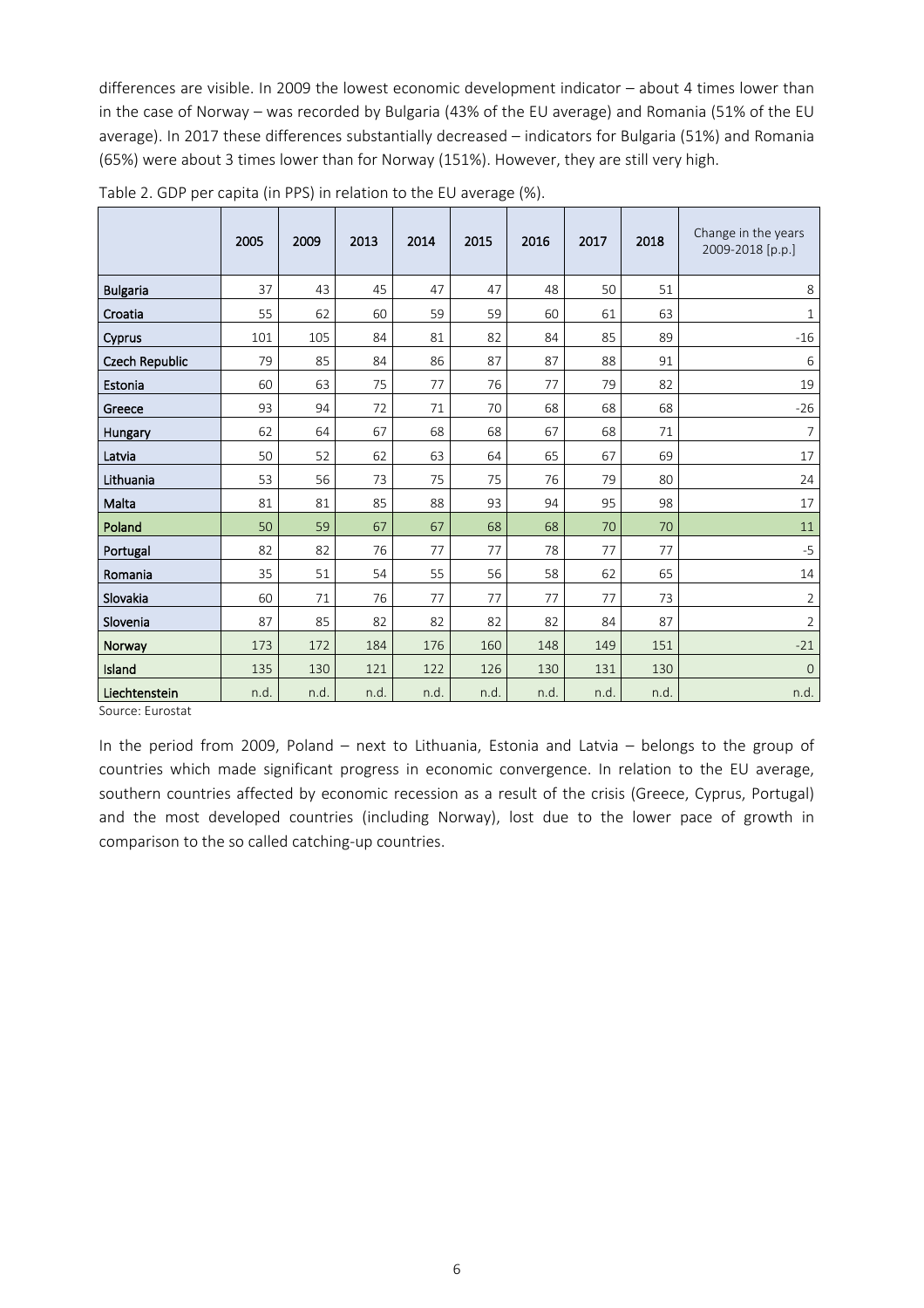Cohesion in the economic sphere is conditioned mostly by the pace of economic growth. The figure below presents higher pace of GDP growth (cumulated, 2018 in comparison to 2005) in the majority of beneficiary states than in the case of Norway. It must be emphasized that the difference in terms of economic development between the group of beneficiary states and donor states significantly decreased.



Figure. The change in GDP in the analysed group of countries in 2018 in relation to 2005 (%)

Differences between the countries are also visible in the change of situation on the labour market. In comparison to 2009, i.e. the pre-crisis situation, in 2018 vast majority of countries from the researched group recorded a significant increase in unemployment rate, provided that in Greece and Cyprus it was more than double. Poland – which in 2005 was the country with the highest rate of unemployment in the researched group of countries, recorded the greatest improvement of this indicator in relation to the period before the economic downturn. Furthermore, the gap between the level of the unemployment rate in Poland and Norway significantly decreased and in 2018 the rate reached the same value in both countries.

|                 | 2005 | 2009 | 2013 | 2014 | 2015 | 2016 | 2017 | 2018 | change in<br>2009-2018 [p.p.] |
|-----------------|------|------|------|------|------|------|------|------|-------------------------------|
| <b>EU-28</b>    | 9.0  | 9.0  | 10.9 | 10.2 | 9.4  | 8.6  | 7.6  | 6.8  | $-2.2$                        |
| <b>Bulgaria</b> | 10.1 | 6.8  | 13.0 | 11.4 | 9.2  | 7.6  | 6.2  | 5.2  | $-1.6$                        |
| Croatia         | 13.0 | 9.3  | 17.4 | 17.2 | 16.1 | 13.4 | 11.0 | 8.4  | $-0.9$                        |
| Cyprus          | 5.3  | 5.4  | 15.9 | 16.1 | 15.0 | 13.0 | 11.1 | 8.4  | 3.0                           |
| Czech Republic  | 7.9  | 6.7  | 7.0  | 6.1  | 5.1  | 4.0  | 2.9  | 2.2  | $-4.5$                        |
| Estonia         | 8.0  | 13.5 | 8.6  | 7.4  | 6.2  | 6.8  | 5.8  | 5.4  | $-8.1$                        |
| Greece          | 10.0 | 9.6  | 27.5 | 26.5 | 24.9 | 23.6 | 21.5 | 19.3 | 9.7                           |
| Hungary         | 7.2  | 10.0 | 10.2 | 7.7  | 6.8  | 5.1  | 4.2  | 3.7  | $-6.3$                        |
| Latvia          | 10.0 | 17.5 | 11.9 | 10.8 | 9.9  | 9.6  | 8.7  | 7.4  | $-10.1$                       |
| Lithuania       | 8.3  | 13.8 | 11.8 | 10.7 | 9.1  | 7.9  | 7.1  | 6.2  | $-7.6$                        |
| Malta           | 6.9  | 6.9  | 6.1  | 5.7  | 5.4  | 4.7  | 4.0  | 3.7  | $-3.2$                        |
| Poland          | 17.9 | 8.1  | 10.3 | 9.0  | 7.5  | 6.2  | 4.9  | 3.9  | $-4.2$                        |

|  |  | Table 3. Unemployment rate in total (BAEL, %) |  |  |  |
|--|--|-----------------------------------------------|--|--|--|
|--|--|-----------------------------------------------|--|--|--|

Source: Eurostat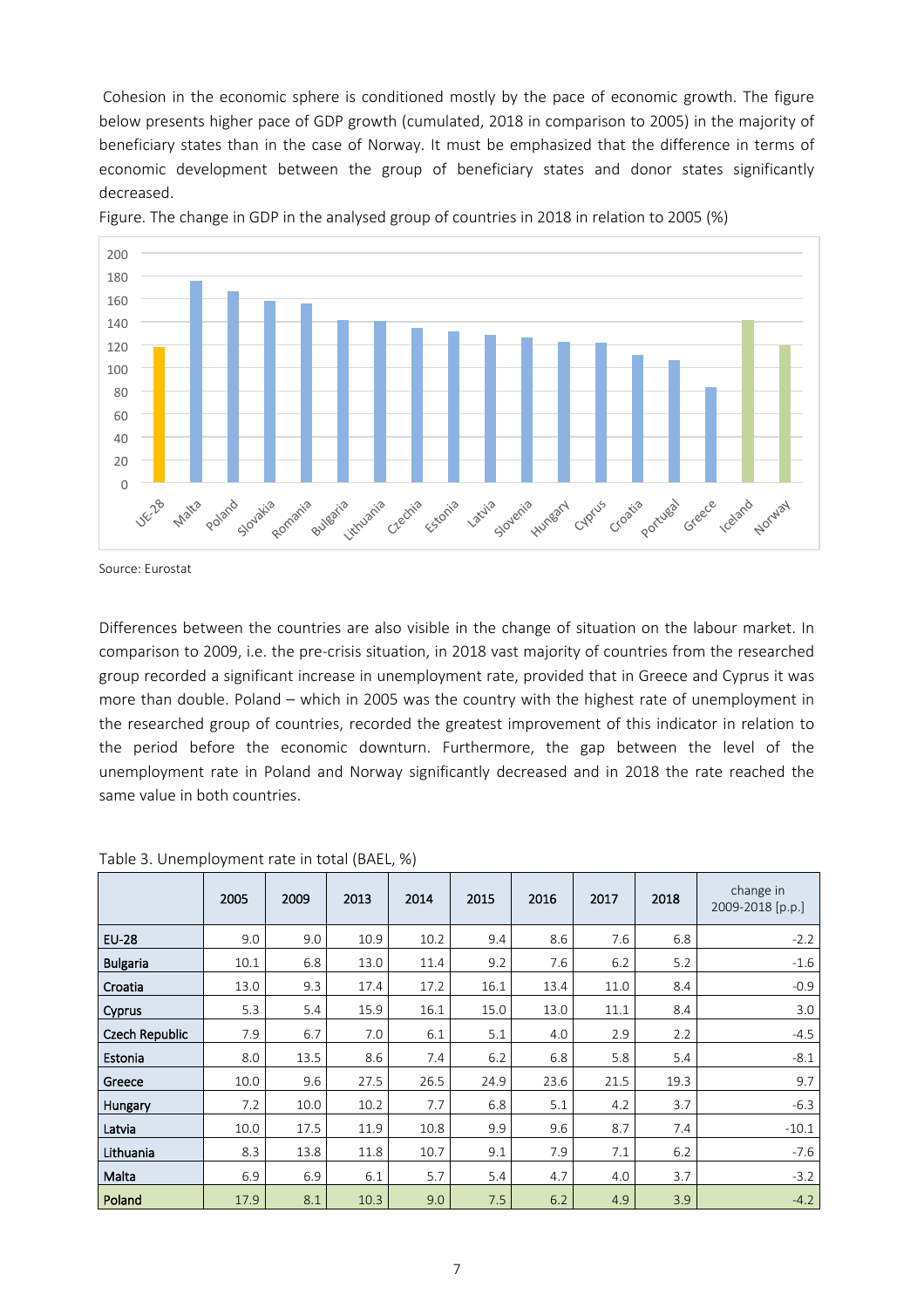| Portugal      | 8.8  | 10.7 | 16.4 | 14.1 | 12.6 | 11.2 | 9.0  | 7.0  | $-3.7$ |
|---------------|------|------|------|------|------|------|------|------|--------|
| Romania       | 7.1  | 6.5  | 7.1  | 6.8  | 6.8  | 5.9  | 4.9  | 4.2  | $-2.3$ |
| Slovakia      | 16.4 | 12.1 | 14.2 | 13.2 | 11.5 | 9.7  | 8.1  | 6.5  | $-5.6$ |
| Slovenia      | 6.5  | 5.9  | 10.1 | 9.7  | 9.0  | 8.0  | 6.6  | 5.1  | 0.8    |
| Norway        | 2.6  | 7.2  | 5.4  | 5.0  | 4.0  | 3.0  | 2.8  | 2.7  | $-4.5$ |
| Island        | 4.5  | 3.3  | 3.5  | 3.5  | 4.4  | 4.7  | 4.2  | 3.9  | $-0.6$ |
| Liechtenstein | n.d. | n.d. | n.d. | n.d. | n.d. | n.d. | n.d. | n.d. | n.d.   |

Source: Eurostat

When analysing the risk of poverty and social exclusion, substantial diversification of individual countries in this regard as well as divergent course of processes taking place in 2009-2018 must be indicated. In some countries, situation in this regard was deteriorating, e.g. in Greece. In this respect, Poland stands out positively, recording the noticeable – similarly as in Hungary, Romania and Latvia improvement by over 8 p.p. (from the level of nearly 28% in 2009 to less than 19% in 2018). Thereby, Poland shifted from the group of countries with the highest risk of poverty and exclusion to the group countries with the indicator below the EU average.

|                       | 2005 | 2009 | 2013 | 2014 | 2015 | 2016 | 2017 | 2018 | change in<br>2009-2018 [p.p.] |
|-----------------------|------|------|------|------|------|------|------|------|-------------------------------|
| <b>EU-28</b>          | 25.8 | 23.3 | 24.6 | 24.4 | 23.8 | 23.5 | 22.4 | 21.9 | $-1.4$                        |
| <b>Bulgaria</b>       | n.d. | 46.2 | 48.0 | 40.1 | 41.3 | 40.4 | 38.9 | 32.8 | $-13.4$                       |
| Croatia               | n.d. | n.d. | 29.9 | 29.3 | 29.1 | 27.9 | 26.4 | 24.8 | X                             |
| Cyprus                | 25.3 | 23.5 | 27.8 | 27.4 | 28.9 | 27.7 | 25.2 | 23.8 | 0.3                           |
| <b>Czech Republic</b> | 19.6 | 14.0 | 14.6 | 14.8 | 14.0 | 13.3 | 12.2 | 12.2 | $-1.8$                        |
| Estonia               | 25.9 | 23.4 | 23.5 | 26.0 | 24.2 | 24.4 | 23.4 | 24.4 | 1.0                           |
| Greece                | 29.4 | 27.6 | 35.7 | 36.0 | 35.7 | 35.6 | 34.8 | 31.8 | 4.2                           |
| Hungary               | 32.1 | 29.6 | 34.8 | 31.8 | 28.2 | 26.3 | 25.6 | 19.6 | $-10.0$                       |
| Latvia                | 46.3 | 37.9 | 35.1 | 32.7 | 30.9 | 28.5 | 28.2 | 28.4 | $-9.5$                        |
| Lithuania             | 41.0 | 29.6 | 30.8 | 27.3 | 29.3 | 30.1 | 29.6 | 28.3 | $-1.3$                        |
| Malta                 | 20.5 | 20.3 | 24.0 | 23.8 | 22.4 | 20.1 | 19.2 | 19.0 | $-1.3$                        |
| Poland                | 45.3 | 27.8 | 25.8 | 24.7 | 23.4 | 21.9 | 19.5 | 18.9 | $-8.9$                        |
| Portugal              | 26.1 | 24.9 | 27.5 | 27.5 | 26.6 | 25.1 | 23.3 | 21.6 | $-3.3$                        |
| Romania               | n.d. | 43.0 | 41.9 | 40.3 | 37.4 | 38.8 | 35.7 | 32.5 | $-10.5$                       |
| Slovakia              | 32.0 | 19.6 | 19.8 | 18.4 | 18.4 | 18.1 | 16.3 | 16.3 | $-3.3$                        |
| Slovenia              | 18.5 | 17.1 | 20.4 | 20.4 | 19.2 | 18.4 | 17.1 | 16.2 | $-0.9$                        |
| Norway                | 13.3 | 11.6 | 13   | 11.2 | 12.5 | 12.2 | n.d. | n.d  | $\mathsf X$                   |
| Island                | 16.2 | 15.2 | 14.1 | 13.5 | 15.0 | 15.3 | 16.0 | 16.2 | $1.0$                         |
| Liechtenstein         | n.d. | n.d. | n.d. | n.d. | n.d. | n.d. | n.d. | n.d. | n.d.                          |

Table 4. The proportion of the population at risk of poverty and social exclusion (%)

Source: Eurostat

Income inequalities in the researched group of countries measured by Gini coefficient in 2017 ranged from nearly 20 in the case of Slovakia and Slovenia to nearly 40 for Bulgaria. In the period of 2009- 2018, these inequalities increased in many countries (e.g. in Hungary, Bulgaria and Lithuania). In nine countries from the analysed group - including Poland - income inequalities in 2018 were lower than in 2009. Gini coefficient for Poland decreased from the level of 31.4 in 2008 to 27.8 in 2018. Thus, the scale of improvement of the inequality issue was, in the case of Poland, almost the highest in the analysed group of countries. Currently, its level is below the EU average.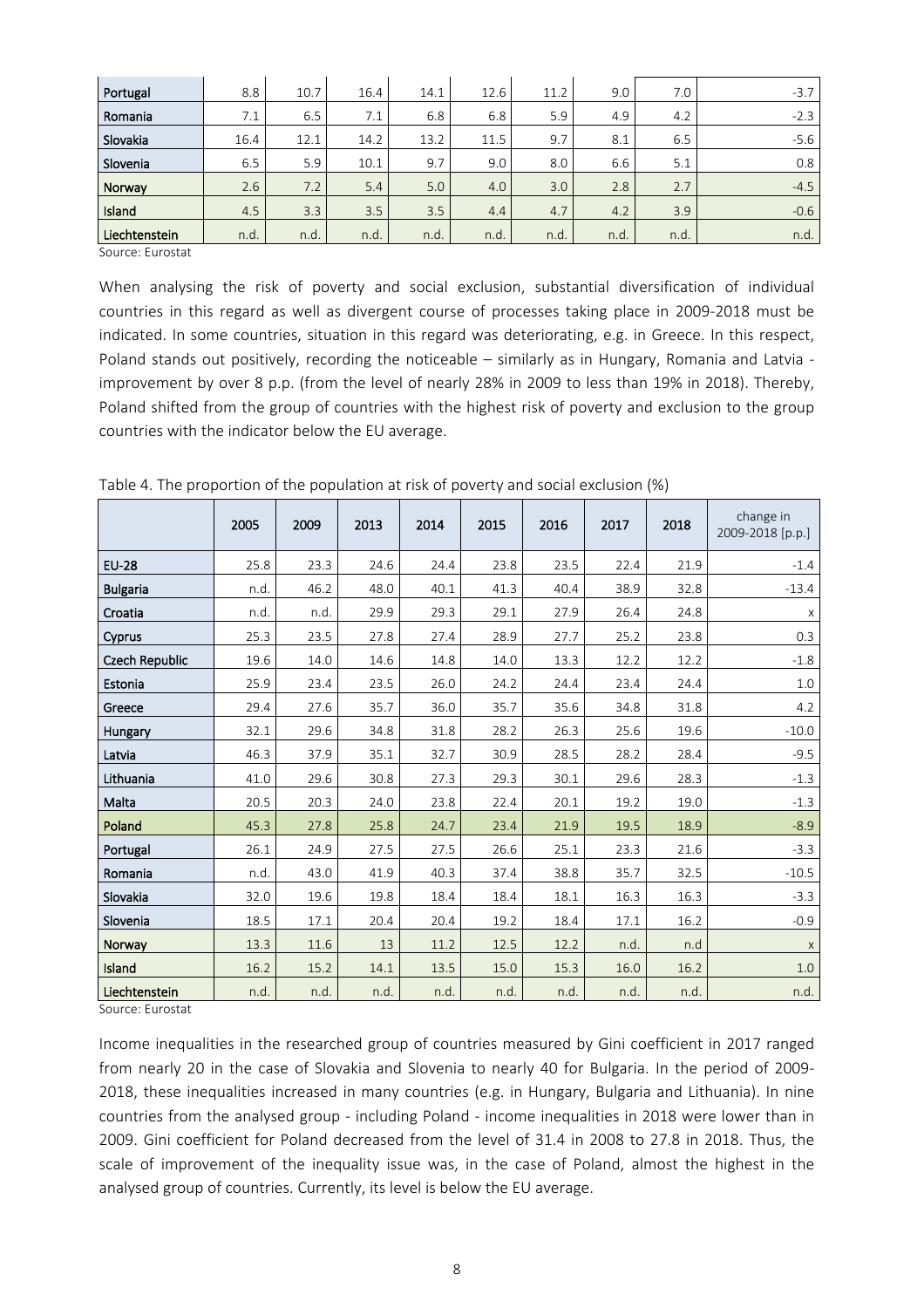|                 | 2005 | 2009 | 2013 | 2014 | 2015 | 2016 | 2017 | 2018 | change in<br>2009-2018 |
|-----------------|------|------|------|------|------|------|------|------|------------------------|
| <b>EU-28</b>    | n.d. | n.d. | 30.5 | 31.0 | 31.0 | 30.8 | 30.7 | 30.9 | X                      |
| <b>Bulgaria</b> | n.d. | 33.4 | 35.4 | 35.4 | 37.0 | 37.7 | 40.2 | 39.6 | $6.2$                  |
| Croatia         | n.d. | n.d. | 30.9 | 30.2 | 30.4 | 29.8 | 29.9 | 29.7 | $\mathsf X$            |
| Cyprus          | 28.7 | 29.5 | 32.4 | 34.8 | 33.6 | 32.1 | 30.8 | 29.1 | $-0.4$                 |
| Czech Republic  | 26.0 | 25.1 | 24.6 | 25.1 | 25.0 | 25.1 | 24.5 | 24.0 | $-1.1$                 |
| Estonia         | 34.1 | 31.4 | 32.9 | 35.6 | 34.8 | 32.7 | 31.6 | 30.6 | $-0.8$                 |
| Greece          | 33.2 | 33.1 | 34.4 | 34.5 | 34.2 | 34.3 | 33.4 | 32.3 | $-0.8$                 |
| Hungary         | 27.6 | 24.7 | 28.3 | 28.6 | 28.2 | 28.2 | 28.1 | 28.7 | 4.0                    |
| Latvia          | 36.2 | 37.5 | 35.2 | 35.5 | 35.4 | 34.5 | 34.5 | 35.6 | $-1.9$                 |
| Lithuania       | 36.3 | 35.9 | 34.6 | 35.0 | 37.9 | 37.0 | 37.6 | 36.9 | 1.0                    |
| Malta           | 27.0 | 27.4 | 27.9 | 27.7 | 28.1 | 28.5 | 28.3 | 28.7 | $-1.3$                 |
| Poland          | 35.6 | 31.4 | 30.7 | 30.8 | 30.6 | 29.8 | 29.2 | 27.8 | $-3.6$                 |
| Portugal        | 38.1 | 35.4 | 34.2 | 34.5 | 34.0 | 33.9 | 33.5 | 32.1 | $-3.3$                 |
| Romania         | n.d. | 34.5 | 34.6 | 35.0 | 37.4 | 34.7 | 33.1 | 35.1 | 0.6                    |
| Slovakia        | 26.2 | 24.8 | 24.2 | 26.1 | 23.7 | 24.3 | 23.2 | 20.9 | $-3.9$                 |
| Slovenia        | 23.8 | 22.7 | 24.4 | 25.0 | 24.5 | 24.4 | 23.7 | 23.4 | 0.7                    |
| Norway          | 25.1 | 29.6 | 24.0 | 22.7 | 24.7 | 24.1 | n.d. | n.d. | $\mathsf X$            |
| Island          | 28.2 | 24.1 | 22.7 | 23.5 | 23.9 | 25.0 | 26.1 | 24.8 | 0.7                    |
| Liechtenstein   | n.d. | n.d. | n.d. | n.d. | n.d. | n.d. | n.d. | n.d. | n.d.                   |

Tab.5. Gini coefficient (%)

Source: Eurostat

The results of analysis of the selected monitoring indicators indicate the progress in the group of 15 beneficiary states of the EEA and Norway Grants in the scope of reducing economic and social disparities within the European Economic Area in the period of 2009-2018. In this regard Poland belongs to the leaders.

In the beginning of 2020 WHO announced the pandemic of COVID -19, which definitely has an influence on the global economy and social networks. At this stage it is difficult to measure the negative effects of the situation. Nevertheless mitigation measures are being analysed and changes within EEA and Norway Grants framework are inevitable.

The first actions connected with the pandemic was postponing the deadlines in the open calls to give potential applicants the chance to submit their applications on time. Another issue was connected with the eligibility of expenses due to coronavirus – the flexibility in the certification of expenses that were already paid and couldn't be avoided. The issue of further simplifications and mitigation measures are now being analysed.

## **3. Effects of the Grants**

Since EEA and Norway Grants in Poland are at the early stage of implementation (commenced actually in April 2019 with the PA for Education, 7 additional PAs signed throughout 2019 and a PA for Environment signed in February 2020) no results are to be reported yet. Bilateral initiatives under JCBF launched in 2019 are elaborated on in the Status of bilateral funds section.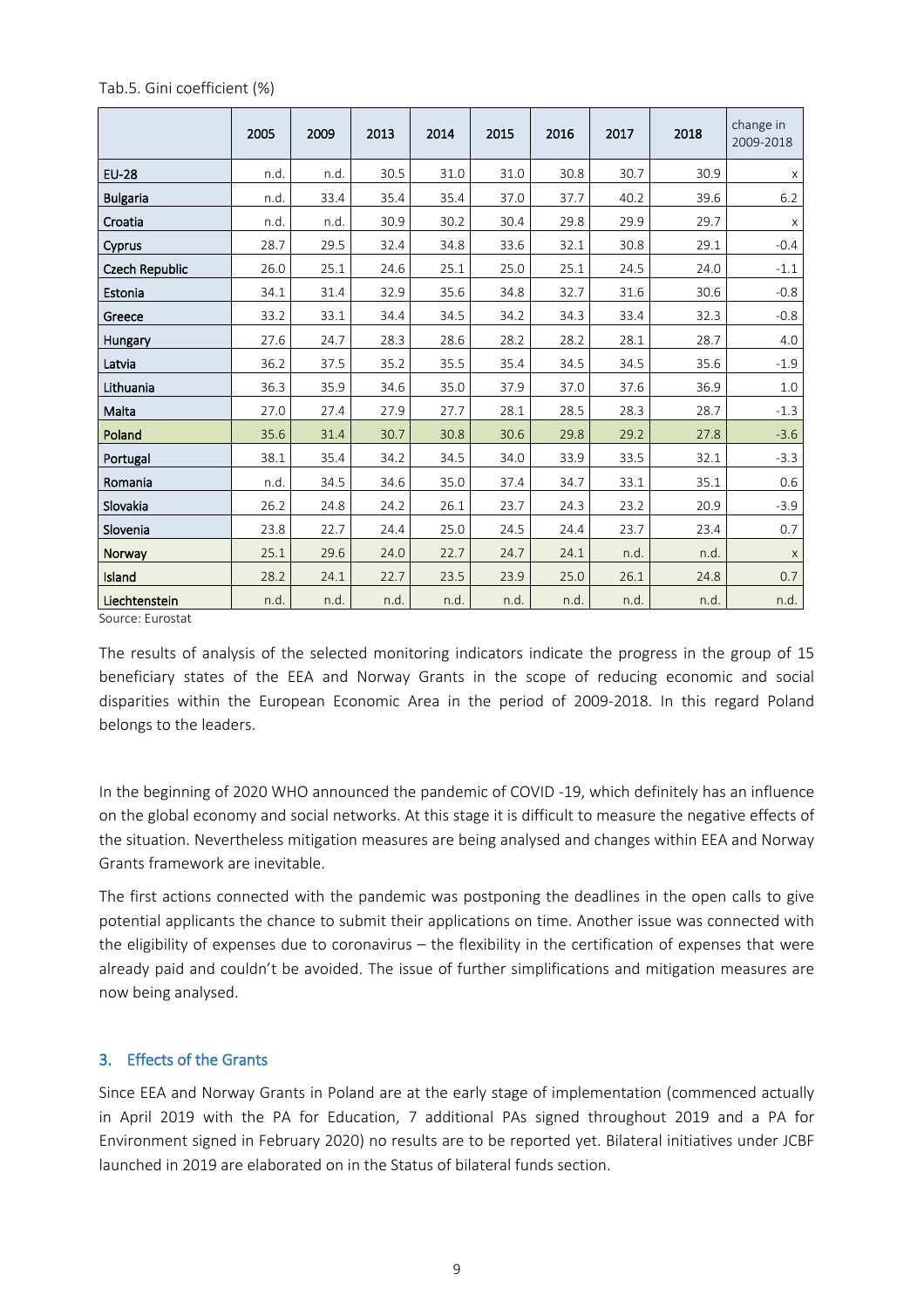The Social Dialogue – Decent Work programme and Civil Society programme, included in the allocation to Poland, are managed by FMO in accordance with Article 6.13 of the Regulation. The status is presented below, in point 4.1 of the Report. The general information on the Fund for Regional Cooperation is also included.

## **4. Status of programmes**

## **4.1 Overview**

Poland is to receive  $\epsilon$  809.3 million of a total contribution of  $\epsilon$  2.8 billion that has been agreed for the period 2014-2021. It makes Poland the biggest beneficiary country consuming ca. 30% of the funds available.

Programmes in each priority area shall be implemented by Polish public entities (Programme Operators), with an exception of *Civil society* and *Social Dialogue - Decent Work* priority areas, managed by FMO in Brussels and Innovation Norway accordingly.

| <b>FM</b>                       | PA                                                                                                                                                                                               | programme                                           | grant €     | national<br>contribution € | bilateral<br>ambitions<br>€ | PO                                                                                                                            | <b>DPP</b>                                                                                                                                                                        | IPO                                                                         |
|---------------------------------|--------------------------------------------------------------------------------------------------------------------------------------------------------------------------------------------------|-----------------------------------------------------|-------------|----------------------------|-----------------------------|-------------------------------------------------------------------------------------------------------------------------------|-----------------------------------------------------------------------------------------------------------------------------------------------------------------------------------|-----------------------------------------------------------------------------|
| <b>NFM</b>                      | <b>Business</b><br>Development,<br>Innovation and<br>SMEs                                                                                                                                        | <b>Business</b><br>Development<br>and<br>Innovation | 85,000,000  | 15,000,000                 | 600,000                     | Polish Agency<br>for Enterprise<br>Development<br>(PARP)                                                                      | Innovation<br>Norway                                                                                                                                                              | N/A                                                                         |
| <b>NFM</b><br>/EEA<br><b>FM</b> | Research                                                                                                                                                                                         | Research                                            | 110,000,000 | 19,411,765                 | 650,000                     | National<br>Science Centre<br>(NCN) with<br>support from<br>the National<br>Centre for<br>Research and<br>Development         | Research<br>Council of<br>Norway<br>(RCN)                                                                                                                                         | N/A                                                                         |
| <b>NFM</b>                      | European Public<br><b>Health Challenges</b>                                                                                                                                                      | <b>Health</b>                                       | 20,000,000  | 3,529,412                  | 300,000                     | Ministry of<br>Health                                                                                                         | Norwegian<br>Directorate<br>of Health<br>(HDIR)                                                                                                                                   | N/A                                                                         |
| <b>NMF</b><br>/EEA<br><b>FM</b> | Local<br>Development and<br>Poverty<br>Reduction, Good<br>Governance,<br>Accountable<br>Institutions,<br>Transparency                                                                            | Local<br>Development                                | 100,000,000 | 17,647,058                 | 400,000                     | Ministry of<br>Economic<br>Development                                                                                        | Norwegian<br>Association<br>of Local and<br>Regional<br>Authorities<br>(KS)                                                                                                       | Organisation<br>for Economic<br>Cooperation<br>and<br>Development<br>(OECD) |
| <b>NMF</b>                      | Correctional<br>Services and Pre-<br>trial Detention;<br>Effectiveness and<br>Efficiency of the<br>Judicial System,<br>Strengthening<br>Rule of Law;<br>Domestic and<br>Gender-based<br>Violence | Justice                                             | 70,000,000  | 12,352,941                 | 400,000                     | Ministry of<br>Justice                                                                                                        | Norwegian<br>Ministry of<br>Justice and<br>Public<br>Security,<br>Norwegian<br>Courts<br>Administratio<br>n (DA),<br>Directorate<br>of Norwegian<br>Correctional<br>Service (KDI) | N/A                                                                         |
| <b>NMF</b>                      | Strengthened rule<br>of law                                                                                                                                                                      | <b>Home Affairs</b>                                 | 20,000,000  | 3,529,412                  | 250,000                     | Ministry of<br>Interior and<br>Administration<br>with support<br>from the<br>European<br>Projects<br>Implementation<br>Centre | Norwegian<br>Ministry of<br>Justice and<br>Public<br>Security,<br>Norwegian<br>Directorate<br>for Civil<br>Protection<br>(DSB)                                                    | N/A                                                                         |

#### **Table 1. EEA and Norway grants 2014-2021 programmes in Poland (MoU)**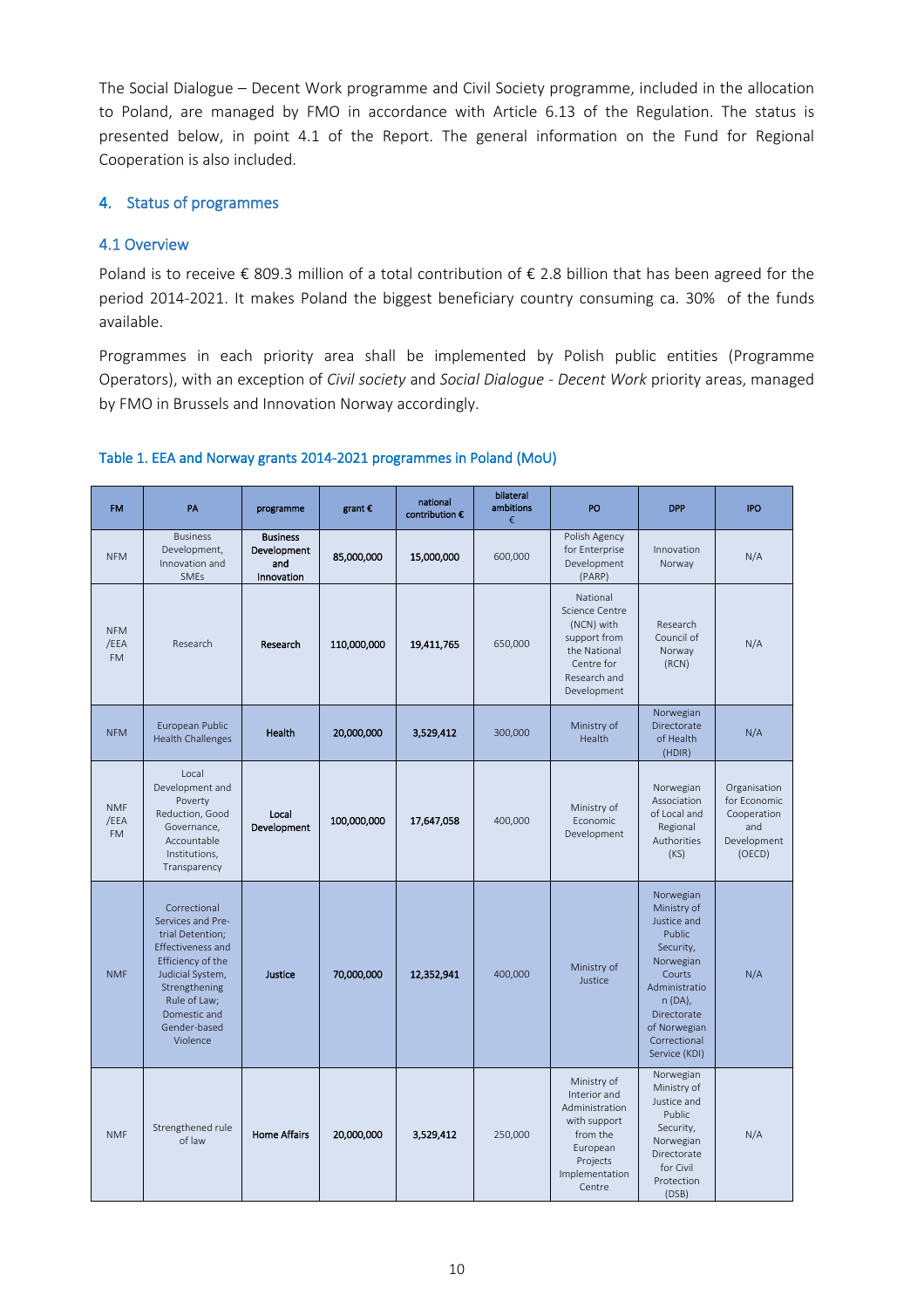| <b>EEA FM</b> | Education,<br>Scholarships,<br>Apprenticeships<br>and Youth<br>Entrepreneurship                                                                    | <b>Education</b>                                       | 20,000,000  | 3,529,412  | 250,000 | Foundation for<br>the<br>Development of<br>the Education<br>System                                                                                                                                          | Norwegian<br>Centre for<br>International<br>Cooperation<br>in Education<br>$(SIU)$ ,<br>National<br>Agency of<br>International<br>Education<br>Affairs<br>(AIBA),<br>Icelandic<br>Centre for<br>Research<br>(RANNIS) | N/A |
|---------------|----------------------------------------------------------------------------------------------------------------------------------------------------|--------------------------------------------------------|-------------|------------|---------|-------------------------------------------------------------------------------------------------------------------------------------------------------------------------------------------------------------|----------------------------------------------------------------------------------------------------------------------------------------------------------------------------------------------------------------------|-----|
| EEA FM        | Renewable<br>Energy, Energy<br>Efficiency, Energy<br>Security;<br>Climate Change<br>Mitigation and<br>Adaptation;<br>Environment and<br>Ecosystems | Environment,<br><b>Energy and</b><br>Climate<br>Change | 140,000,000 | 24,705,882 | 900,000 | Ministry of<br>Cllimate with<br>support from<br>the National<br>Fund for<br>Environmental<br>Protection and<br>Water<br>Management                                                                          | Norwegian<br>Environment<br>Agency<br>$(NEA)$ ,<br>Norwegian<br>Water<br>Resources<br>and Energy<br>Directorate<br>$(NVE)$ ,<br>National<br>Energy<br>Authority of<br>Iceland (OS)                                   | N/A |
| <b>EEA FM</b> | Cultural<br>Entrepreneurship,<br>Cultural Heritage<br>and Cultural<br>Cooperation                                                                  | Culture                                                | 75,000,000  | 13,235,294 | 600,000 | Ministry of<br>Culture and<br>National<br>Heritage                                                                                                                                                          | Arts Council<br>Norway<br>$(ACN)$ ,<br>Norwegian<br>Directorate<br>for Cultural<br>Heritage (RA)                                                                                                                     | N/A |
| <b>EEA FM</b> | Civil Society                                                                                                                                      | <b>Civil Society</b>                                   | 53,000,000  | N/A        | N/A     | FMO in<br>accordance<br>with Article<br>6.13 of the<br>Regulation                                                                                                                                           | N/A                                                                                                                                                                                                                  | N/A |
| <b>NMF</b>    | Social Dialogue-<br>Decent Work                                                                                                                    | Social<br>Dialogue -<br><b>Decent Work</b>             | 6,120,000   | N/A        | N/A     | FMO in<br>accordance<br>with Article<br>6.13 of the<br>Regulation.<br>Innovation<br>Norway is<br>appointed Fund<br>Operator in<br>accordance<br>with paragraph<br>4 of Article 6.13<br>of the<br>Regulation | N/A                                                                                                                                                                                                                  | N/A |

Programming has been completed successfully in case of 9 out of 10 Programme Operators. With the *Environment, Energy and Climate* Programme Agreement signed recently on 7 th February 2020, there is now 9 Polish Programmes in the stage of implementation<sup>3</sup> . It means that since recent *Strategic Report* we managed to conclude Programme Agreements for 7 programmes. However, to achieve all ambitious results foreseen through Grants in Poland, it is crucial for *Justice* programme to conclude all the decisions, to sign PA and finally to come into the implementation phase with no further delays.

#### **Table 2. Agreements' status**

<sup>3</sup> *Research* programme is divided into *Basic Research* managed by National Science Centre and *Applied Research* managed by National Centre for Research and Development. Thera are separate PAs, PIAs and BFIAs and two reporting paths in GrACE.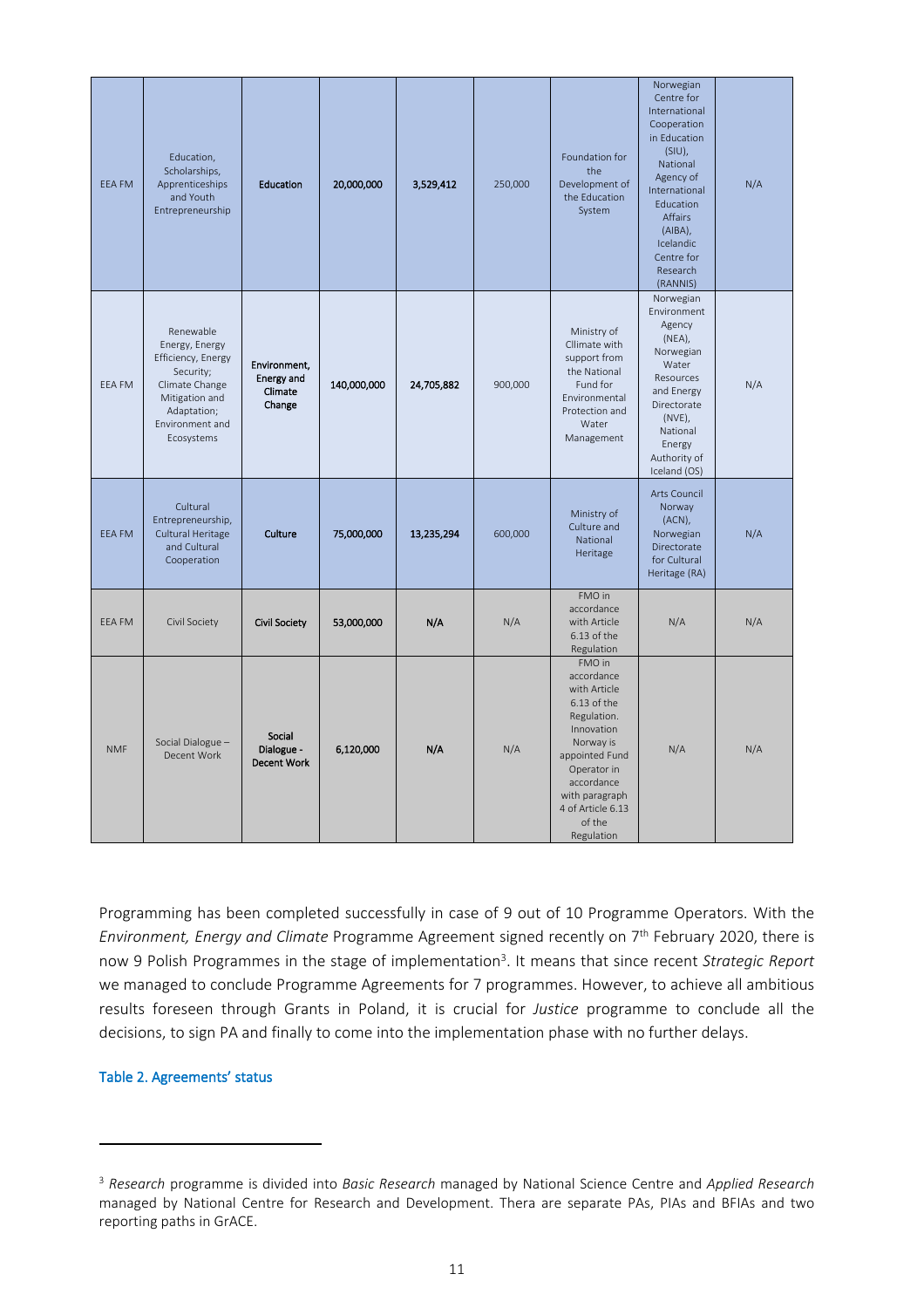|                            | Programme<br><b>Agreement</b> | Programme<br>Implementation<br><b>Agreement</b> | <b>Bilateral Fund</b><br>Implementation<br><b>Agreement</b> |
|----------------------------|-------------------------------|-------------------------------------------------|-------------------------------------------------------------|
| <b>EDUCATION</b>           | 8 March 2019                  | 2 April 2019                                    |                                                             |
| <b>LOCAL DEVELOPMENT</b>   | 25 March 2019                 | 29 April 2019                                   |                                                             |
| <b>BASIC RESEARCH</b>      | 7 June 2019                   |                                                 | 17 June 2019                                                |
| <b>APPLIED RESEARCH</b>    | 7 June 2019                   |                                                 | 19 August 2019                                              |
| <b>CULTURE</b>             | 12 September 2019             | 18 October 2019                                 | 12 November 2019                                            |
| <b>BD &amp; INNOVATION</b> | 12 September 2019             | 11 December 2019                                |                                                             |
| <b>HEALTH</b>              | 12 September 2019             | 18 November 2019                                | 3 December 2019                                             |
| <b>HOME AFFAIRS</b>        | 12 September 2019             | 24 October 2019                                 | 29 October 2019                                             |
| <b>ENVIRONMENT</b>         | 7 February 2020               | 7 February 2020<br>7 February 2020              |                                                             |
| <b>JUSTICE</b>             | in preparation                |                                                 |                                                             |

2019 was a year of concluding the programming period and starting the actual implementation for most of the programmes in Poland. A lot of preparatory activities have been done by all of the institutions engaged in EEA and Norway Grants to go for the implementation smoothly and not to lose time. The Programme Implementation Agreements and Bilateral Fund Implementation Agreements have been signed soon after PAs, the call documentations have been consulted in the framework of CC meetings early enough to launch the calls as soon as possible, the predefined projects assessment notifications were submitted on a regular basis.

All the institutions are devoted to their tasks and many processes are performed in parallel.

NFP cooperates closely with the FMO to facilitate both - programming and implementation. The cooperation on a daily basis is extremely important when it comes to the coordination of all the tasks. Taking into consideration that there are working groups of experts for each individual programme at the FMO side, the role of a task manager is crucial. He is responsible for both - the internal coordination and sharing the information with all the stakeholders. The good practise here is to keep everybody in a loop of the process and to indicate the deadlines for particular tasks or milestones.

At the horizontal level, the organised forum of information and experience sharing is much welcomed. It was already indicated by NFPs during the workshops that it would be very helpful to build a platform to exchange opinions, views, identified solutions. FMO could coordinate the platform and make it easily accessible for all NFPs. Simple Q&A instrument would be the simplest one to use.

In May 2019, a two-day training was dedicated to PA preparation, PA conditions, calls for proposals requirements, FMO/NFP roles in the process, programme modification, Bilateral Funds, GrACE, financial procedures and documents. In the beginning of October FMO team provided Polish POs and NFP with a training on result-based monitoring and reporting. On  $22<sup>nd</sup>$  January at the NFP premises FMO team took opportunity to review each programme development and address issues that may hamper the programmes implementation. NFP and FMO covered also horizontal issues, including current financial status of Grants, GrACE (update on the functionalities), FMO evaluations, assessments – plans for 2020 and initial arrangements for Annual Meeting 2020.

This kind of interaction is beneficial for both sides. Polish entities may better understand the requirements and get clarifications in case of any doubts. FMO receives valuable feedback from the system users, like in case of GrACE modalities.

Moreover, Poland hosted all beneficiary countries POs for the annual FMO communication workshop on October the 22-23 (more information in the *Communication* part).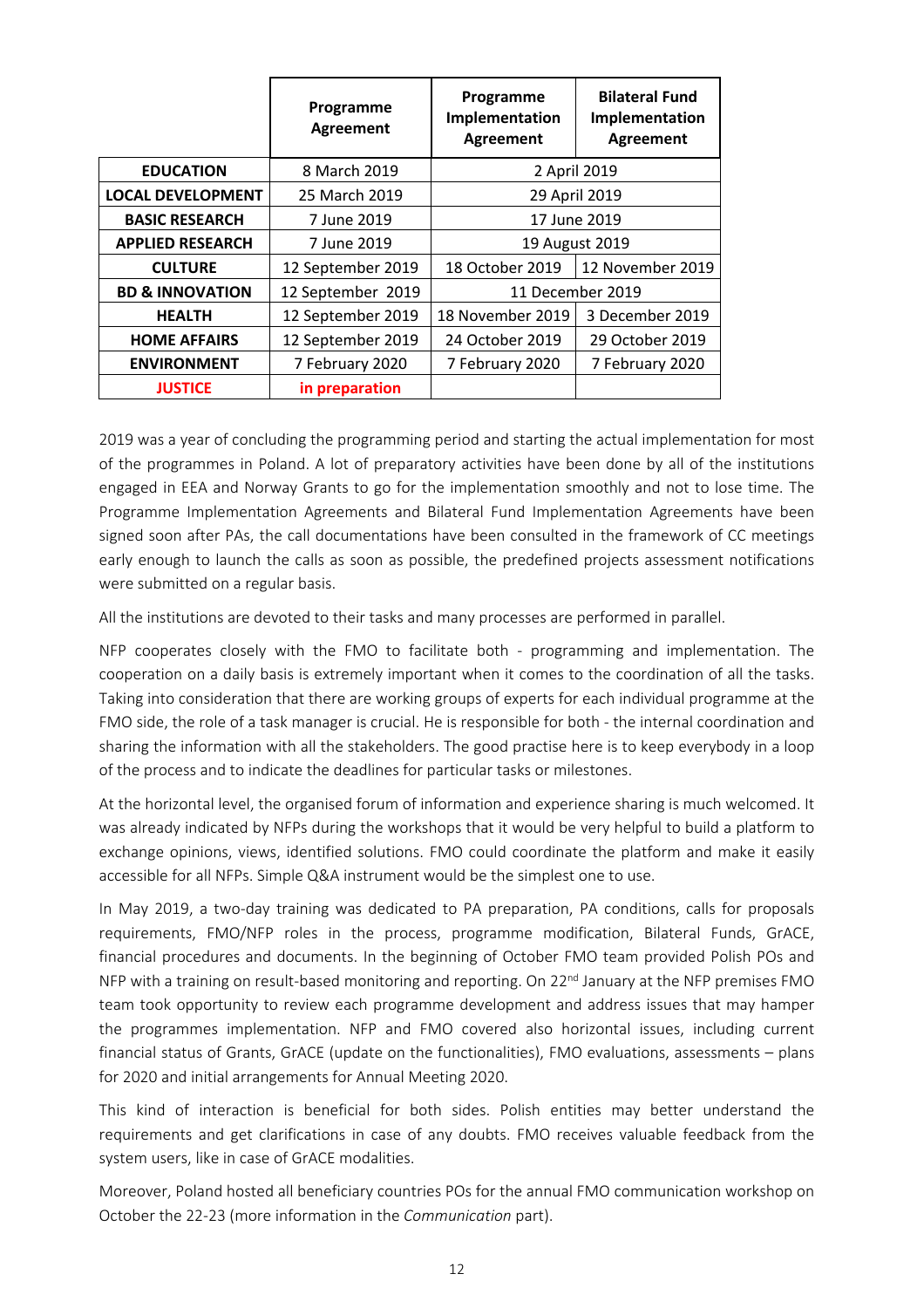NFP representatives took part in the FMO two NFP workshops: in January (risk analysis and result-based management) and October 2019 (good governance).

In 2019 NFP organized two Joint Committee for Bilateral Fund meetings: on 26<sup>th</sup> of March and 2<sup>nd</sup> of December.

Considerable milestones in the bilateral relations building were high-level meetings, including this of Minister Jacek Czaputowicz with Minister Ine Marie Eriksen Søreide in Oslo on 8-9 May, referring also to the 100. anniversary of Polish-Norwegian diplomatic relations.

Polish Focal Point participated also in the conference organised by the Norwegian Embassy in Warsaw on the celebration of the Polish - Norwegian relations in November 2019. It was a platform to share the experience and talk about plans.

100<sup>th</sup> anniversary of Polish – Norwegian diplomatic relations was also a subject of many events organised in Poland. For instance, the President of Cracow and Ambassador of Norway Olav Myklebust planted in October 2019 a linden tree in the Congress Centre ICE, near the sculpture "Pyramid" by Maurice Gomulicki, which was created as part of the "*Multiculturalism does not work. Artists against violence*" co-financed by Norwegian funds under the first open call for the culture diversity cooperation projects 2009 - 2014. Linden tree has a symbolic character – it is a long-living tree, that reaches up to 30 meters in height and is one of the most beautiful in Poland.

## **4.2 Calls for proposals**

NFP assists POs in drafting the calls for proposals documentation, verifies it and once it fulfils the requirements set out in article 7.3.2 and all other obligations foreseen in the Legal Framework that might be relevant, submits the call text to the FMO pursuant to article 7.3.5. It was a standard for POs to share calls for proposals documentation drafts both with DPPs and FMO, discussing it on CC and adhoc appointments.

NFP followed the Regulations (Art 7.3.4 and 5) and submitted relevant call documentation to the FMO at least two weeks in advance of their announcement. Each call for proposals was/is published on the PO's in Polish and English. NFP's website also informs the audience of the calls and refers to the call announcements.

Considering the wide scope of the open calls, their number and overlapping, last year was a time of intensive teamwork, numerous meetings, video- and teleconferences, engrossing discussions on the call provisions. The efforts resulted in **27 launched calls** (including 2 Small Grant Schemes dedicated to female researchers and entrepreneurs – in *Basic Research* and *Business Development and Innovation* respectively), that allowed for significant Grants acceleration. Some of them are still ongoing, some already completed with first projects selected. Due to the COVID-19 related obstacles in successful applications concluding, open calls that were expected to be closed in March were extended – in case of Culture till 30th March and Business Development and Innovation – till 14th May 2020 and Local Development till 30<sup>th</sup> of October 2020. PO for Home Affairs took a decision to postpone announcement of the open call for asylum and migration.

#### **Table 3. Calls for proposals status**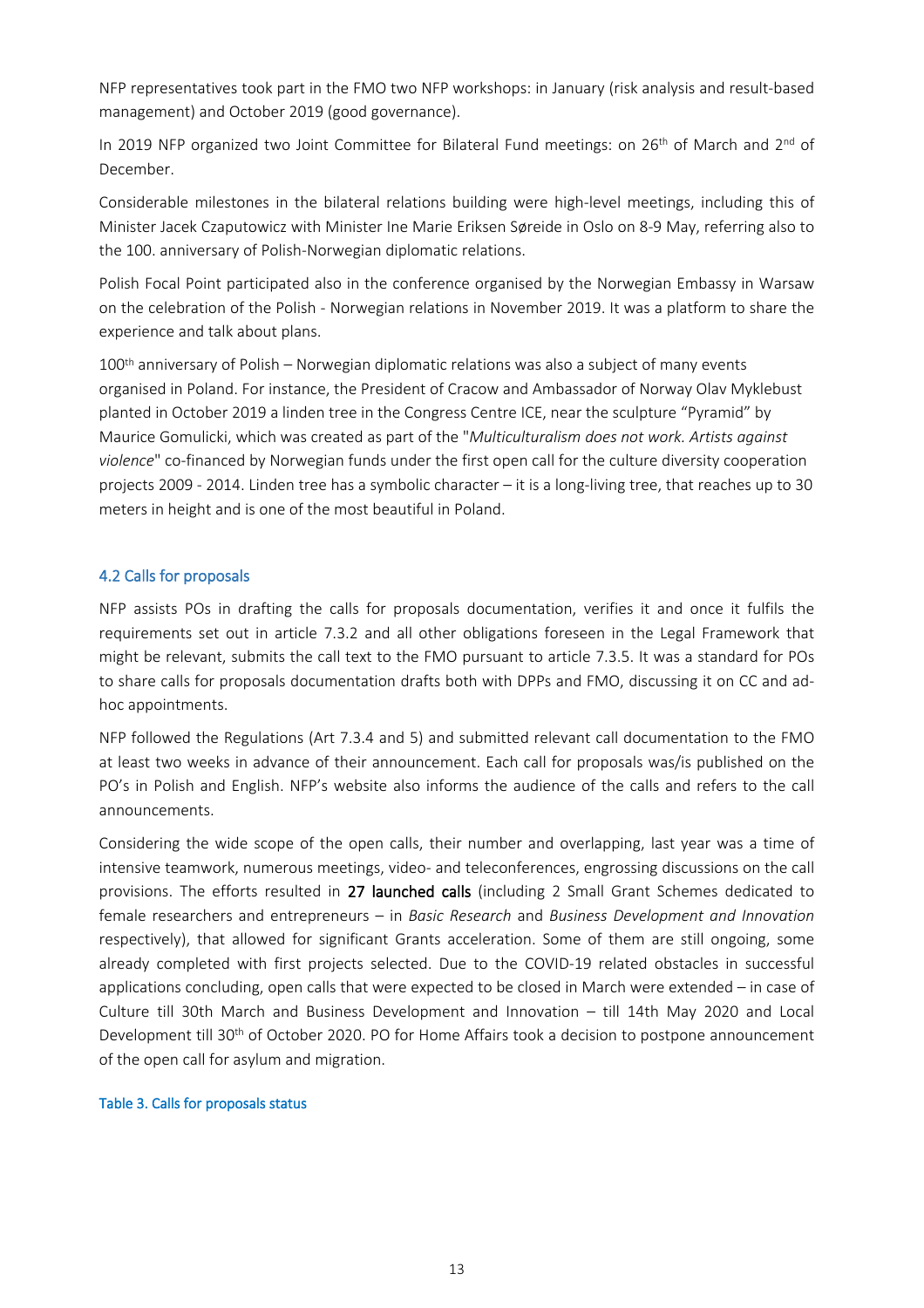

Full overview of the calls for proposals in all programmes implemented or foreseen (*Justice*) in Poland is presented in the table below.Colours refer to the stage of development, as in the graph above.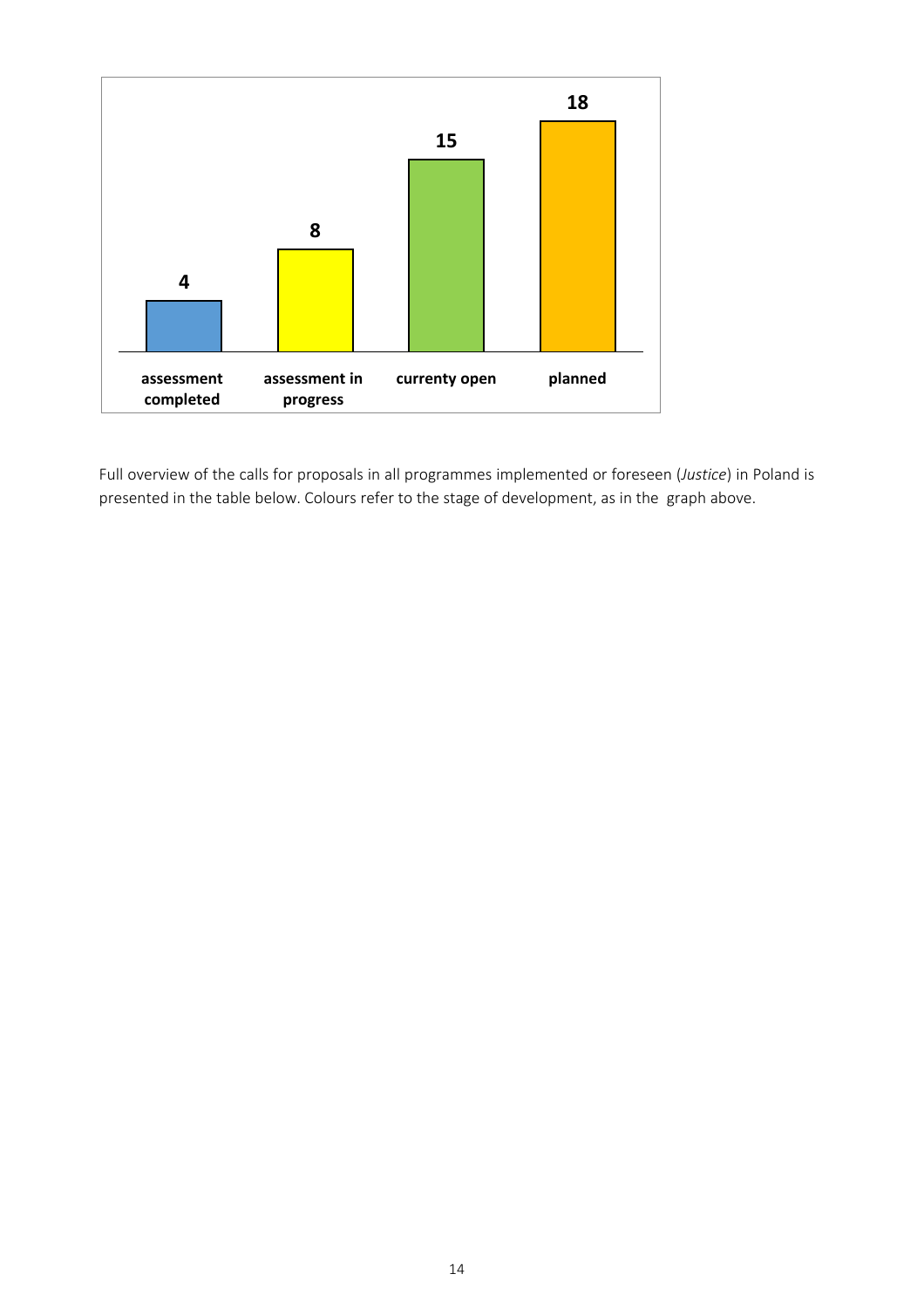#### **Table 4. Calls for proposals – overview**

| $\ensuremath{\mathsf{III}}\xspace$<br>$\mathbf{III}$<br>IV<br>$\rm H$<br>$\ensuremath{\mathsf{II}}$<br>$\mathbf{I}$<br>IV<br>$\ensuremath{\mathsf{II}}$<br>$\mathbf{III}$<br>IV<br>$\mathbf{I}$<br>LOCAL DEVELOPMENT<br>1. stage<br>2. stage<br>component I<br>component II<br>component III<br>component IV<br>component I<br>component II<br><b>EDUCATION</b><br>component III<br>component IV<br>component I<br>component II<br>component III<br>component IV<br><b>GRIEG</b><br>2.83.<br>IdeaLAB 1. stage<br><b>BASIC RESEARCH</b><br>SGS (POLS)<br><b>POLNOR</b><br><b>POLNOR CCS</b><br>APPLIED RESEARCH<br>ILAB <sub>1</sub><br>2. & 3. stage<br><b>SGS</b><br>blue growth<br>welfare technologies<br><b>BD &amp; INNOVATION</b><br>green industry innovation<br>SGS<br>police cooper.<br><b>HOME AFFAIRS</b><br>asylum & migr.<br>infrastructure<br>cooperation 1.<br><b>CULTURE</b><br>cooperation 2.<br>cooperation 3.<br>green-blue infr.<br>climate change<br>ecosystem man.<br>invasive alien sp.<br>energy efficiency<br>cogeneration<br>ENVIRONMENT<br>municipal heat.<br>SGS<br>biomass<br>circular<br>geoth.<br>hydro<br><b>HEALTH</b><br>SGS <sub>1</sub><br><b>JUSTICE</b> |                  | 2019 |  |  | 2020 |  |  |      |  |
|-----------------------------------------------------------------------------------------------------------------------------------------------------------------------------------------------------------------------------------------------------------------------------------------------------------------------------------------------------------------------------------------------------------------------------------------------------------------------------------------------------------------------------------------------------------------------------------------------------------------------------------------------------------------------------------------------------------------------------------------------------------------------------------------------------------------------------------------------------------------------------------------------------------------------------------------------------------------------------------------------------------------------------------------------------------------------------------------------------------------------------------------------------------------------------------------------|------------------|------|--|--|------|--|--|------|--|
|                                                                                                                                                                                                                                                                                                                                                                                                                                                                                                                                                                                                                                                                                                                                                                                                                                                                                                                                                                                                                                                                                                                                                                                               |                  |      |  |  |      |  |  |      |  |
|                                                                                                                                                                                                                                                                                                                                                                                                                                                                                                                                                                                                                                                                                                                                                                                                                                                                                                                                                                                                                                                                                                                                                                                               |                  |      |  |  |      |  |  |      |  |
|                                                                                                                                                                                                                                                                                                                                                                                                                                                                                                                                                                                                                                                                                                                                                                                                                                                                                                                                                                                                                                                                                                                                                                                               |                  |      |  |  |      |  |  |      |  |
|                                                                                                                                                                                                                                                                                                                                                                                                                                                                                                                                                                                                                                                                                                                                                                                                                                                                                                                                                                                                                                                                                                                                                                                               |                  |      |  |  |      |  |  |      |  |
|                                                                                                                                                                                                                                                                                                                                                                                                                                                                                                                                                                                                                                                                                                                                                                                                                                                                                                                                                                                                                                                                                                                                                                                               |                  |      |  |  |      |  |  |      |  |
|                                                                                                                                                                                                                                                                                                                                                                                                                                                                                                                                                                                                                                                                                                                                                                                                                                                                                                                                                                                                                                                                                                                                                                                               | SGS <sub>2</sub> |      |  |  |      |  |  |      |  |
|                                                                                                                                                                                                                                                                                                                                                                                                                                                                                                                                                                                                                                                                                                                                                                                                                                                                                                                                                                                                                                                                                                                                                                                               |                  |      |  |  |      |  |  |      |  |
|                                                                                                                                                                                                                                                                                                                                                                                                                                                                                                                                                                                                                                                                                                                                                                                                                                                                                                                                                                                                                                                                                                                                                                                               |                  |      |  |  |      |  |  |      |  |
|                                                                                                                                                                                                                                                                                                                                                                                                                                                                                                                                                                                                                                                                                                                                                                                                                                                                                                                                                                                                                                                                                                                                                                                               |                  |      |  |  |      |  |  |      |  |
|                                                                                                                                                                                                                                                                                                                                                                                                                                                                                                                                                                                                                                                                                                                                                                                                                                                                                                                                                                                                                                                                                                                                                                                               |                  |      |  |  |      |  |  |      |  |
|                                                                                                                                                                                                                                                                                                                                                                                                                                                                                                                                                                                                                                                                                                                                                                                                                                                                                                                                                                                                                                                                                                                                                                                               |                  |      |  |  |      |  |  |      |  |
|                                                                                                                                                                                                                                                                                                                                                                                                                                                                                                                                                                                                                                                                                                                                                                                                                                                                                                                                                                                                                                                                                                                                                                                               |                  |      |  |  |      |  |  |      |  |
|                                                                                                                                                                                                                                                                                                                                                                                                                                                                                                                                                                                                                                                                                                                                                                                                                                                                                                                                                                                                                                                                                                                                                                                               |                  |      |  |  |      |  |  |      |  |
|                                                                                                                                                                                                                                                                                                                                                                                                                                                                                                                                                                                                                                                                                                                                                                                                                                                                                                                                                                                                                                                                                                                                                                                               |                  |      |  |  |      |  |  |      |  |
|                                                                                                                                                                                                                                                                                                                                                                                                                                                                                                                                                                                                                                                                                                                                                                                                                                                                                                                                                                                                                                                                                                                                                                                               |                  |      |  |  |      |  |  |      |  |
|                                                                                                                                                                                                                                                                                                                                                                                                                                                                                                                                                                                                                                                                                                                                                                                                                                                                                                                                                                                                                                                                                                                                                                                               |                  |      |  |  |      |  |  |      |  |
|                                                                                                                                                                                                                                                                                                                                                                                                                                                                                                                                                                                                                                                                                                                                                                                                                                                                                                                                                                                                                                                                                                                                                                                               |                  |      |  |  |      |  |  |      |  |
|                                                                                                                                                                                                                                                                                                                                                                                                                                                                                                                                                                                                                                                                                                                                                                                                                                                                                                                                                                                                                                                                                                                                                                                               |                  |      |  |  |      |  |  | 2021 |  |
|                                                                                                                                                                                                                                                                                                                                                                                                                                                                                                                                                                                                                                                                                                                                                                                                                                                                                                                                                                                                                                                                                                                                                                                               |                  |      |  |  |      |  |  |      |  |
|                                                                                                                                                                                                                                                                                                                                                                                                                                                                                                                                                                                                                                                                                                                                                                                                                                                                                                                                                                                                                                                                                                                                                                                               |                  |      |  |  |      |  |  |      |  |
|                                                                                                                                                                                                                                                                                                                                                                                                                                                                                                                                                                                                                                                                                                                                                                                                                                                                                                                                                                                                                                                                                                                                                                                               |                  |      |  |  |      |  |  |      |  |
|                                                                                                                                                                                                                                                                                                                                                                                                                                                                                                                                                                                                                                                                                                                                                                                                                                                                                                                                                                                                                                                                                                                                                                                               |                  |      |  |  |      |  |  |      |  |
|                                                                                                                                                                                                                                                                                                                                                                                                                                                                                                                                                                                                                                                                                                                                                                                                                                                                                                                                                                                                                                                                                                                                                                                               |                  |      |  |  |      |  |  |      |  |
|                                                                                                                                                                                                                                                                                                                                                                                                                                                                                                                                                                                                                                                                                                                                                                                                                                                                                                                                                                                                                                                                                                                                                                                               |                  |      |  |  |      |  |  |      |  |
|                                                                                                                                                                                                                                                                                                                                                                                                                                                                                                                                                                                                                                                                                                                                                                                                                                                                                                                                                                                                                                                                                                                                                                                               |                  |      |  |  |      |  |  |      |  |
|                                                                                                                                                                                                                                                                                                                                                                                                                                                                                                                                                                                                                                                                                                                                                                                                                                                                                                                                                                                                                                                                                                                                                                                               |                  |      |  |  |      |  |  |      |  |
|                                                                                                                                                                                                                                                                                                                                                                                                                                                                                                                                                                                                                                                                                                                                                                                                                                                                                                                                                                                                                                                                                                                                                                                               |                  |      |  |  |      |  |  |      |  |
|                                                                                                                                                                                                                                                                                                                                                                                                                                                                                                                                                                                                                                                                                                                                                                                                                                                                                                                                                                                                                                                                                                                                                                                               |                  |      |  |  |      |  |  |      |  |
|                                                                                                                                                                                                                                                                                                                                                                                                                                                                                                                                                                                                                                                                                                                                                                                                                                                                                                                                                                                                                                                                                                                                                                                               |                  |      |  |  |      |  |  |      |  |
|                                                                                                                                                                                                                                                                                                                                                                                                                                                                                                                                                                                                                                                                                                                                                                                                                                                                                                                                                                                                                                                                                                                                                                                               |                  |      |  |  |      |  |  |      |  |
|                                                                                                                                                                                                                                                                                                                                                                                                                                                                                                                                                                                                                                                                                                                                                                                                                                                                                                                                                                                                                                                                                                                                                                                               |                  |      |  |  |      |  |  |      |  |
|                                                                                                                                                                                                                                                                                                                                                                                                                                                                                                                                                                                                                                                                                                                                                                                                                                                                                                                                                                                                                                                                                                                                                                                               |                  |      |  |  |      |  |  |      |  |
|                                                                                                                                                                                                                                                                                                                                                                                                                                                                                                                                                                                                                                                                                                                                                                                                                                                                                                                                                                                                                                                                                                                                                                                               |                  |      |  |  |      |  |  |      |  |
|                                                                                                                                                                                                                                                                                                                                                                                                                                                                                                                                                                                                                                                                                                                                                                                                                                                                                                                                                                                                                                                                                                                                                                                               |                  |      |  |  |      |  |  |      |  |
|                                                                                                                                                                                                                                                                                                                                                                                                                                                                                                                                                                                                                                                                                                                                                                                                                                                                                                                                                                                                                                                                                                                                                                                               |                  |      |  |  |      |  |  |      |  |
|                                                                                                                                                                                                                                                                                                                                                                                                                                                                                                                                                                                                                                                                                                                                                                                                                                                                                                                                                                                                                                                                                                                                                                                               |                  |      |  |  |      |  |  |      |  |
|                                                                                                                                                                                                                                                                                                                                                                                                                                                                                                                                                                                                                                                                                                                                                                                                                                                                                                                                                                                                                                                                                                                                                                                               |                  |      |  |  |      |  |  |      |  |
|                                                                                                                                                                                                                                                                                                                                                                                                                                                                                                                                                                                                                                                                                                                                                                                                                                                                                                                                                                                                                                                                                                                                                                                               |                  |      |  |  |      |  |  |      |  |
|                                                                                                                                                                                                                                                                                                                                                                                                                                                                                                                                                                                                                                                                                                                                                                                                                                                                                                                                                                                                                                                                                                                                                                                               |                  |      |  |  |      |  |  |      |  |
|                                                                                                                                                                                                                                                                                                                                                                                                                                                                                                                                                                                                                                                                                                                                                                                                                                                                                                                                                                                                                                                                                                                                                                                               |                  |      |  |  |      |  |  |      |  |
|                                                                                                                                                                                                                                                                                                                                                                                                                                                                                                                                                                                                                                                                                                                                                                                                                                                                                                                                                                                                                                                                                                                                                                                               |                  |      |  |  |      |  |  |      |  |
|                                                                                                                                                                                                                                                                                                                                                                                                                                                                                                                                                                                                                                                                                                                                                                                                                                                                                                                                                                                                                                                                                                                                                                                               |                  |      |  |  |      |  |  |      |  |
|                                                                                                                                                                                                                                                                                                                                                                                                                                                                                                                                                                                                                                                                                                                                                                                                                                                                                                                                                                                                                                                                                                                                                                                               |                  |      |  |  |      |  |  |      |  |
|                                                                                                                                                                                                                                                                                                                                                                                                                                                                                                                                                                                                                                                                                                                                                                                                                                                                                                                                                                                                                                                                                                                                                                                               |                  |      |  |  |      |  |  |      |  |
|                                                                                                                                                                                                                                                                                                                                                                                                                                                                                                                                                                                                                                                                                                                                                                                                                                                                                                                                                                                                                                                                                                                                                                                               |                  |      |  |  |      |  |  |      |  |

Most of the calls shall be announced till the end of 2020. Remaining 12 open calls are to be launched in 2021, leaving up to 2,5 years for the projects' implementation.

PO undertook various activities targeted at potential beneficiaries to promote the calls: info days, thematic fairs and conferences, matchmaking event for Polish and Donor states entities (details in part 4.4 and 5. of the Strategic Report).

It needs to be noted, that the interest with EEA and Norway Grants from the potential beneficiaries is huge. The number of submitted applications until end of March 2020 is 827 in total. The table below shows how much (x-fold) the total amount requested (R) exceeds the amount available (A) and what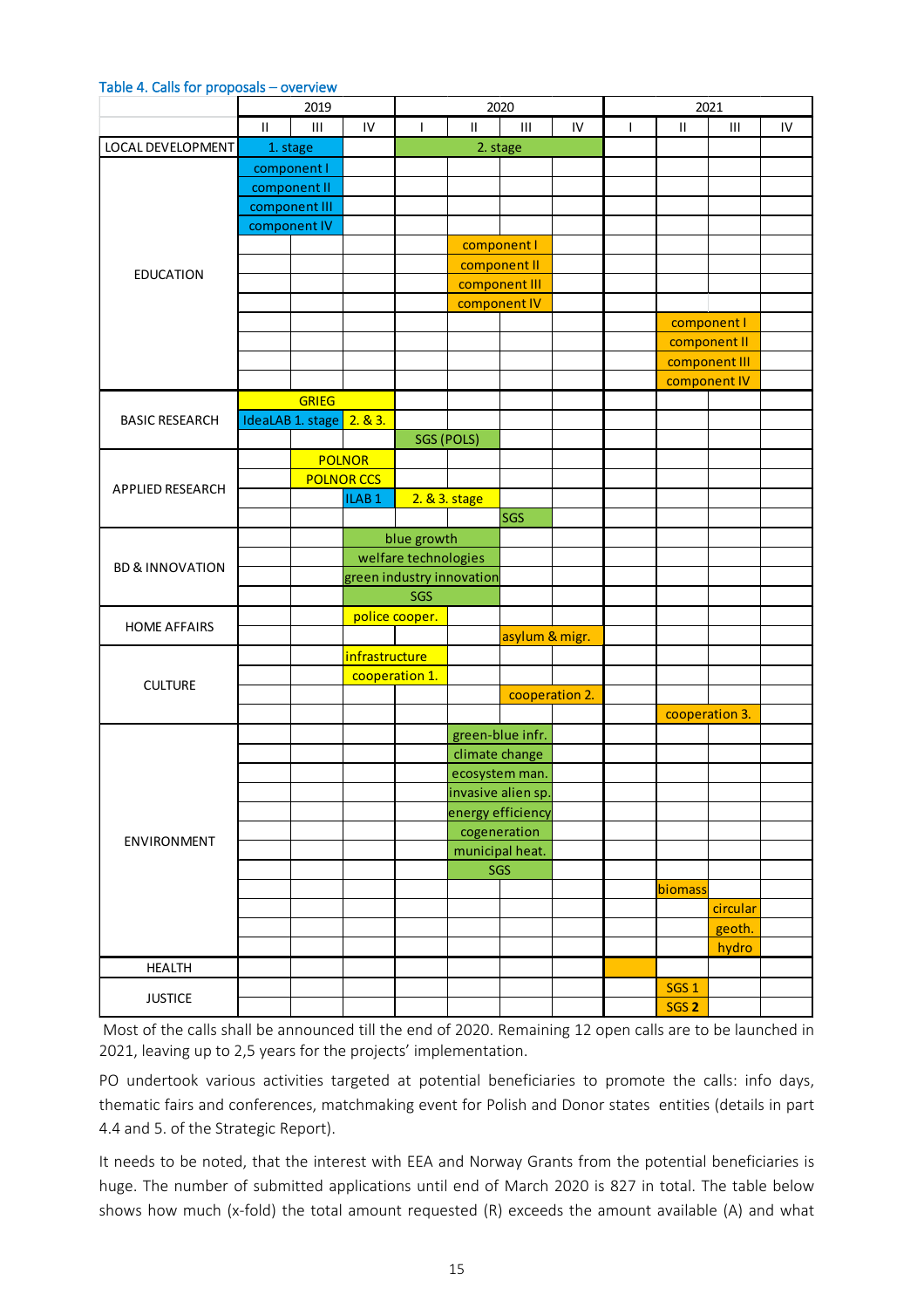percentage of the amount available covers the amount requested. Numbers show clearly that demand for the Grants is big and competition strong. On one hand high demand allows to choose the most valuable projects, on the other however many good-quality initiatives are failing and success rate is extremely low.

|                                                                                      |               |              | amount      |      |     |  |  |  |  |
|--------------------------------------------------------------------------------------|---------------|--------------|-------------|------|-----|--|--|--|--|
| calls / $\epsilon$                                                                   | amount        | applications | requested   |      |     |  |  |  |  |
|                                                                                      | available (A) | received     | (R)         | R/A  | %   |  |  |  |  |
| LOCAL DEVELOPMENT                                                                    | 102 647 058   | 213          | n/a         | n/a  | n/a |  |  |  |  |
| EDUCATION (I-IV)                                                                     | 7 201 257     | 183          | 18 704 877  | 2,60 | 38% |  |  |  |  |
| <b>BASIC RESEARCH: GRIEG</b>                                                         | 37 340 107    | 306          | 340 854 864 | 9,13 | 11% |  |  |  |  |
| <b>APPLIED RESEARCH: POLNOR</b>                                                      | 49 745 454    | 74           | 96 087 632  | 1,93 | 52% |  |  |  |  |
| APPLIED RESEARCH: POLNOR CCS                                                         | 11 764 706    | 17           | 35 740 143  | 3,04 | 33% |  |  |  |  |
| HOME AFFAIRS: asylum & migration                                                     | 4701069       | 34           | 23 000 000  | 4,89 | 20% |  |  |  |  |
| <b>CULTURE: infrastructure</b>                                                       | 60 170 588    |              |             |      |     |  |  |  |  |
| <b>CULTURE: cooperation 1</b>                                                        | 3705882       |              |             |      |     |  |  |  |  |
|                                                                                      |               | 827          |             |      |     |  |  |  |  |
| amount highlighted in yellow is the result of currency exchange calculation from PLN |               |              |             |      |     |  |  |  |  |

#### **Table 5. Calls for proposals – demand rates**

In case of *Local Development* call initial project proposals were not yet calculated, but considering that budget available allows to finance probably at most 15 projects, it makes success rate at the level of only 7 %. In case of Basic Research IdeaLab 4 full project proposals amounted to € Mln 4,8.

Enormous number of applications will have an influence on the schedule of the assessment process, as the larger number of applications means more time needed for formal and content related evaluation . POs have already taken this risk into consideration in their programmes risk assessment (in the annexes to SR).

As the open calls have been in the process, in most cases the assessment phase of the applications received is ongoing. At this stage, very few granting decisions have been made. They will be reported on in the next strategic report.

In case of the *Justice P*rograme, where no PA has been signed, the issue of calls is still open and will be discussed at the later stage.

# **4.3 Predefined projects (PDPs)**

According to the PAs and *Justice* PA draft, there are 16 predefined projects envisaged in 6 programmes. Nine of them are already positively appraised, verified and notified to the Donors, which marks the expenditures eligibility and allows for their implementation. Notified PDP budget makes 38% of the PDP allocation foreseen in Poland.

*Justice* PDPs make significant (53%) share of the PDP allocation. Considering the amount (€ Mln 60) and infrastructure character of one of them , risk of not implementing them shall affect the Grants considerably.

As the PDPs were notified in general at the beginning of 2020, it is too early to report on the general results. Most of the PDPs are complex initiatives, planned to be implemented till 2023 or 2024. They all envisage execution of activities in partnership, most with institutions from Donor States or with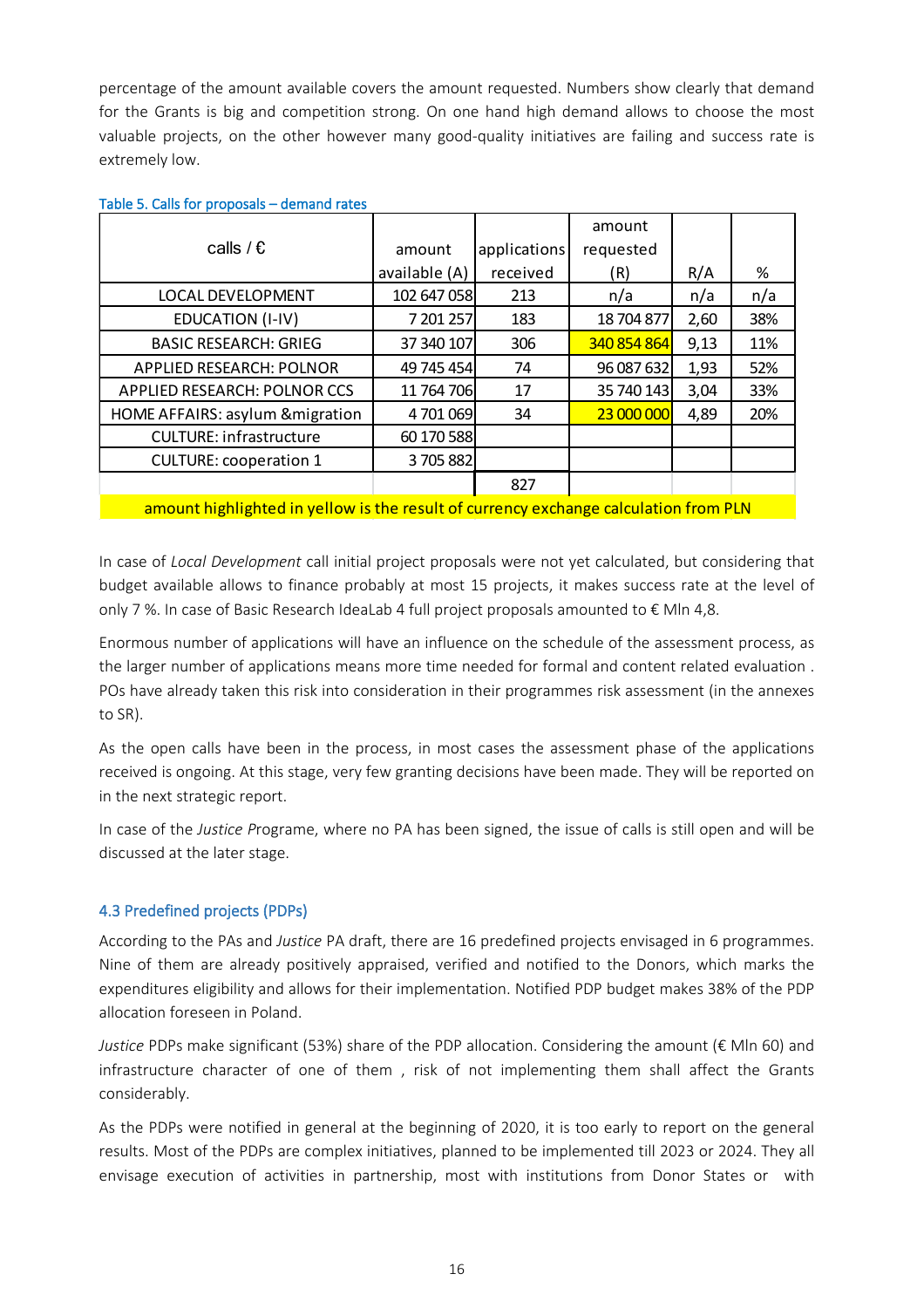international organizations. The individual milestones for some of the PDPs (like in *Local Development*) are presented in the part of the programmes description.

Due to COVID-19, definitely the schedules od PDPs implementation need a revision. The analyses are now being made by POs, project promoters and their partners and the necessary measures will be taken within the next weeks.

| programme                          |                                                                                                               | <b>PDP</b> title                                                                                                                                                                 | maximum eligible<br>costs/grant<br>amount€ | notification<br>date |
|------------------------------------|---------------------------------------------------------------------------------------------------------------|----------------------------------------------------------------------------------------------------------------------------------------------------------------------------------|--------------------------------------------|----------------------|
| <b>LOCAL</b><br><b>DEVELOPMENT</b> | $\mathbf{1}$                                                                                                  | Strengthening capacity of medium and small cities in Poland for implementing effective<br>development policies                                                                   | 13 000 000                                 | 29.04.2019           |
|                                    | Strengthening of atmospheric deposition assessment in Poland based on Norwegian<br>$\mathbf{1}$<br>experience |                                                                                                                                                                                  | 2 000 000                                  |                      |
| <b>ENVIRONMENT</b>                 | 2                                                                                                             | Services provided by main types of ecosystems in Poland - An Applied Approach                                                                                                    | 1752940                                    |                      |
|                                    | 3                                                                                                             | Capacity Building of Key Stakeholders in the Area of Geothermal Energy                                                                                                           | 900 000                                    |                      |
| <b>CULTURE</b>                     | 1                                                                                                             | <b>Jewish Cultural Heritage</b>                                                                                                                                                  | 10 000 000                                 | 02.03.2020           |
| <b>HEALTH</b>                      | 1                                                                                                             | Tackling social inequalities in health with the use of e-health and telemedicine solutions                                                                                       | 5 800 000                                  | 02.02.2020           |
|                                    | $\overline{2}$                                                                                                | Healthy lifestyle of children and youth                                                                                                                                          | 5 000 000                                  | 20.01.2020           |
|                                    | 1                                                                                                             | Protect minors, including unaccompanied minor asylum seekers, from abuse                                                                                                         | 461 000                                    | 31.10.2019           |
|                                    | $\overline{2}$                                                                                                | Improving the process of gathering, analysis and estimation of evidence in the area of<br>fight against cross-border cybercrime with use of IT labs network of the Polish Police | 4 4 2 4 6 2 5                              |                      |
| <b>HOME AFFAIRS</b>                | 3                                                                                                             | Police and non-police international cooperation in the search for the most dangerous<br>criminals in Europe                                                                      | 262 000                                    | 31.10.2019           |
|                                    | 4                                                                                                             | Documents - Safety and Control, including Tactical ID-control                                                                                                                    | 776 629                                    | 31.10.2019           |
|                                    | 5                                                                                                             | Strengthening of the EU borders protection through the development of cynological<br>training activities, infrastructure expansion, redevelopment and upgrading                  | 535 030                                    | 31.10.2019           |
|                                    | 6                                                                                                             | The Process of Coordination and Standardisation in the Field of CBRNE as an Element of<br><b>Prevention, Preparedness and Response</b>                                           | 7 250 000                                  | 12.02.2020           |
|                                    | 1                                                                                                             | The pilot rehabilitation complexes for inmates                                                                                                                                   | 56 470 588                                 |                      |
| <b>JUSTICE</b>                     | 2                                                                                                             | The Integrated System of Domestic Violence Prevention                                                                                                                            | 2 000 000                                  |                      |
|                                    | 3                                                                                                             | Preventing violence against the elderly and people with disabilities                                                                                                             | 1 500 000                                  |                      |
|                                    | 16                                                                                                            |                                                                                                                                                                                  | 112 132 812                                | 43 084 659           |
|                                    |                                                                                                               |                                                                                                                                                                                  |                                            | 38%                  |

#### **4.4 Programmes implementation status**

#### **Business Development and Innovation**

Programme was launched at the conference on 30<sup>th</sup> October 2019 and shortly afterwards (on 19<sup>th</sup> November 2019) PO announced open calls in all the 4 areas envisaged in the PA: Green Industry Innovation, Blue Growth, Welfare Technologies and Small Grant Scheme for female enterprises. Simultaneously, a call for travel grants was open, with aim to help establishing partnerships for the purpose of the main calls. Due to COVID-19 related crisis in networking and cooperation disrupt, PO decided to prolong the calls till 14<sup>th</sup> May 2020.

Programme was widely promoted during thematic fairs and conferences, matchmaking event for Polish and Norwegian companies as well as info meetings and webinar for entrepreneurs being the target group of the call. There were several b2b events for entrepreneurs co-organised during which participants were informed about the possibilities of establishing partnerships with the Norwegian entities. Huge interest in the calls was reflected in the great number of participants of the informational meetings, numerous phone and e-mail consultations as well as social media statistics.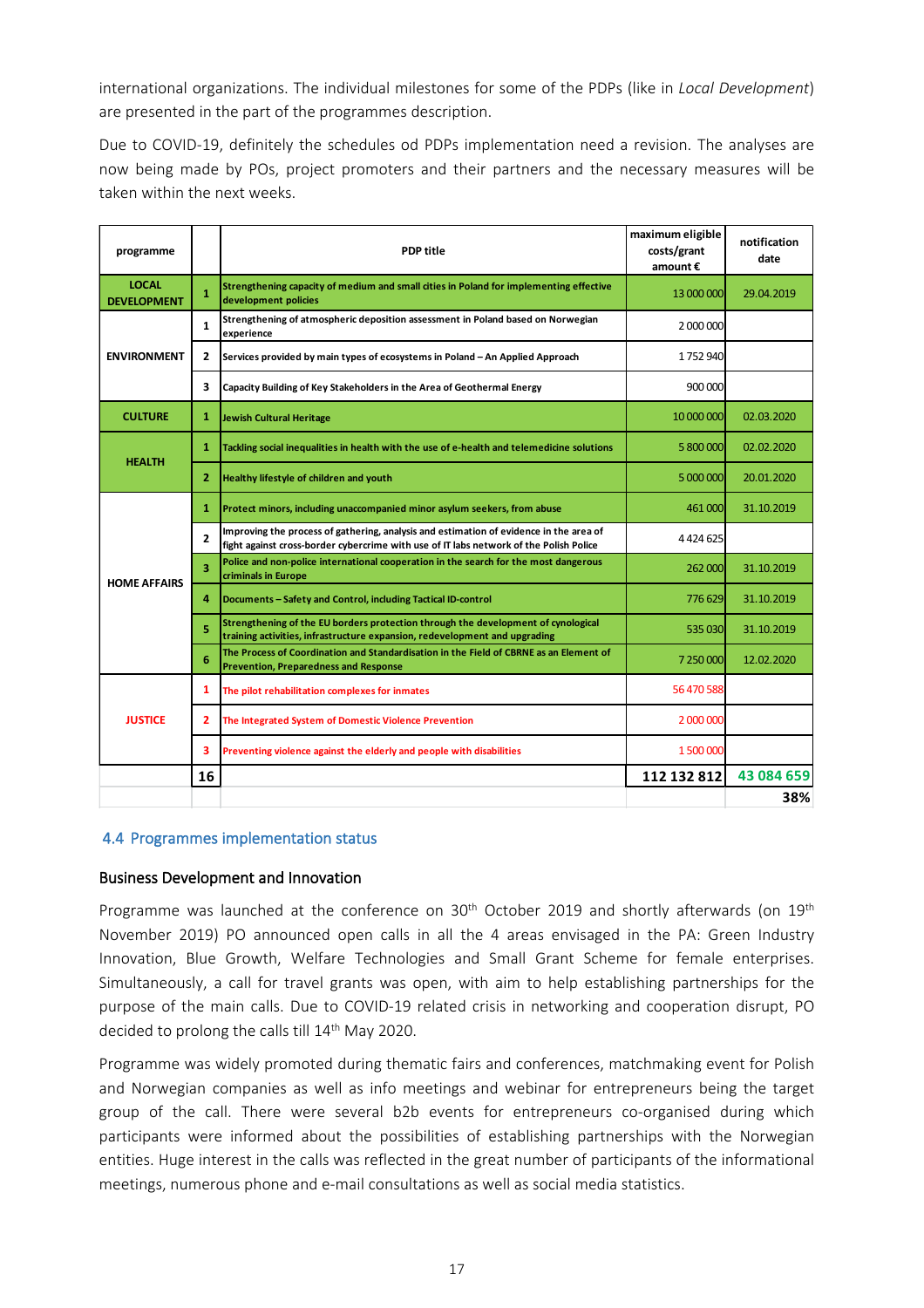Having the calls closed in May 2020, PO shall focus on the applications assessment. The Selection Committee meeting is planned for autumn 2020. Signing the projects contracts should be completed in 2020.

In 2020 PO plans several informational meetings in different Polish cities, matchmaking and b2b events targeted at creating project partnerships, e.g. workshop on mentoring and a matchmaking session for applicants of Small Grant Schemes for female entrepreneurs and their potential mentors from Norway and Poland.

## **Basic Research**

Mid 2019 PO launched two calls for proposals: the GRIEG call for Polish-Norwegian research projects covering all areas of basic research including polar research and social sciences and the IdeaLab call for ground-breaking, interdisciplinary research projects targeting challenges facing European societies today and in the future.

There was a great demand for the Grants: within the GRIEG call 306 applications were submitted. It is expected that only about 12% of them shall be awarded with a grant. The results of the GRIEG call will be published in March/April 2020 and the project contracts are going to be signed in the period from March to September 2020.

Within the pilot scheme - IdeaLab call 205 participants' applications were received out of which 34 were selected for participation in the IdeaLab workshop. During the workshop, 25 participants from Poland and 9 participants from Norway developed 8 interdisciplinary project ideas and 4 of those concepts were submitted in the form of full proposals. Programme Committee recommended 3 out of 4 projects submitted, that shall consume almost € Mln 4. The final results shall be announced March/April 2020. Mid March 2020 Small Grant Scheme for incoming mobility of researchers named POLS was launched. This call for proposals was determined by a thorough assessment of its added value and thus postponed by one quarter.

The visibility of the programme was ensured through numerous promotional and informational activities. The activities included the establishment of the programme website, sending the press releases to various professional media, posting on social media, arrangement of informational chats and meetings promoting the program. The similar activities will be continued in 2020 along with the programme conference planned for June 2020.

## **Applied Research**

With beginning of autumn 2019 Programme Operator launched two open calls for bilateral Polish-Norwegian research projects: POLNOR 2019 Call and POLNOR CCS 2019 (Carbon Capture and Storage).

Up to December the 12<sup>th</sup>, that marked the calls' deadline, PO received 74 applications in the POLNOR call and 17 applications in the POLNOR CCS call. Assessment is pending and should be concluded with a decision till end of June 2020, then followed by project contracts in the 3<sup>rd</sup> quarter of the year.

On 4 th November the invitation for candidates to the IdeaLab workshop 'Cities for the future: services and solutions' was published. 123 potential participants answered the invitation to the IdeaLab workshop, among which 37 was finally selected. Full project proposals are expected till 18<sup>th</sup> May 2020.

In the 3rd quarter 2020 the PO is planning to launch the last call planned within the programme: a Small Grant Scheme for female researchers in applied technical sciences.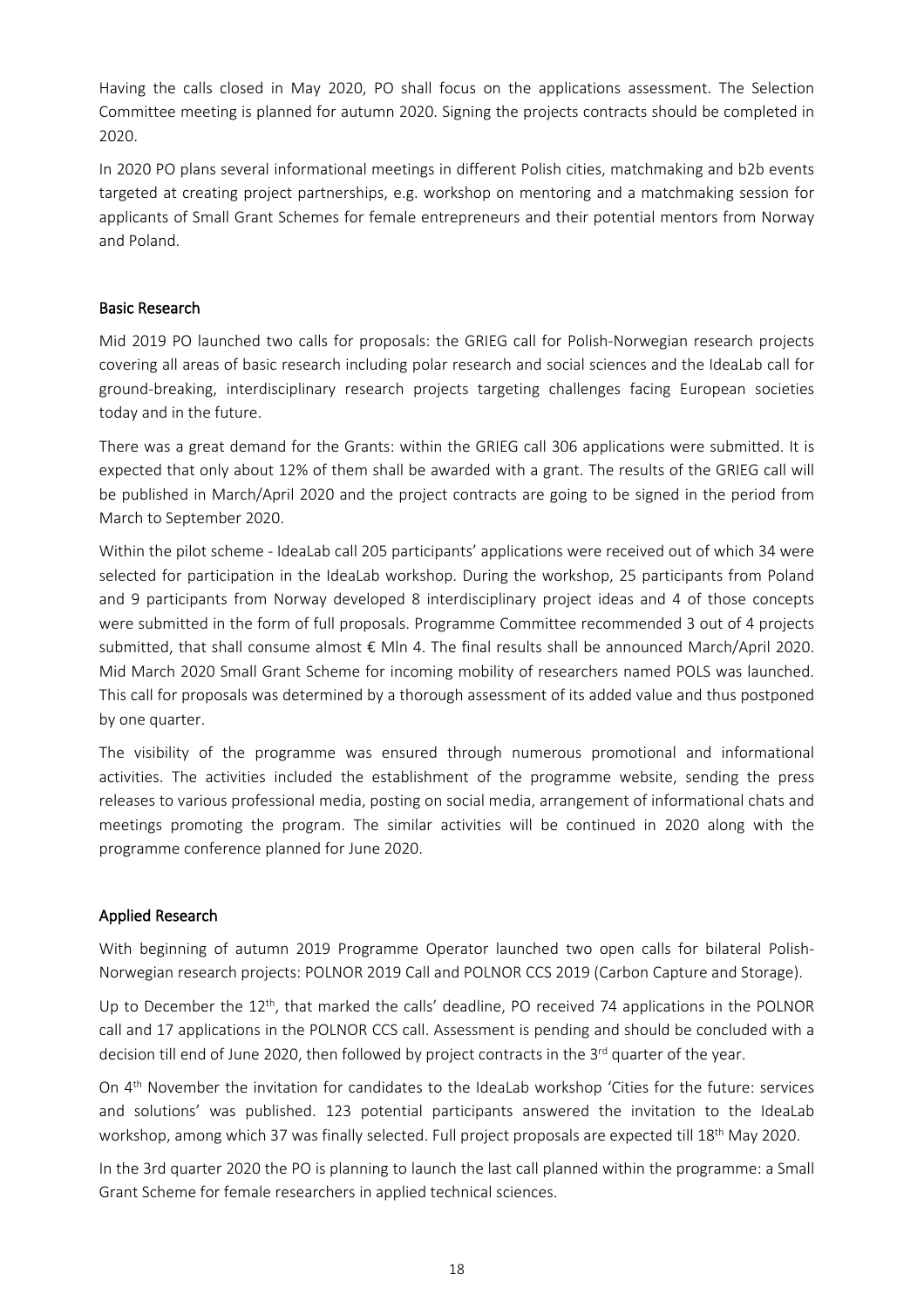Wide promotion of the calls was channeled through programme website, social media, info-days (2) in Warsaw and Oslo (1) as well as press advertisements.

## **Health**

Although the PA was signed in September 2019, preparation of two pre-defined projects was delayed until the beginning of 2020 due to long-lasting consultations with project partners on the final content of the projects as well as additional pre-eligibility conditions, thus the implementation of the activities was rescheduled from IVQ 2019 to IQ 2020.

PO planned promotional activities such as the launching event in March 2020, but due to COVID-19 related crisis the event shall be postponed. The launch of open call (testing model pilot solutions, conducting prophylactic actions addressed to medical entities, such as supra-regional hospitals and institutes) is planned for 2021, when the first results of pre-defined project no. 1 on e-health will be worked out.

Having received positive opinion in the Cooperation Committee, it is expected that partners of the bilateral initiatives shall formalise initial co-operation and present soon the tentative budget allocated for the mutual activities on the vaccinations and inequalities in health.

## **Local Development**

Since launching the programme in April 2019, PO's and the partners' main activity is a call for proposals addressed to 255 medium–sized towns by means of a two-step procedure announced on 6 May 2019.

213 project outlines were submitted, 212 of which were subject to content-related appraisal. Nearly 30% (54) qualified for the second stage launched on 13 January 2020. Project promoters were initially expected to submit full project proposals until the end of July 2020, but given COVID-19 situation, PO decided to extend the deadline by three months (i.e. until October 30, 2020. This will influence also the timetable of the whole programme, as the finalization of the assessment of the projects is planned now on March 2021 (instead of end 2020) and there is limited time for projects implementation (unless extension will be given).PO facilitates the procedure with numerous events: launching conference, meetings with local government officials in Kraków, Poznań, Gdańsk, Katowice and Warsaw dedicated to mayors/ presidents of eligible towns. Meetings proved popular and reached each potential beneficiary. The result of the II stage of the call for proposal are expected in IVQ of 2020 which will be followed by signing the agreements with the beneficiary cities 2020/2021.

Predefined project is at the implementation phase. Over 50 advisors assigned to work with ca. 50 cities applying for the II stage of call for proposals took part in a 2-day training session per each week in the timespan from June till December 2019. OECD experts' team have participated in 2 missions to Poland: one in September 2019 and the second in October 2019. Both were related to preparatory discussions between OECD team and LGUs, Marshal Offices, Voivodship Offices as well as relevant ministries and sectoral, national agencies on designing the questionnaire to collect information on quality of institutional potential of the Polish Local Government Units. The preparatory works on designing the schedule and detailed agendas of OECD visits to the 10 representative LGUs in order to conduct the indepth interviews on institutional potential were initiated. OECD shall continue activities related to instructional capacity building and present the report and design the self-assessment tool on quality of the institutional potential of the LGUs in Poland. Some activities need rescheduling due to the pandemic situation.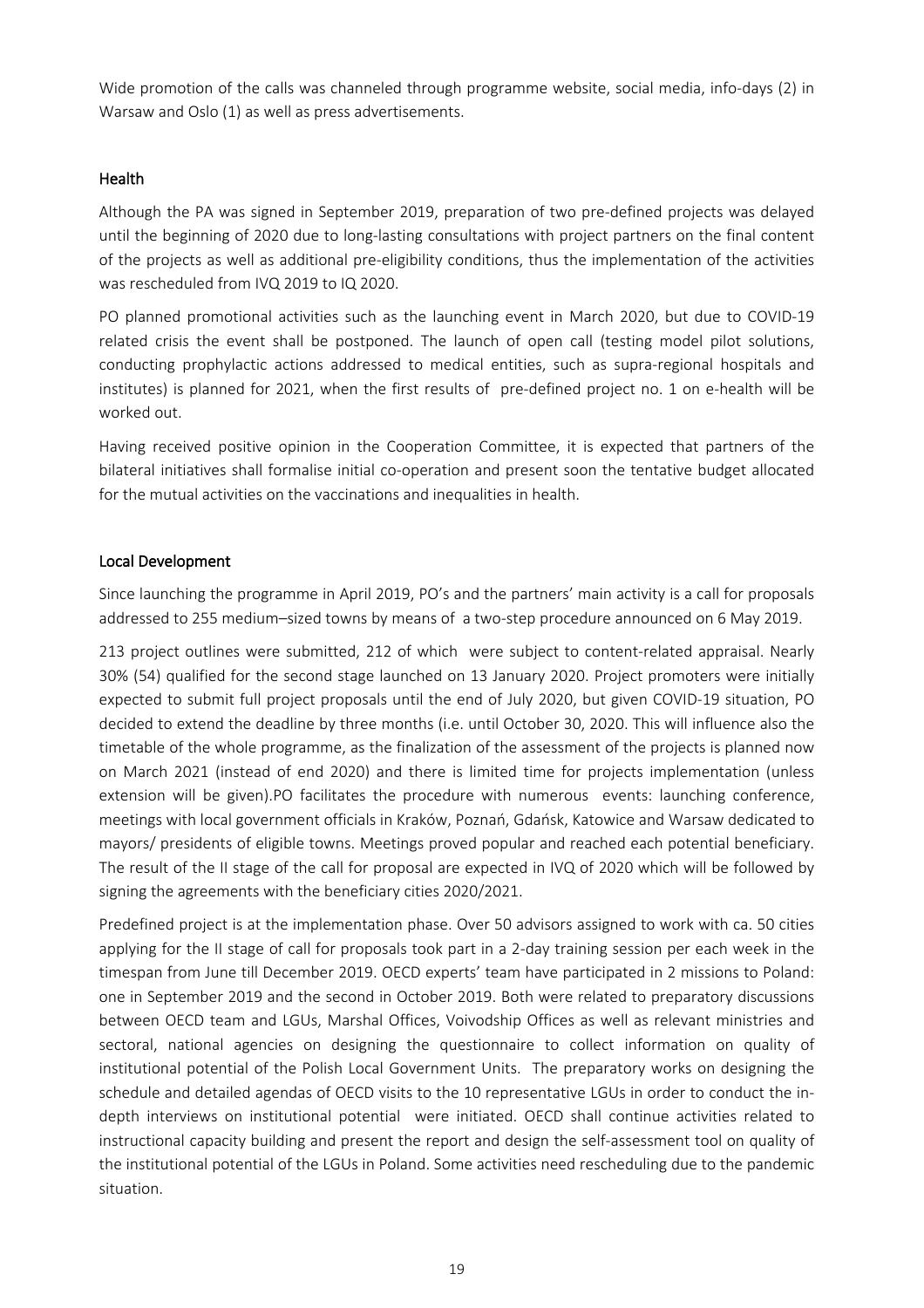The Association of Polish Cities (APC), continues providing technical assistance to project teams in cities, but moved fully on-line, building at the same time the capacity of participating cities pursue group online work. APC and the Program Operator will start in the first week of April a series of weekly on-line seminars for cities as well as a series of topical webinars on subjects related to Local Development Plans and Institutional Development Plans. OECD work continues but in future months will be more difficult as development and testing of OECD institutional development self-assessment tool (in cooperation with APC) will have to be moved on-line.Under the bilateral funds, the DiverCity event is planned (more info in the Bilateral Fund part of the Report). KS has planned study visits of 54 mayors of Polish cites in Norwegian municipalities to prepare them to future bilateral cooperation. Two out of four study visit groups were completed and two groups postponed till September 2020. Four municipalities from Norway expressed already willingness to enter into project as partners for future grantees of the LD programme. A bilateral cooperation seminar in Oslo scheduled by KS for April 21st was postponed.

The last round of thematic workshops and the final conference of the bilateral project DiverCity 4 was postponed till September 21-22nd.

## **Justice**

The programme is at the stage of PA drafting. The PA draft was prepared in early 2020 in a close cooperation between FMO, PO, NFP and it was a result of a thorough discussions between Polish and Donors side.

Taking into consideration the Donor decision of 27 February 2020 regarding withdrawal of one of the Programme Donor Partners – Norwegian Court Administration – and the necessity to make adjustments in the framework of the programme, the works on PA draft need to be continued. It influences also the allocation for the Justice programme. Both sides- NFP and the Donors are maintaining close contact and the arrangements are ongoing.

At this stage no final decision has been made.

Below table shows the intensive work and efforts, numerous meetings held both on national and bilateral level to conclude PA to Justice. It needs to be outlined that there was number of comments that has been changing from one version of a document to another, which significantly affected the process. It required a lot of internal consultation, particularly with the relevant Project Promoters.

All parties are very much engaged in pushing the programme as time-related risk, especially in case of infrastructure part, is increasing.

| Date       |                                                                                                  |  |
|------------|--------------------------------------------------------------------------------------------------|--|
| 2019-07-09 | official letter sent to FMO that the 9th version of CN is considered final by the Polish<br>side |  |
| 2019-07-22 | FMO confirmed that the CN is to be sent to NMFA                                                  |  |
| 2019-09-10 | CN appraisal - FMO sends conditions to PA                                                        |  |
| 2019-10-18 | SI sent to FMO                                                                                   |  |
| 2019-11-18 | FMO comments to SI                                                                               |  |
| 2019-11-28 | NFP sends revised version of SI                                                                  |  |
|            |                                                                                                  |  |
| 2019-12-11 | FMO invitation to drafting meeting                                                               |  |
| 2019-12-20 | NFP sends clarifications and additional information                                              |  |
| 2019-01-10 | FMO sends Ecorys report                                                                          |  |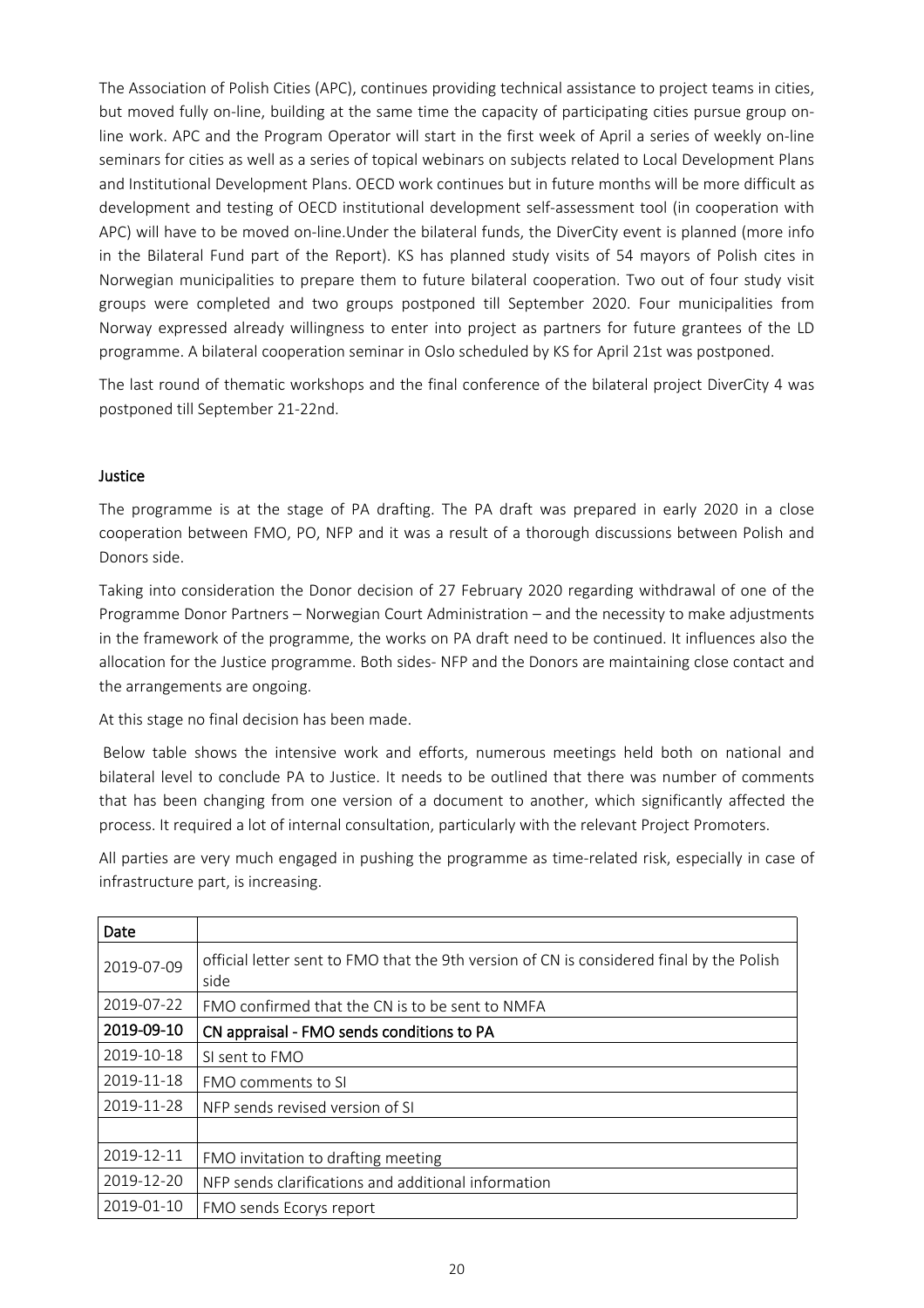| 2020-01-14 | PA sent by FMO in GrACE                                                                                                     |
|------------|-----------------------------------------------------------------------------------------------------------------------------|
| 2020-01-17 | PA drafting in Brussels                                                                                                     |
| 2020-01-22 | FMO in Warsaw - follow up (Brussels)                                                                                        |
| 2020-01-30 | NFP sends revised PA and PDP 1 budget and organigram                                                                        |
| 2020-01-30 | Videoconference with FMO - PA discussion - FMO informs about DPPs comments,<br>which are to be sent after FMO analysed them |
| 2020-01-30 | NFP sends back the agreement in GrACE                                                                                       |
| 2020-02-06 | NFP sends out the adjusted budget of PDP1 with additional explanation and cost<br>estimation referring to Ecorys report     |
| 2020-02-07 | FMO sends DPPs comments to the PA                                                                                           |
| 2020-02-10 | videoconference with FMO - cancelled - only NFP and PO meet to discuss                                                      |
| 2020-02-27 | Norwegian side statement on NCA withdrawal                                                                                  |

It can be stated that *Justice* programme is agreed in two programme areas including PA19 Correctional Services and Pre-trial Detention with the highest allocation. The PA21 - Effectiveness and Efficiency of the Judicial System is still an open issue.

The greatest challenge now is to sign the PA and to start the implementation of the planned projects without further delays that can jeopardize the achievements of the results of the programmes, in particular in the area of the correctional Services and Pre-trial Detention. According to the risk analyses made by PO and external evaluators commissioned by the FMO (ECORYS), the PDP on correctional services needs to be commenced in May 2020 at latest. This date is to be treated as a baseline for all the actions within the programme.

Having PA concluded, PO intends to launch evaluation needed for establishing basic indicators set in the Result Framework.

PO has launched the multilateral network called "Synergy" that aims at strengthening the cooperation including exchange of best practices in the field of domestic and gender based violence and two meetings were organized.

*Justice* programme is defined as the most risky in the portfolio of Polish Programmes. It is especially important for the Polish side to conclude the talks and enter the implementation phase.

## **Home Affairs**

In September 2019 PO launched the programme implementation with the conference to present the main objectives, planned activities and expected results of the programme, application requirements and opportunities of bilateral cooperation with entities from the Donor States.

The scope and details of the implementation of the PDPs were developed. Five out of six have already been notified and are in the implementation phase with first results to be expected in 2021. End November 2019 PO launched a call for proposals for strengthening cooperation between law enforcement services to prevent and detect organised crime and organised a workshop for potential beneficiaries application procedures. Prolonged period for applying resulted in 26 project proposals for 23 mln EUR, that are now under appraisal procedure. Budget of the applications received is almost 5 fold higher than the allocation available.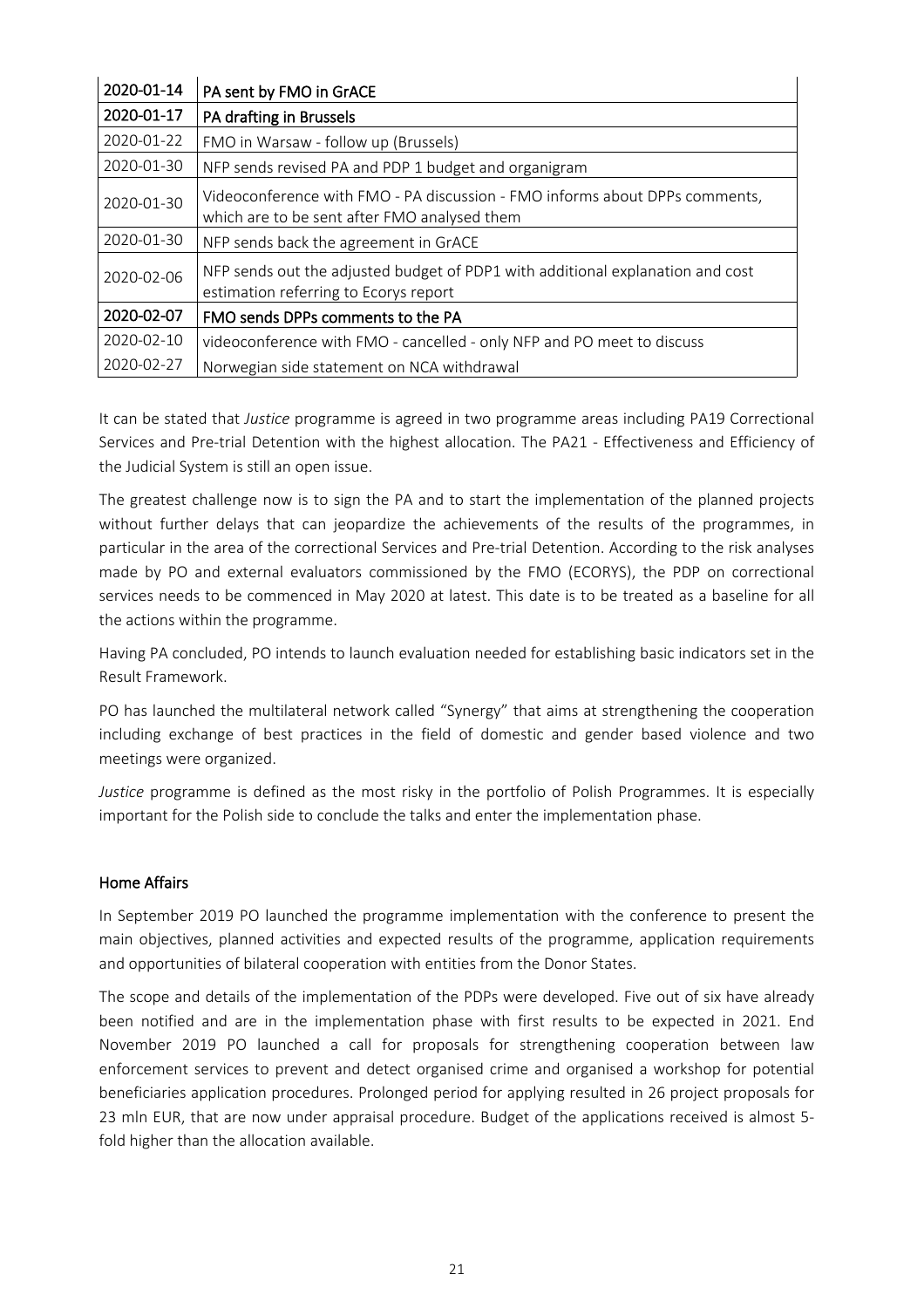The second call (in the area of asylum and migration) is already prepared, but due to COVID-19 pandemic PO postponed its announcement by 2-3 months. It is planned to be announced in April/May and probably will be opened for more than 2 months, till late summer 2020.

The PO also organised the workshops with participation of the POs responsible for the area of ustice and home affairs in other beneficiaries states. The purpose of the meeting was the exchange of experiences and best practice.

## **Education**

Program is being implemented since March 2019. Launching conference was held in April 2019 and later in June the first open calls for proposals was announced. The calls concerned all 4 components of the programme, i.e. professional development of staff through intensive trainings and study visits (Component I); mobilities of students and staff in higher education (Component II); institutional cooperation focused on improvement of educational offer in VET (Component III) and non-VET area (Component IV).

Allocation for the call (7 201 257 EUR) allowed to select 98 application out of 183 submitted, which results in success rate of 53 %. The highest competition was in component  $IV - 62$  applications were submitted out of which only 17 could be funded within allocation, making success rate of only 27%. In two first components cooperation with institution form DS countries was mandatory. Among components III and IV it was not necessary, nevertheless – accordingly 63% and 88% of the granted projects were submitted within bilateral partnership. Within that components – accordingly – 16% and 35% of the granted projects concerned specific issue stipulated in the MoU – child welfare education. Once the final lists of recommended projects was approved by the Cooperation Committee in December, the process of signing contracts with project promoters started. First results of the 1st open call are expected to be reported in 2020, however in case of some projects full scale of results will be achieved only just in 2021.

The information about the planned scope of Programme, eligible activities and applicants was presented to the wider audience during launching conference. Also in April 2019 the matchmaking seminar was organized and it resulted in a few bilateral projects submitted under the calls.

#### **Environment, Energy and Climate Change**

Donors approved the final version of the PA for the programme just before Christmas, on  $17<sup>th</sup>$ December 2019. It has been officially signed on 7<sup>th</sup> February 2020.

A conference on 3<sup>rd</sup> March 2020 was an excellent occasion to inform potential applicants about launching 8 out of 12 calls for proposals envisaged in the programme, that happened on 13<sup>th</sup> March 2020. They refer to implementation of ecosystem management plans, increased protection against invasive alien species, implementation of green-blue infrastructure investments in cities, awareness raising activities on climate change mitigation and adaptation, improved energy efficiency in school buildings, development of high-efficiency industrial and professional cogeneration, construction and modernization of municipal heating systems and elimination of individual heat sources. Among them there is a Small Grant Scheme. Conference was followed by matchmaking event facilitating new partnerships or deepening existing cooperation between Polish, Norwegian and Icelandic entities that would like to implement partnership projects.

In the year 2020 4 additional calls are planned to be launched in the following areas: strengthen implementation of circular economy, construction of installation for pellet production, in the area of geothermal energy as well as small hydro power plants.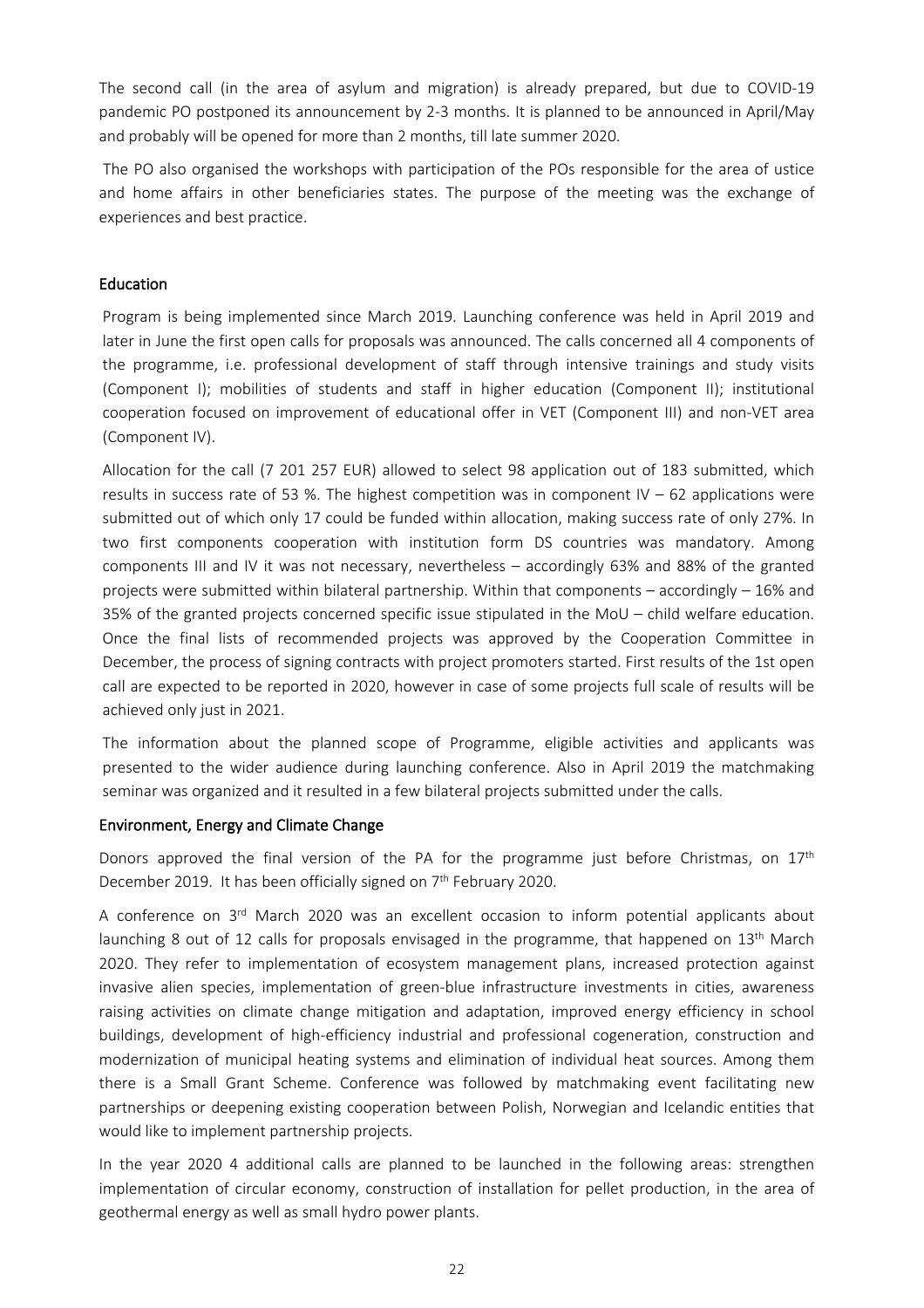By the end of this year all calls shall be closed, most if not all of the applications shall be successfully appraised.

Study visit to Norway, dedicated to Zero Emission Buildings (nZEB) and Zero Emission Neighbourhoods (nZEN) is initially planned for autumn 2020.

Three predefined projects envisaged in the programme (on strengthening of atmospheric deposition assessment, ecosystems services and geothermal energy capacity building) are being prepared and are supposed to be notified in 2020.Due to the coronavirus outbreak the time schedules of PdPs will be analysed and some modifications will be proposed, if needed.

## **Culture**

Since prolonged calls documentation and selection procedure negotiations, calls for proposals were announced on 26<sup>th</sup> November 2019 and proposals allowed since 31<sup>st</sup> December 2019. PO provided potential beneficiaries with workshops on application requirements and two matchmaking seminars: end of November 2019 (as a part of the launching conference) and mid January 2020 – the latter dedicated to both outcomes potential beneficiaries gathered over 120 representatives of culture sector from Poland, Norway, Iceland and Lichtenstein. DPP and FMO actively supported the PO during the seminar. Donor States representatives also took advantage of sight visits (one dedicated for Outcome 1 and one dedicated for Outcome 2).

Due to COVID-19 related crisis in networking and cooperation disrupt, PO decided to prolong both calls till  $30<sup>th</sup>$  March 2020. In case of Outcome 2, where selection procedure provides for Polish and Norwegian experts each project proposal assessment, working meetings of the Experts Committee are scheduled for May and June/July 2020 and they will be possibly postponed. Considering the applications number, it is expected to conclude the assessment in autumn 2020 or later (if coronavirus pandemic will influence the timetable more). Launching of the consecutive two calls under Outcome 2 was scheduled for August 2020 and the 2nd quarter of 2021. Beside CC meeting planned for September 2020, PO shall discuss each Outcome issues with the relevant partners separately.

POLIN Project Promoter has submitted the application of predefined project on 23rd December 2019. After the improvements requested by the PO (submitted on 20<sup>th</sup> February 2020), the project was positively assessed and notified to the Donors on 2<sup>nd</sup> March 2020.

Partners agreed on Bilateral Fund content and financial breakdown. In cooperation with DPPs, PO shall take part in thematic trips in 2020 concerning the creative industries and 2021 concerning the museum management with venue in Trondheim or/and in Bodø. Moreover, Polish and Norwegian experts shall proceed a training for culture sector representatives in 2021 dedicated to the museum's sector and cultural management as well as audience development.

\* \* \*

There are 3 programmes implemented according to the Article 6.13 of the *Regulation*.

#### **Decent Work**

Decent Work Programme is implemented directly by the FMO. Innovation Norway has been appointed as a Fund Operator for that Programme. The Programme is implemented through projects chosen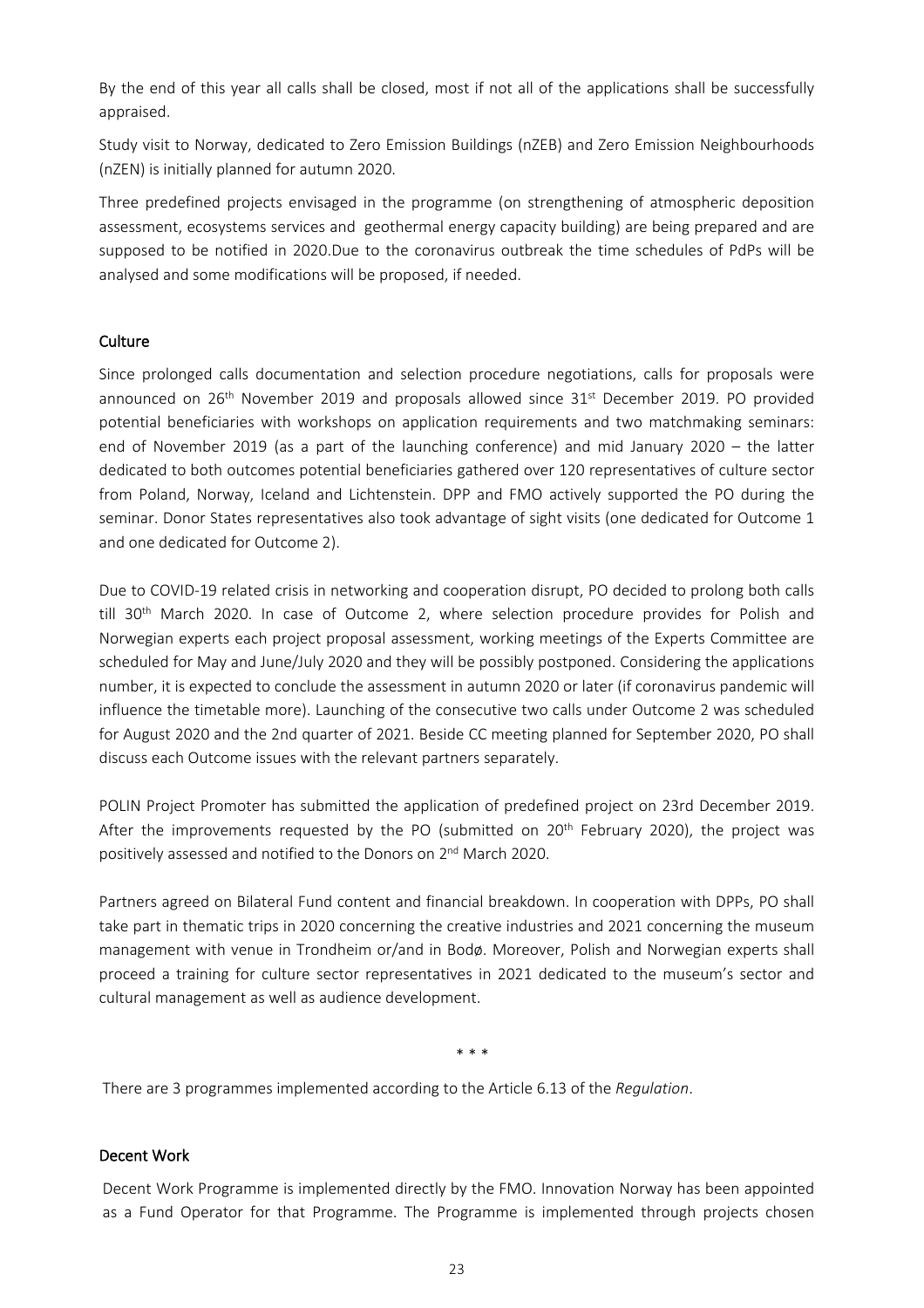within the open all as well as through pre-defined project. Programme focuses on 3 outcomes: (1) Improved social dialogue and cooperation, (2) Enhanced implementation of the decent work agenda (fair and decent working conditions), and, (3) Facilitated access to employment.

The first open call was completed in 2019. In Poland 22 entities applied for support within this area and requested support constitutes almost  $\epsilon$  Mln 4. The next open call (for outcome 3 only) will be completed in 2020.

In addition to the projects from open call there is one predefined project developed by the Ministry of Family, Labour and Social Policy with a budget around € Mln1. At the moment the project promoter is finalizing project documentation. Project will be submitted along with the Norwegian partner (Confederation of Norwegian Enterprise) till the end of April 2020 and will be dedicated to work-life balance issues.

## **Civil Society**

under the Civil Society programme, with FMO as Programme Operator. MoU allocation of € Mln 30 is dedicated to the Active Citizens Fund (ACF) National in Poland and € Mln 23 for the ACF Regional

Stefan Batory Foundation, in consortium with Unit for Social Innovation and Research "Shipyard" and the Academy of Civic Organisations Foundation (FAOO) is a Fund Operator of ACF National.

Fund Operator is now proceeding with the programme development process. The programme implementation agreement was signed on 23rd October 2019. First call for proposals was launched on 10th February 2020 and due to COVID-19 related situation prolonged until 15<sup>th</sup> April. Assessment procedure shall be commenced in April. Call for proposals of sectoral projects is to be launched in May 2020. Second thematic call is foreseen late autumn.

The Active Citizens Fund–National covers the following five areas of support:

- Democracy, active citizenship, good governance and transparency
- Human rights and equal treatment through combatting any discrimination on the grounds of racial or ethnic origin, religion or belief, gender, disability, age, sexual orientation or gender identity
- Social justice and inclusion of vulnerable groups
- Gender equality and gender-based violence
- Environment and climate change

Within the program two pre-defined projects are aimed at broadening the scope of the programme's impact and strengthening its effects in two priority support areas: development of civic activity and development of social organizations and the civic sector.

Foundation in Support of Local Democracy (FSLD), in consortium with Information Society Development Foundation (ISDF) and Education for Democracy Foundation (EDF), is the the Fund Operator of the ACF-Regional programme in Poland. The works on drafting the programme, including the consultation process are ongoing.

# **Fund for Regional Cooperation**

The Fund for Regional Cooperation supports projects addressing common European challenges through regional cross-border and transnational cooperation in the form of knowledge sharing, exchange of good practice and capacity building across within the following priority sectors:

• Innovation, Research, Education and Competitiveness;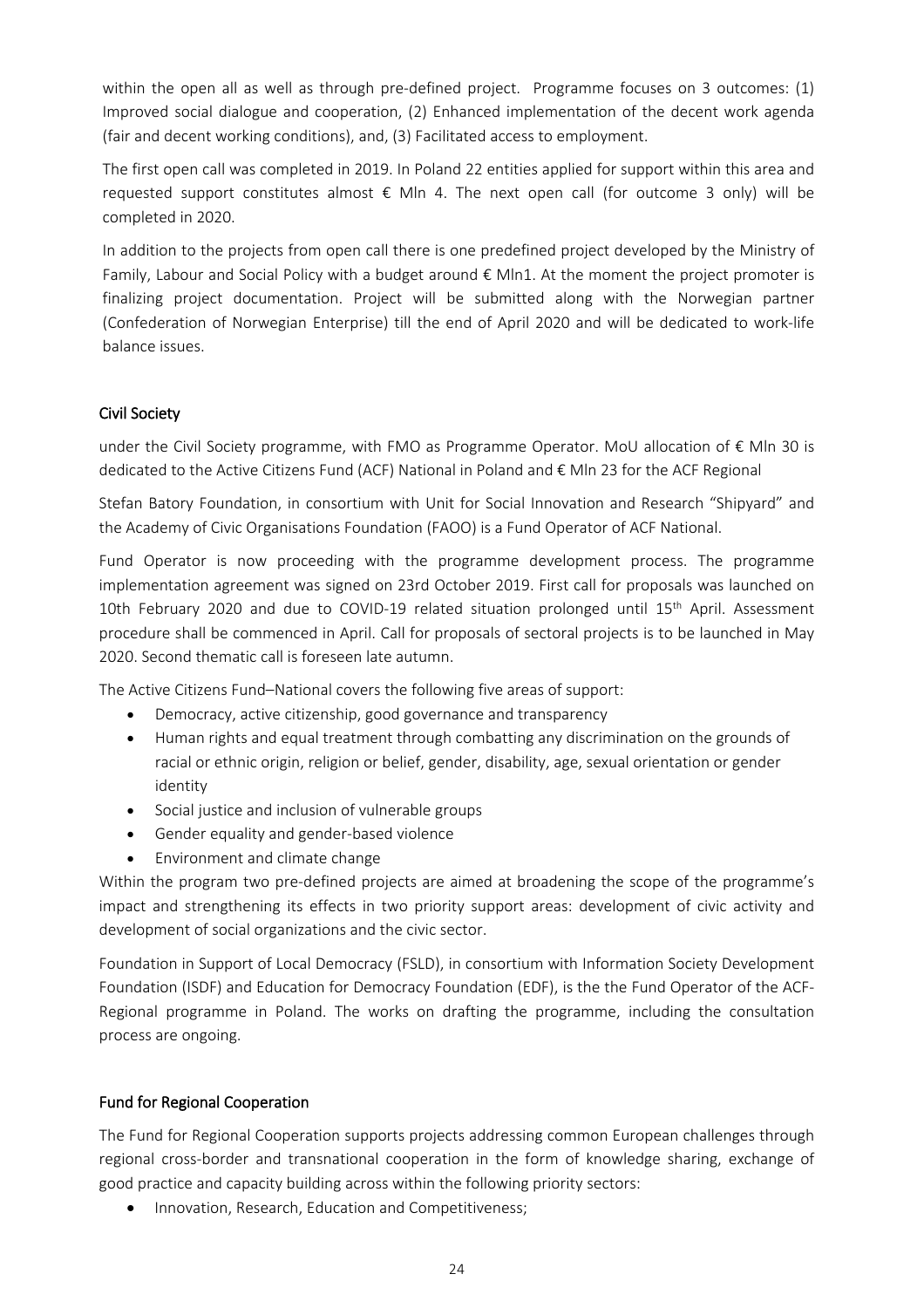- Social Inclusion, Youth Employment and Poverty Reduction;
- Environment, Energy, Climate Change and Low Carbon Economy;
- Culture, Civil Society, Good Governance and Fundamental Rights and Freedoms;
- Justice and Home Affairs.

The projects foreseen within the fund are regional cross-border or transnational in nature and involve partners from beneficiary countries, neighbouring countries and EEA EFTA countries.

The Fund operates on the basis of calls designed and launched by the EEA EFTA countries with support from their secretariat the FMO. The FMO implements the Fund with assistance of the fund operator, a consortium consisting of Ecorys Polska and JCP.

The total amount of the fund is  $\epsilon$  Mln 31.89, of which  $\epsilon$  Mln 15 was made available for the first call for proposals announced in January 2018. The 700 project proposals has been submitted in June 2018. After 10 months of assessment by the EEA EFTA states, 42 project consortia were invited to submit a full proposal for funding and 40 were submitted. The final selection of projects to be financed is still ongoing.

# **4.5 Financing of the programmes - summary**

Total expenditures in this financing period amounted to near EUR 9 million<sup>4</sup> (PLN Mln 38) and increased comparing to the previous year by over 217% (PLN Mln 26 mln comparing to PLN Mln 12 at the end of 2018). Rise in expenditures resulted from higher number of activities that might have been undertaken after programmes' approval. Nevertheless incurred amount constitutes only a little above 1% of the allocation. It clearly demonstrates that we are struggling with delays in this perspective of financial mechanisms. It is also visible comparing corresponding years of the previous and actual perspective of Financial Mechanisms. At the end of 2012 expenditures within FMs 09-14 amounted to EUR 19 million and were doubled comparing to the level reached so far within FMs 14-21.

The reported expenditures are mostly programme management costs incurred on tasks related to launching of programmes and promotional activities, preparation calls' documentation, as well as costs of first assessments process in more advanced programmes.

Generally, similar spending level is noticeable in majority of programmes, however the *Local Development* programme shows the highest share in the total expenditures. This is connected with the advance payment made for needs of the pre-defined project.

<sup>&</sup>lt;sup>4</sup> The expenditures covers the period from 21 December 2017 to 31 December 2019 and concerns only expenditures certified in IFRs in March 2020.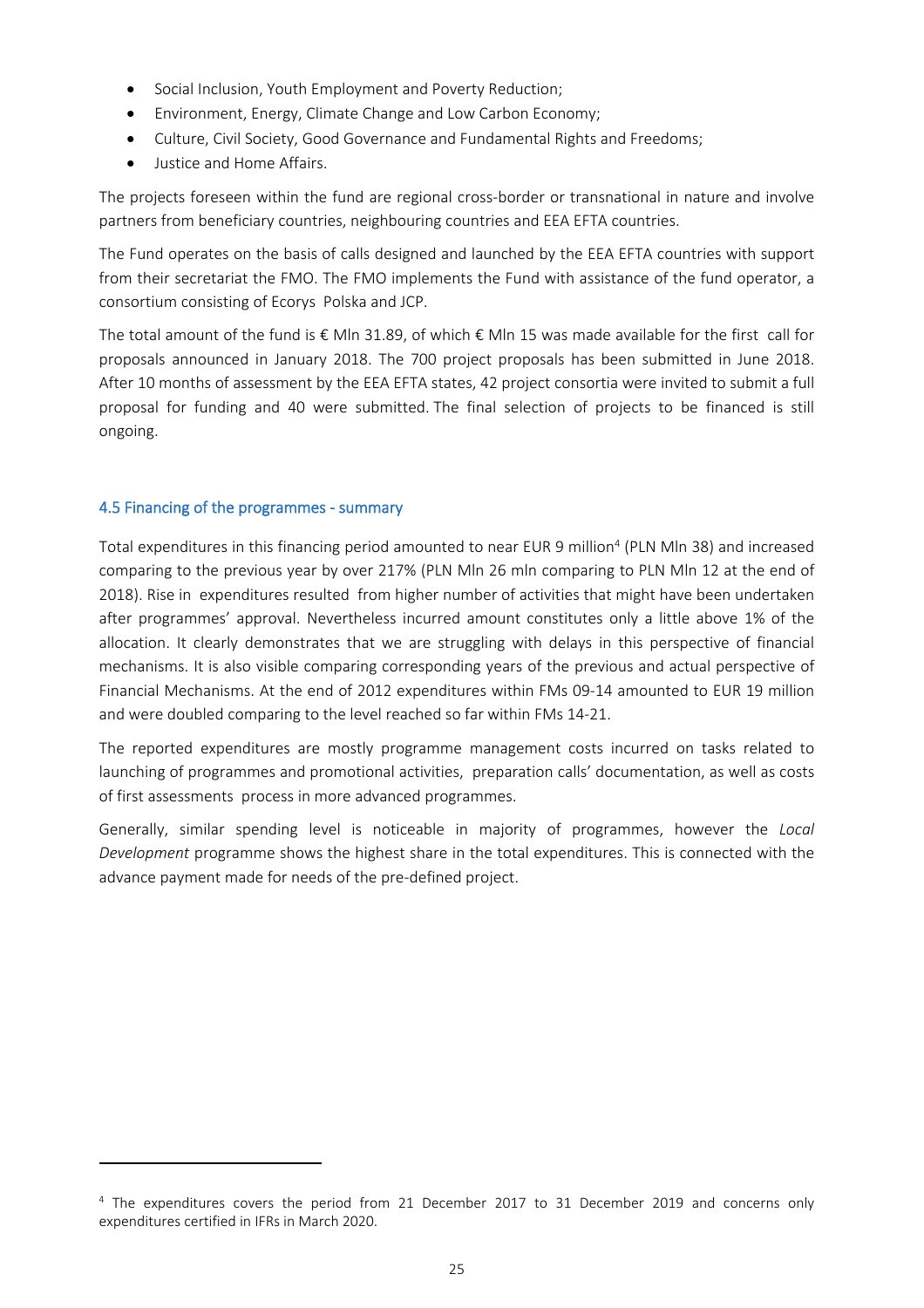

The expenditures of the Programme Operators and the Focal Point incurred in relation to the Regulation are pre-financed out of the state budget. The expenditures of the NFP, CA and AA are reimbursed from the Technical Assistance while the expenditures of the Programme Operators are reimbursed from the respective programme The Polish side addresses the donors with requests concerning reimbursement of the already incurred and planned expenditures. The prerequisite for payments received from Norway/EEA grants are positive opinion on the national Management and Control System, signature of *Programme Agreement* and notification of *Programme Implementation Agreement* signature. On that basis the financial resources transferred by the Donors are forwarded to the state budget.

Advance payments towards the signed programmes were made following the confirmation of compliance of the MCS (at national level) with the requirements defined in *Regulation* (€ 11,426,813), as follows:

| Programme                       | FMO advance<br>payment EUR | Date of payment |
|---------------------------------|----------------------------|-----------------|
| TAF                             | 700,000                    | 2019-03-27      |
| BF                              | 800,000                    | 2019-03-27      |
| Education                       | 212,500                    | 2019-04-12      |
| Local Development               | 1,487,500                  | 2019-05-14      |
| Research Basic                  | 722,500                    | 2019-07-30      |
| Research Applied                | 810,680                    | 2019-10-18      |
| <b>Business Development and</b> |                            |                 |
| Innovation                      | 1,190,000                  | 2019-12-19      |
| Culture                         | 1,571,176                  | 2019-11-27      |
| Home affairs                    | 2,860,857                  | 2019-11-27      |
| Health                          | 165,000                    | 2020-01-17      |
| Environment, Energy and         |                            |                 |
| Climate Change                  | 906,000                    | 2020-03-04      |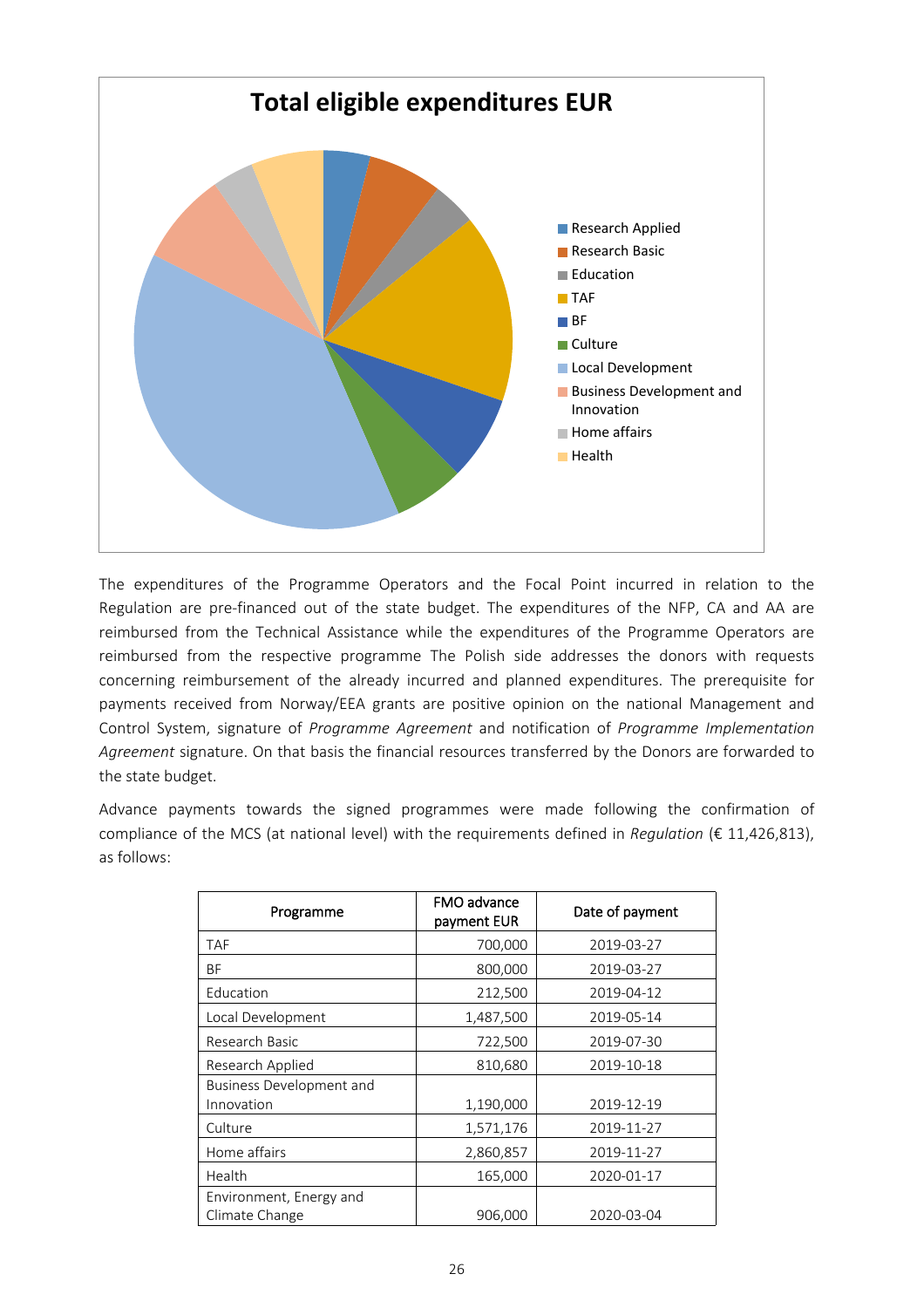| Programme             | Requested in | Date of    |  |
|-----------------------|--------------|------------|--|
|                       | first IFRs € | payment    |  |
| <b>TAF</b>            | 1,126,407    | 2019-10-18 |  |
| ВF                    | 700,000      | 2019-10-18 |  |
| Education             | 2,974,611    | 2019-10-21 |  |
| Local Development     | 4,993,533    | 2019-10-18 |  |
| <b>Basic Research</b> | 128,120      | 2019-10-18 |  |

In September 2019 the process of submitting and certification of Interim Financial Reports was commenced and following interim payments were made by the FMO (€ 9,922,671):

Total disbursement by the FMO amounts to over € Mln 20,4 which is 3,1% of allocation (not taking into account reserve amount). This amount reflects 92% of the amount indicated in the forecast of likely payments presented to the FMO in April 2019. The lower payment was connected with not timely finalization of procedures allowing payments for two programmes: *Environment, Energy and Climate Change* and *Justice*. The advance payment for the first of these programmes was made at the beginning of 2020, after signing of the programme agreement. However, advance payment for the Justice programme is not possible since arrangements for this programme are still in progress.

First certification process conducted by the CA shows that set-up of IFRs in GrACE requires adjustments. The workflow of IFRs accepted by the CA is identified as problematic. After IFRs submission to the FMO they are not accessible for the CA till the FMO's acceptance. It is an inconvenience because IFR version downloaded from the system is not exactly the same as data put into the system thus the CA has limited access to certified IFRs while FMO's acceptance process is pending. The issue was reported to the FMO.

We also noticed some problems with the rounding method in the GrACE. Receiving payments of the first IFRs it turned out that the amounts totally paid from each mechanism did not match the total amount applied in the reports. Additionally, the downloaded versions of IFRs are structured in a different way than the versions filled in by the PO in the system and this makes calculations less transparent. The above issues and other technical suggestions were presented to the FMO's team responsible for the GrACE development. We hope for future improvements and we are open to cooperate in this respect.

#### **4.6 Programmes implementation – next steps**

In the nearest future POs are going to launch subsequent calls. This entails preparatory works, documentation development in cooperation with DPPs and FMO, assistance provided to applicants during the open call (info-days, match making events, workshops), selection procedure and contracting the grants followed by workshops for project promoters on project implementation and reporting, monitoring of projects. PO's timetable is extremely tight. Promotional coverage is inevitable, so we can expect increased visibility and intense activity in media.

Cooperation Committees and Programme Committees (in case of *Research* programmes) are crucial in preparing the documentation and address challenges that come up during the programmes implementation. POs are to arrange at least one a year, but usually meetings are more frequent to make the progress smooth.

In *Environment* and *Home Affairs* programmes (and *Justice* once the PA is signed) predefined projects preparation, assessment and notification is expected as soon as possible.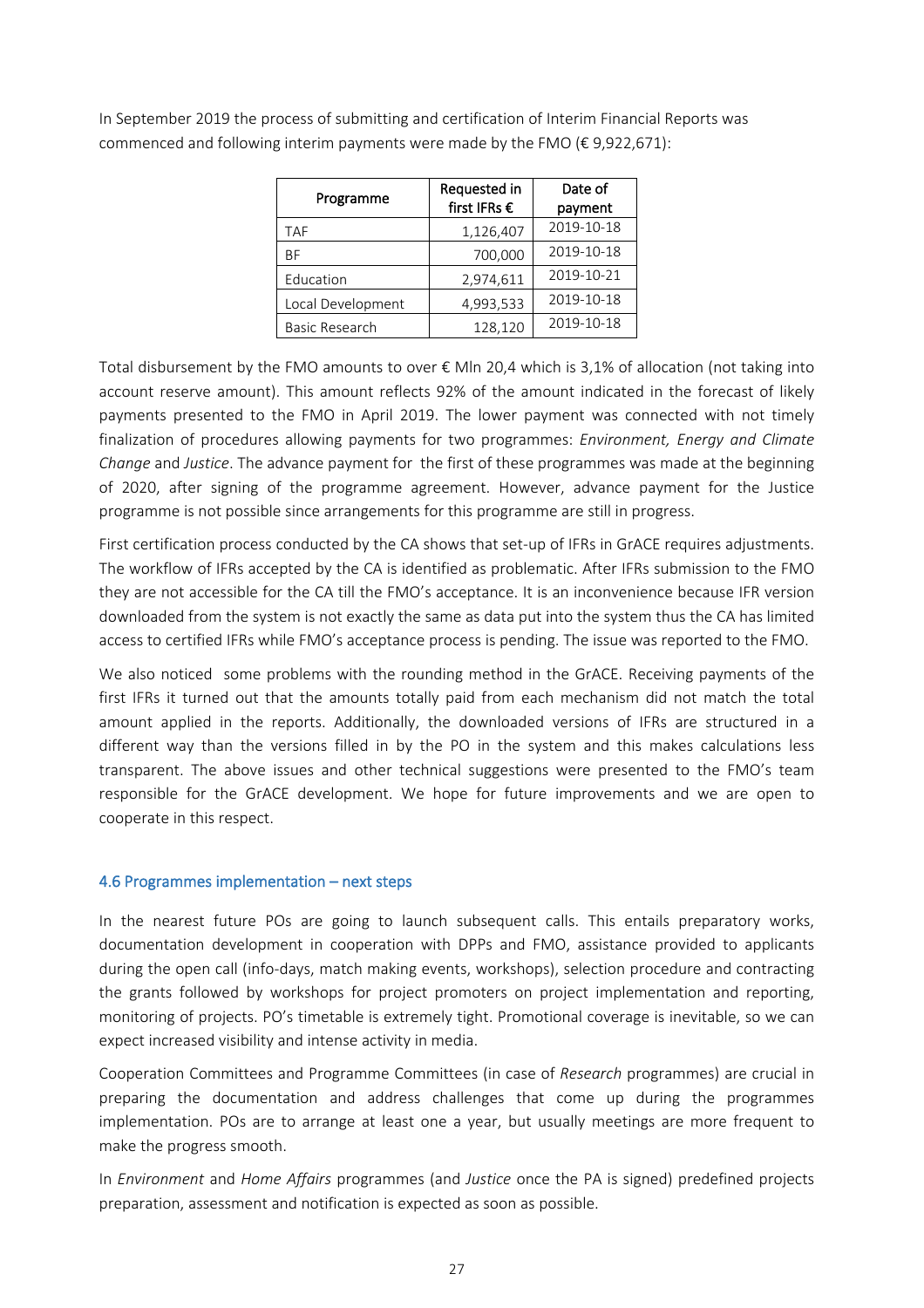In all Programmes analyses are being made due to coronavirus outbreak and it seems that some adjustments will be needed within the next weeks/months. The shifts in time schedules, modifications in PdPs budgets, revised calls time table are just examples.

At the horizontal level, there is very important task to be done by the end of 2020 – which is Mid Term Review and the allocation of the reserve given in MoU for EEA and Norway Grants. According to the Regulation Art 1.11 Polish Focal Point shall submit to the Donor states a proposal on the allocation of the reserve set aside within the framework of the EEA Financial Mechanism 2014-2021, either in the form of a new programme or as an addition to an existing programme or programmes.

In case of Poland, € 21 157 000 is to be allocated (€ 15 115 000 from NFM and € 6 042 000 from EEA FM). The sum will be also increased by the allocation of one PDP project cancelled in Decent Work programme and part of the Justice programme allocation regarding the court cooperation where the decisions are ongoing.

The issue of allocation of a reserve requires the cooperation with all POs and NFP and it is planned that the initial proposals from the Polish side are to be discussed at the AM. According to the information given by the Donors, the final proposal of the reallocation is to be submitted to the Donors till end of 2020 and the decisions are to be taken later on, in 2021.

The situation with the coronavirus from March 2020 can also have an impact on the allocation of the reserve. The analysis are being made and the decisions are to be taken within the next months of 2020. The use of the reserve to mitigate the coronavirus crisis are now under discussions.

## **4.7 MoU special concerns and/or conditions set in the PAs**

All requirements specified in the MoU (the special concerns) and conditions set in PA (where relevant) have been addressed adequately. Detailed reference in the table attached (MoU conditions marked in green).

#### **4.8 Challenges faced related to absorption/disbursements, with implemented solutions**

Though status of individual programmes may differ, but in general they follow the same pattern, procedures and the whole time framework remain valid for all. NFP facilitates the process and tries to make it coherent, working closely with the Operators and FMO. The most challenging is to meet the schedule since the Programme Agreements (where relevant) were signed later than forecasted.

The greatest challenge in 2019 and 1st quarter of 2020 was to agree on Concept Notes, sign PAs and commence open calls within programmes. Most demanding Justice programme, especially given the fact that the programme is to be implemented in cooperation with three DPPs and consist of an infrastructural part, is unfortunately still in the preparation process.

Each programme (except Justice that has no PA yet) is at initial stage of implementation. Therefore the main challenge for PO is to timely launch foreseen open calls and efficient proposals assessment (more of it below), as demand for the grants is considerable. Preparation of the open call documentation, agreeing the call text with DPPs and procedure of the donors' approval for launching the call is the most challenging and usually prerequisite for all other milestones designed in the PA. The PO undertakes all necessary actions to accelerate adoption of all documents required to launch open calls as soon as possible. POs were working in parallel on the Supplementary Information and discussing the future project assessment process with the DPPs several months before PA.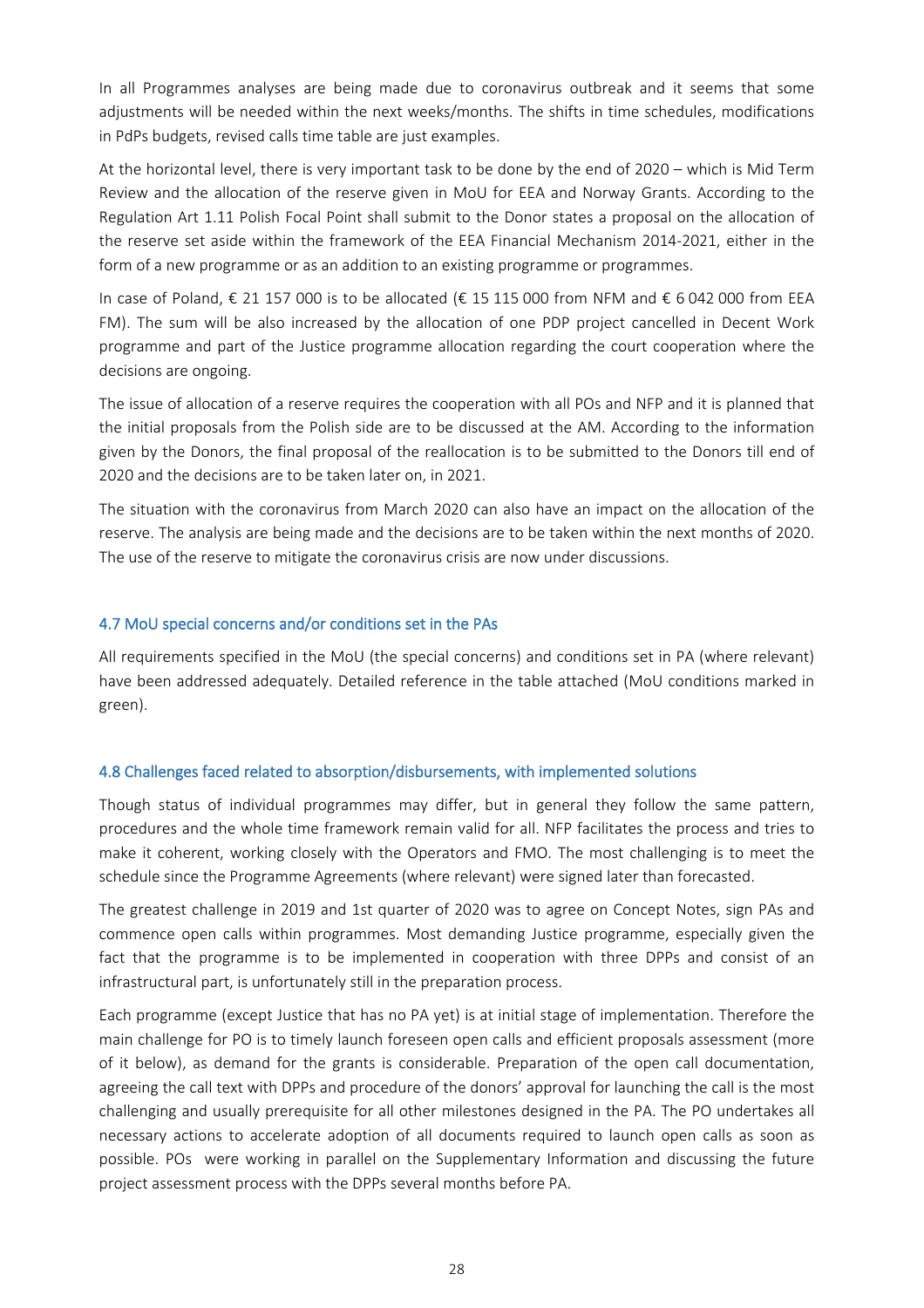Wide scope of the call documentation needs thorough preparation and assessment; it can take more time especially in case of calls for the investment projects. Schedules are usually tight and extremely sensitive to postponing activities that determine the next ones. There is no time reserve for the repetition of the calls. POs also assist in establishing partnerships providing various tools: match-making seminars, travel grants etc. and through close cooperation with DPP. Considering discrepancy in capacity, DPPs are strongly encouraged to engage in the process.

There are also some challenges specific for the programmes. In case of Justice it is simply to commence the programme implementation, especially considering the infrastructure part. Time-consuming negotiations of the PA considerably affect results. For the potential beneficiaries of *Culture* infrastructural part) the preparation of the complex project, especially in case of combining both investment and soft part might be challenging. In case of *Local Development* programme pre-defined project provides the applicant with extensive substantive support in the preparation of projects along with development/ action plans, also further, in the their implementation phase. There are programmes with the extraordinary scheme of application submission (in *Local Development* there are 2 stages of applications submission dependent on each other; in case of Education, the call needs to be coordinated with the academic year, in Health predefined project implementation is prerequisite for the call launching). The great challenge was to design and implement the IdeaLab call for the first time in Poland in an innovative formula transferred from Norway.

Basing on the experience it is sensible to have in mind that in case of investment projects there is always a risk of delays in investment process, connected with an increase in prices on the construction services market and the public procurement procedures (6-12 months). In case of large allocation predefined projects, like correctional services or culture, time reserve at the implementation stage is one of the risk management tools. Meanwhile, Central Board of the Prison Service, Project Promoter of the PDP no.1 under Justice estimated recently (letter of 19th February 2020), that in order to complete the investment in April 2024, it is crucial to commence it in May 2020 at the latest. In case of projects implemented in the historical objects there is always a risk of delays in the investment process due to the necessity to carry out additional works, in agreement with a restorer. As implementation period extension has net been provided in the current perspective, ex ante control of tender documentation seems the only tool to mitigate such risks and allow to deliver desired results in a timely manner.

POs also put great emphasis on the efficiency, for example in Business Development and Innovation great care is taken not to lose high quality projects that could possibly qualify to both green industry innovation and blue growth. Basic Research PO intends to increase financing for the GRIEG call to grant good quality reserve projects. In the case of savings being a result of failure to conclude grant agreements or failure to implement projects supported from the grant scheme budget, available funds might be allocated to subsequent projects included in a reserve list of projects or use in additional calls.

The assessment of huge number of submitted applications takes time. In case of large allocation programmes, where the public interest in receiving the grant is enormous and there are a few hundreds of applications in one call, the process can take longer - under investment calls or partnership calls or calls organized by Donors assessment took around one year or even more (taking into consideration the appeals).

The coordination of tasks related to assessment is becoming challenging in case of programmes where many actors are involved in the process (like many DPPs in *Education*, Justice, *Home Affairs*) and in case of partnership projects the assessment of the partners is additional element influencing the time schedule. It is known, that the bigger number of entities engaged, the more complex the process. Close cooperation between institutions (POs, Focal Point, partners, potential applicants and beneficiaries) and in frames of Cooperation Committee facilitate the implementation of programmes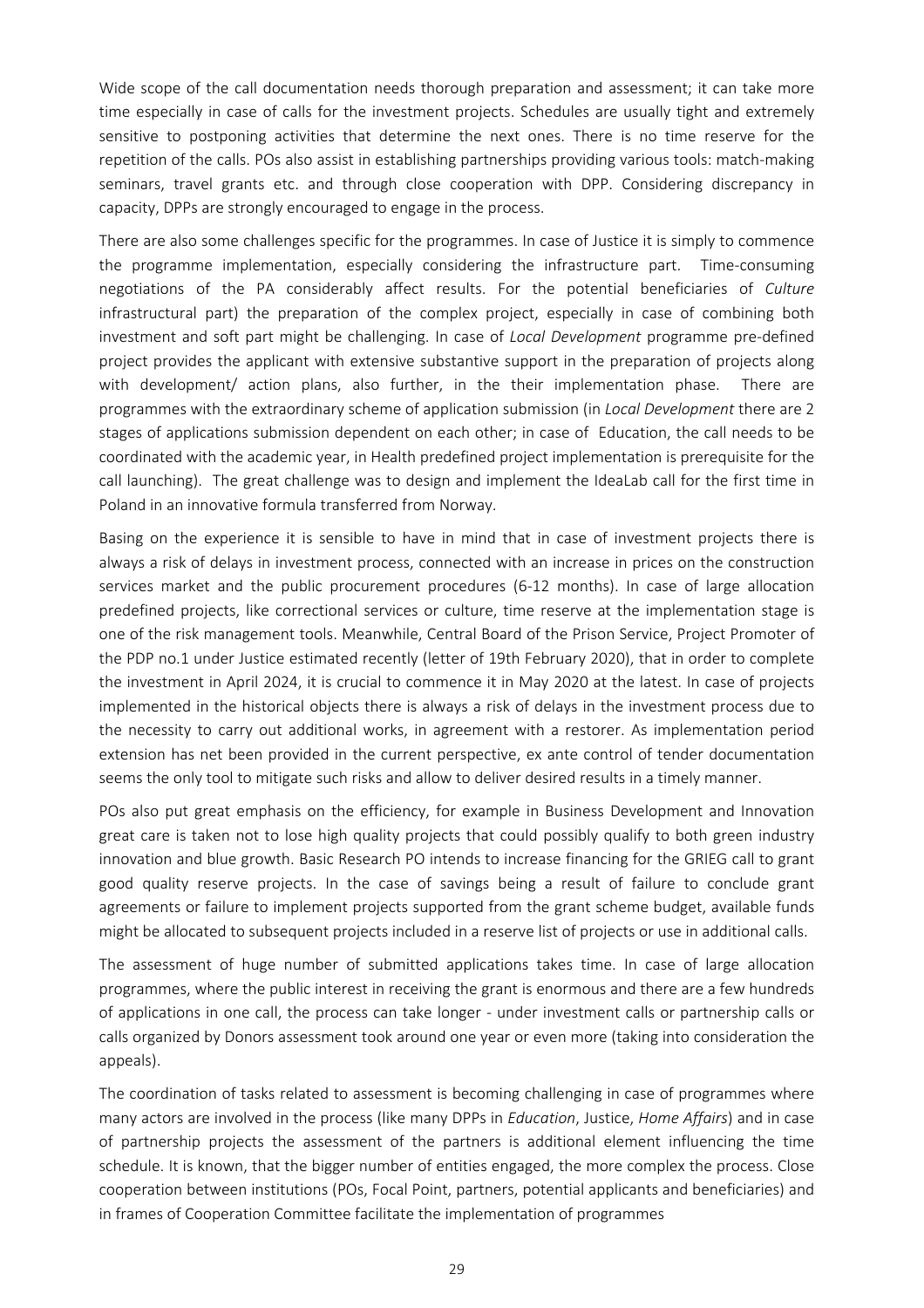In particularly difficult cases, Focal Point consults the FMO in order to work out a common interpretation / solution of the problem or to seek consent for non-standard activities. Recent interpretations referred to calls procedure framework, staff remuneration, small initiatives' promotional responsibilities, GrACE procedures in relation to Bilateral Fund, Programme/Selection Committee prerogatives.

#### **5. Status of bilateral funds**

The Bilateral Fund – in total of 16 186 000 EUR is divided between the POs allocation part of 4 350 000 EUR and the part managed at the national level by NFP of 11 836 000 EUR.

## **a) Bilateral Fund part allocated to the programmes according to the MoU**

| <b>Programmes</b>                          | <b>Allocation</b> | <b>Incurred</b><br>expenditures $\epsilon$ | ℅   |
|--------------------------------------------|-------------------|--------------------------------------------|-----|
| Applied Research                           | 390 000           | 7527                                       | 2%  |
| <b>Basic Research</b>                      | 260 000           | 9463                                       | 4%  |
| Education                                  | 250 000           | 21 3 20                                    | 9%  |
| Local Development                          | 400 000           | 126 888                                    | 32% |
| Environment, Energy and Climate Change     | 900 000           | 106 310                                    | 12% |
| Culture                                    | 600 000           | 7051                                       | 1%  |
| <b>Business Development and Innovation</b> | 600 000           | 19613                                      | 3%  |
| Health                                     | 300 000           |                                            | 0%  |
| Justice                                    | 400 000           |                                            | 0%  |
| <b>Home Affairs</b>                        | 250 000           |                                            | 0%  |
| Total                                      | 4 350 000         | 298 172                                    | 7%  |

Following numbers reflect the expenditure level incurred by the POs up to the end of 2019.

The table shows that two biggest programs – *Environment* and *Local Development* have the highest level of spending of the bilateral funds. In case of *Local Development* – it is the most advanced programme in Poland and here the set up of the bilateral cooperation was built on the experience from the previous EEA and Norway Grants, has started early in 2019 and is already scheduled in details. In case of *Environment* , the close institutional cooperation between PO and DPPs resulted in horizontal events and study visits that were implemented.

The programmes where no bilateral funds were disbursed are those where PAs have been signed at the later stage (like *Health, Home Affairs*) or no PA is concluded so far (*Justice)*.

It is expected that the use of the bilateral funds and in line with this - the pace of disbursement will be increasing in the next few years. The Programmes implementation will be more advanced, the "expression of interest" procedure will be used, the new initiatives of a strategic feature will be decided on by JCBF.

The Bilateral Funds managed by POs are used for different activities (described below). All of them are agreed with DPPs in the framework of Cooperation Committee or Programme Committee.

## **Open calls/travel grants**

Several POs launched open calls for travel grants, study visits or preparatory visits, others are planning them in the nearest future to facilitate joint applications within the foreseen open calls. The results and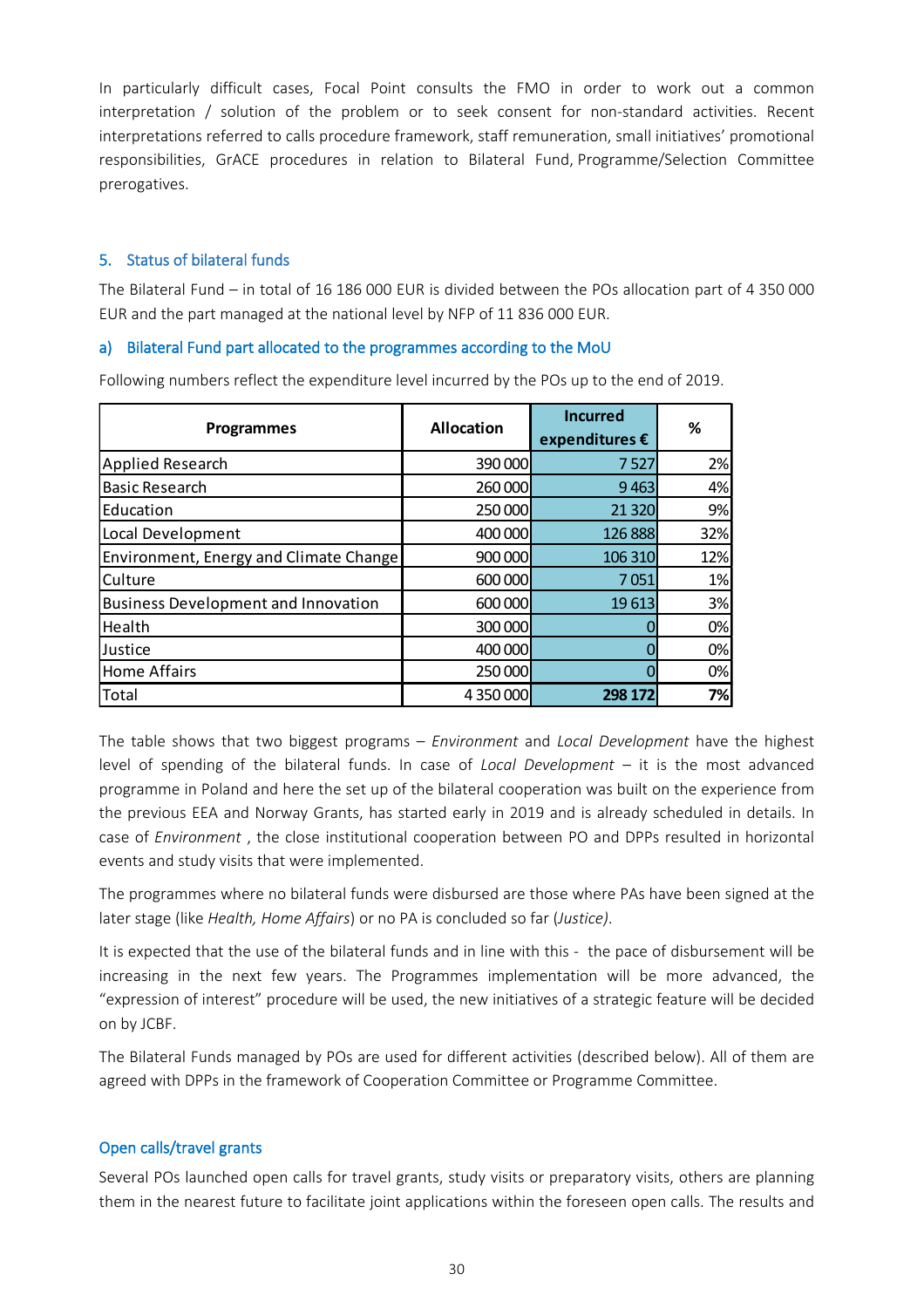the added value of the bilateral calls are to be known at the later stage when the information on the number of bilateral projects.

| study visits/travel grants:        | launched       | closed                     | budget $(\epsilon)$ | grants |  |
|------------------------------------|----------------|----------------------------|---------------------|--------|--|
| <b>BD &amp; INNOVATION</b>         | 25 Nov 2019*   | 31 Jan 2020                | 70 800              | 59     |  |
| <b>CULTURE</b>                     |                | 29 Nov 2019   1 March 2020 | 204 475             | tbd    |  |
| ENVIRONMENT                        | 10 Jan 2020 ** | 30 Sep 2020                | 150 000             | tbd    |  |
| * announced on 19th November 2019  |                |                            |                     |        |  |
| ** announced on 10th December 2019 |                |                            |                     |        |  |

#### **Bilateral seminars/workshops and match making seminars**

Bilateral seminars/workshops and match making seminars make an efficient tool for maintaining and developing existing interinstitutional contacts, establishing new partnerships that result in preparation and planning a joint project to be submitted under the programme. Great demand for this kind of events shows their usefulness in looking for partnership opportunities and sharing the practicalities of application process and requirements.

About 300 participants took part in two match making events organised within *Culture* and 56 within *Education* programmes.

Match-making was also a part of the international conferences like: "Green Industry Innovation and ICT" conference in March 2019, "Blue Growth Conference" (Aalesund) in May 2019 and "Breaking the Barriers in a Circular Economy" in September 2019 in Oslo, the latter co-organised by the Innovation Norway, a DPP for *Business Development & Innovation* programme. PO enabled 9 Polish companies to participate in the event and meet Norwegian and international companies, researchers and stakeholders in the area of circular economy.

Match-making was also organised *at the* "Medica" trade fair (Dusseldorf, November 2019) for the *Business Development & Innovation* Programme.*.*

Within Business Development & Innovation programme, on 2<sup>nd</sup> March 2020 Polish companies took advantage of the international brokerage event for green tech companies planning to implement green tech projects in industry accompanied by match-making. Moreover, on 5<sup>th</sup> March 2020 female entrepreneurs and their potential mentors from Norway and Poland took part in the workshop on mentoring and a matchmaking session contributing to the ongoing Small Grant Scheme open call.

#### **Study visits**

Study visits give new ideas and insight to proven solutions that make valuable input in elaborating the programmes. They contribute to long term cooperation building and are much welcomed within EEA and Norway Grants.

*Environment* potential beneficiaries (15 researchers and entrepreneurs) and PO explored partnership opportunities in renewable energy, geothermal district heating, energy efficiency, environment and climate taking part in the match-making seminar during a study visit to Reykjavik end October 2019. Orkustofnun (National Energy Authority, Iceland) hosted them also at the Sustainable District Energy Conference, that gave insight into the potential impact of utilizing renewable district energy on energy security, greenhouse gas emissions, improved quality of life, and lower heating costs.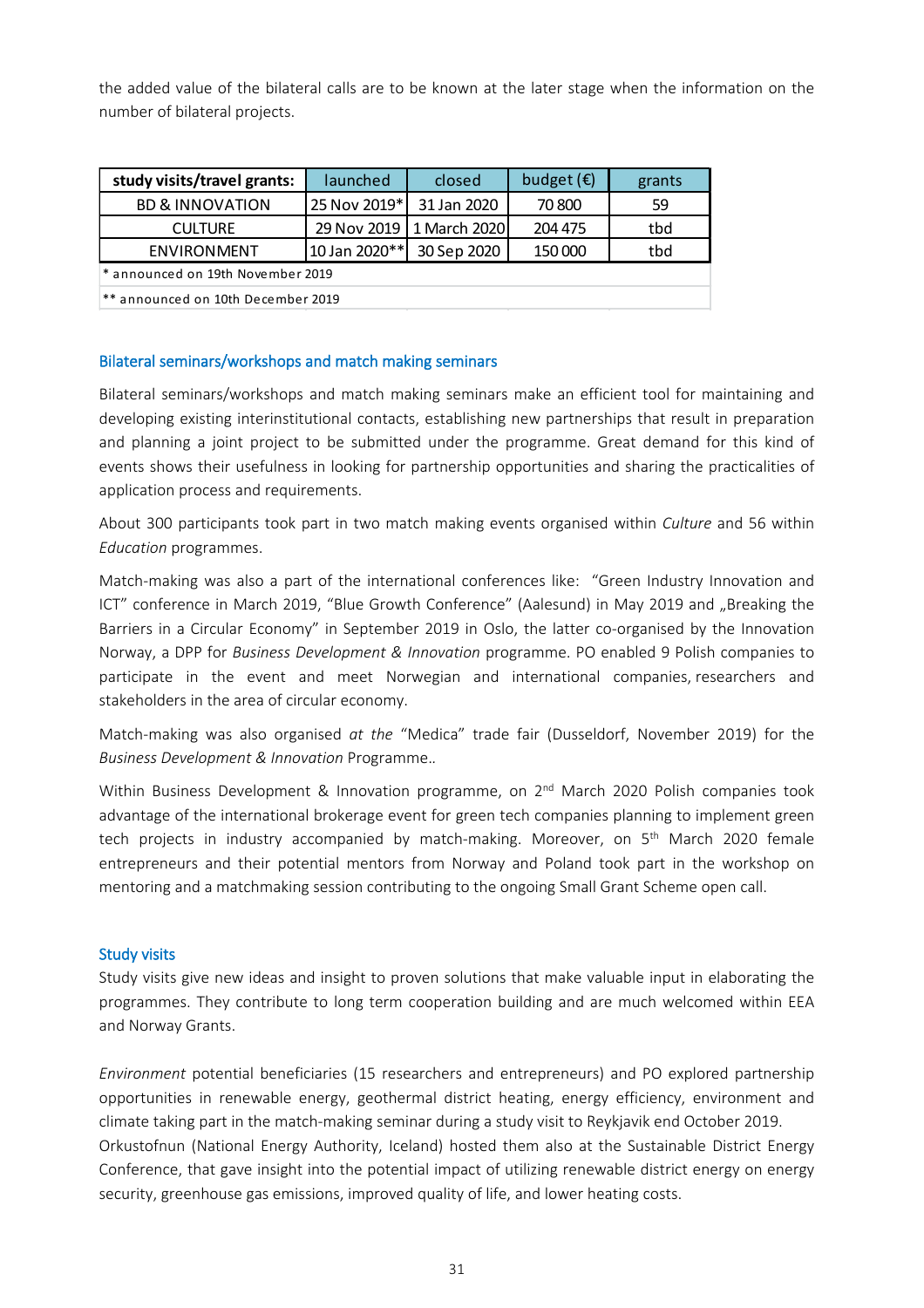In the beginning of June 2019 *Environment* PO took part in the study visit on Hydropower to southern Norway and in November 2019 visited Norwegian Environment Agency (NEA) for a workshop on Norwegian good practice in circular economy, including a site visit at a recycle enterprise and Oslo town hall, that presented how circular economy works in practice.

In March 2020, under *Local Development,* DPP organized study visits to Norway for mayors of Polish cities with aim to initiate possible partnerships with Norwegian self-governments and to exchange best practices and knowledge.

One has to mention also a mission of Polish companies to Norway on Welfare technologies within *Business Development & Innovation* programme (Oslo, June 2019).

## **Periodical experience sharing events**

Local Development PO is preparing the 4<sup>th</sup> edition of the DiverCity. Under the first component workshops in accessibility and housing already took place mid-December 2019, in two other topics, i.e. senior policy and environment, at the end of January 2020.The second component envisages research activities on introducing alternative heating sources into historic housing buildings in city centres aiming at the smog reduction. Within the period of October-December 2019 WTU team (an initiative partner) has purchased the research (measurement) equipment to be installed in the dwellings and has been identifying the relevant dwellings subject to research. Both components will result in a common conference presenting conclusions and recommendations (originally planned for the end of April, now due to the coronavirus the event has been postponed).

The last round of thematic workshops and the final will be organised in September 21-22nd .

It is worth underlining, the creation of a trademark of "DiverCity" within EEA and Norway Grants is an element of visibility and creation of a long lasting platform of experience sharing.

#### **Predefined bilateral initiatives**

In *Health* two bilateral initiatives are already agreed upon. One refers to antimicrobial resistance (AMR) and promoting vaccinations and the other is dedicated to reducing social inequalities in health as a continuation of bilateral activities implemented within the pre-defined project "Reducing social inequalities in health" within the PL13 programme under the 2009-2014 financial mechanisms perspective. Budget, implementation schedule and specific activities are being prepared.

"Cooperation in the area of road safety – exchange of experiences and good practices" initiative within *Home Affairs* is at the launching stage.

## **POs plans for the future use of the Bilateral Funds**

Cooperation Committees are working on the use of the Bilateral Funds. List of valuable initiatives to be implemented under the programme are discussed under the Committee and agreed upon. This strategic approach helps to allocate the given resources, prepare timely the initiatives and assess the need to ask JCBF for the additional funds.

The already agreed upon activities are presented below. Some of them needs to be adjusted as a result of COVID-19 outbreak.

Beneficiaries of the study visits/travel grants/preparatory visits for *Culture*, *Environment* and *Business Development & Innovation* programmes, shall perform activities to establish new partnerships. Study visits of POs representatives are foreseen in *Culture, Environment* and *Home Affairs* programmes.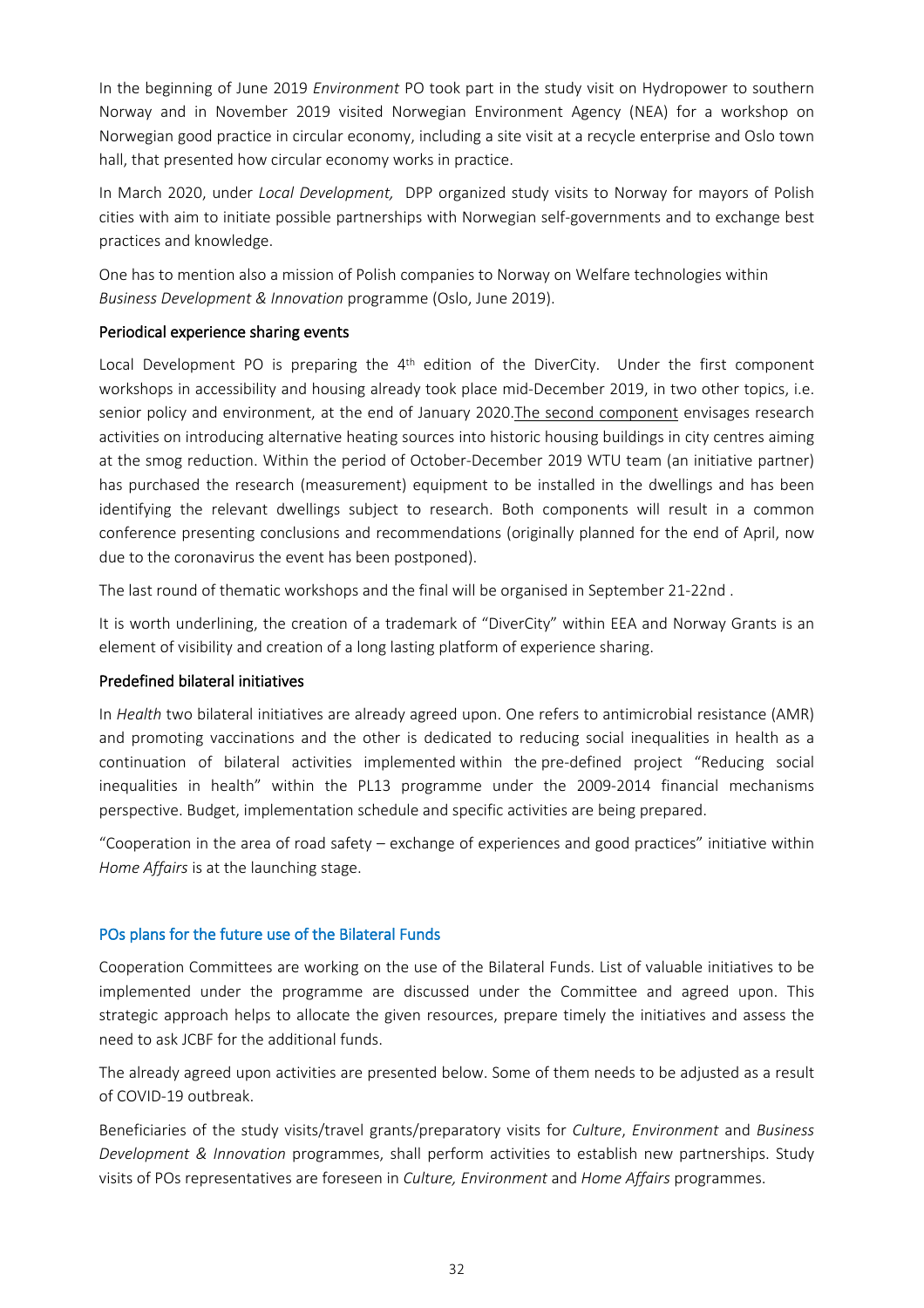According to the plans, under *Business Development & Innovation* bilateral activities planned for 2020 focus mainly on the enhancement of business to business relations between Polish and Norwegian entities. International trade shows in Poland was supposed to be accompanied by thematic seminars, i.e.: seminar on renewable energy technologies applied in Norway, and b2b session or business-mixer with Norwegian companies at Green Power 2020 trade fair in Poznań (22<sup>nd</sup> April), seminar and b2b session or business-mixer with Norwegian welfare companies at Rehabilitacja 2020 trade fair in Łódź (9 October) and seminar on circular economy and b2b session or business-mixer with Norwegian companies at Envicon Environment 2020 trade fair in Warsaw (24<sup>th</sup> November). The plans are now being analysed. PO is also planning to organise a study visit of its management representatives to Norway regarding repayable financial instruments for small and medium enterprises (June 2020).

*Environment* programme PO envisaged conducting at least two match-making events, covering in the result all programme areas. DPPs invited PO for a study visit on nearly zero emission buildings (nZeb) – possibly in the 3rd quarter of 2020 – and World Geothermal Congress to be held in Reykjavik in April 2020.

Within the *Local Development* programme the third series of DiverCity workshops covering all relevant thematic areas is expected in Septemberl, associated with initiative final conference summarizing the conclusions of the workshops regarding the experiences of Polish, Norwegian and Icelandic cities.

Within the initiative related to the road safety improvement Home Affairs PO envisaged a study visit to Norway to discuss in cooperation with Norwegian National Mobile Police Service good practice in road safety improvement and with aim to conclude their findings in a comparative study on both countries road safety determinants and solutions

In the *Justice Programme* within area *Prevention of domestic and gender-based violence* the multilateral cooperation has been initiated by the Norwegian Ministry of Justice and Public Security under the *Synergy* project. With regard to this project the Programme Operator will coordinate activities carried out by the Polish side. Within the Programme area Correctional Services and Pre-trial Detention the Norwegian Directorate for correctional service has taken the initiative to establish three thematic multilateral working groups; Education, Evaluation and Conferences with participants from several beneficiary countries. These working groups aimed at sharing good practice and creating synergies between the countries within the correctional service.

#### **b) Bilateral Fund part managed by NFP**

Recent year was also a time of new developments concerning the implementation of Bilateral Fund managed by the Focal Point.

The cooperation within the Joint Committee for Bilateral Fund is fruitful. All the parties are engaged in the process thus it goes smoothly. In 2019 2 JCBF meetings were organised and the written procedure (decision making process via e-mail correspondence) proved to be very efficient.

As of 11 836 000 EUR in total, 1 024 871 mln EUR (8,7%) was allocated for 10 bilateral initiatives, by the end 2019.

It is assumed that within the next years – the allocation will be constantly increasing, as all of the parties are experienced in presenting new ideas and what is also important – it is expected that POs will also be eager to apply for additional funds under the "expression of interest" procedure.

For instance, the Ministry of Interior and Home Affairs has already earmarked their whole bilateral allocation for the road safety initiative (described above) and together with DPPs is preparing the request to JCBF for extra funds. There are also new proposals that have been discussed at the JCBF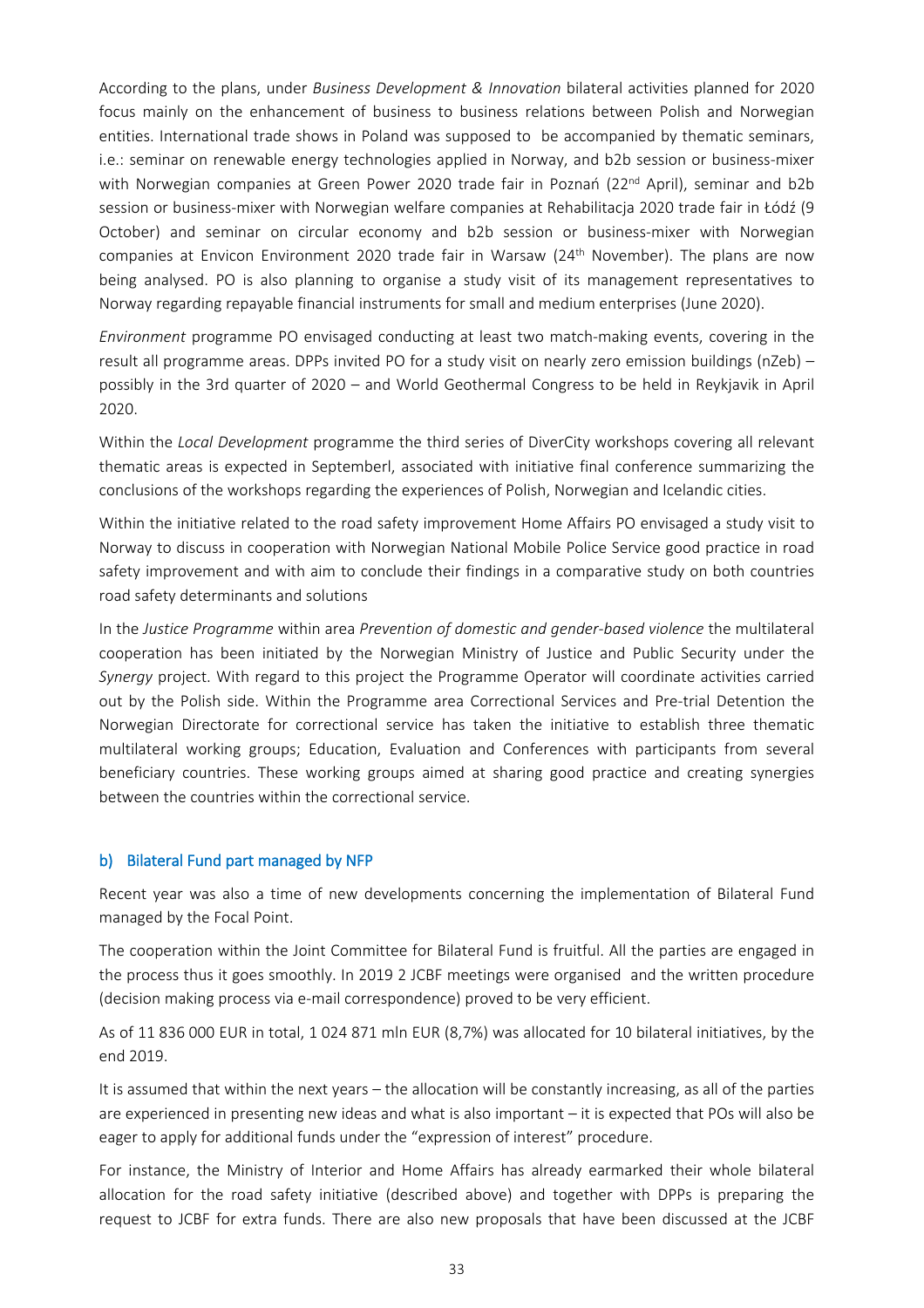meetings like the workshop at Utøya or the film cooperation with Liechtenstein – we look forward to receiving more specific descriptions.

As for the payments, € 405 000 has already been disbursed. Since the recent Strategic Report a final payment was settled in case of PRIO (August 2019), Utøya workshops (1st edition) and buskers festivals initiative (both in December 2019).According to the reporting/payment schedule included in the initiatives' applications, still in 2020 Focal Point assumes 2 payments in April (Police and MiDeShare initiatives), payments in June (Warsaw University), October (MiDeShare), and December 2020 (Warsaw University) making additional  $\epsilon$  165 000 of expenditures and presumably payments to contest(s) for youth, which shall redouble this amount.

Below table shows the bilateral initiatives. At the moment, there are 10 initiatives foreseen in the Work Plan, 4 of them already concluded (including EFNI and PRIO), another 4 are in progress and 2 new ones in a preparatory stage.

|                 | Initiative                                                                                                                                                                                                                                          | <b>Beneficiary and partners</b>                                                                                                                                                    | 2018       | 2019         | 2020*     | disbursed (€)        | budget  | %    |
|-----------------|-----------------------------------------------------------------------------------------------------------------------------------------------------------------------------------------------------------------------------------------------------|------------------------------------------------------------------------------------------------------------------------------------------------------------------------------------|------------|--------------|-----------|----------------------|---------|------|
| $\mathbf{1}$    | Events linked to the European<br>Forum for New Ideas (EFNI)                                                                                                                                                                                         | Polish Confederation "Lewiatan"                                                                                                                                                    | 150 000,00 |              |           | 150 000,00           | 150 000 | 100% |
| $\overline{2}$  | Trust across borders: State<br>institutions, families and child<br>welfare services in Poland and<br>Norway                                                                                                                                         | Peace Research Institute Oslo<br>(PRIO); University of Gdańsk                                                                                                                      | 63 010,60  | 52 166,71    |           | 115 177,31           | 115 177 | 100% |
| $\overline{3}$  | Exchange of best practices:<br>make cultural experience<br>accessible to the general public<br>(buskers festivals)                                                                                                                                  | Schlösslekeller Foundation,<br>Vaduz; "Dundun" Associacion,<br>Wrocław                                                                                                             |            | 3538,12      |           | 3 5 38, 12           | 5 000   | 71%  |
| $\overline{4}$  | Workshop Utøya (1): Young and<br>Engaged V4 Citizens against<br>hate speech and extremism                                                                                                                                                           | European Wergeland Centre in<br>cooperation with the Norwegian<br>Embassy in Prague and the<br>Ministry of Culture of the Czech<br>Republic; Chance Association,<br>Poland         |            | 5 1 1 0, 3 3 |           | 5 110,33             | 6694    | 76%  |
| 5               | Innovation, valorization and<br>business creation of side<br>streams of food production and<br>food processing                                                                                                                                      | Institute of Animal Reproduction<br>and Food Research, Polish<br>Academy of Sciences; Matís Itd. -<br>Icelandic Food and Biotech R&D,<br>University of Iceland                     |            |              | 25 909,44 | 25 909,44            | 150 000 | 17%  |
| $6\phantom{1}6$ | MiDeShare. Migration and<br><b>Development: Sharing</b><br>knowledge between Norway<br>and Poland                                                                                                                                                   | Polish Institute of International<br>Affairs (PISM); Norwegian<br>Institute of International Affairs<br>(NUPI)                                                                     |            | 39 615,96    |           | 39 615,96            | 170 000 | 23%  |
| $\overline{7}$  | Independent living of disabled<br>students and graduates of<br>higher education institutions                                                                                                                                                        | Institute of Applied Social<br>Science, University of Warsaw<br>(ISNS UW); ULOBA - Independent<br>Living, Drammen (ngo); Inland<br>Norway University of Applied<br><b>Sciences</b> |            | 33 218,61    | 32 188,09 | 65 406,70            | 145 000 | 45%  |
| 8               | Knowledge of issues of internal<br>legal order of the partner<br>country, exchange of<br>information, knowledge and<br>experience as the key to<br>increasing the effectiveness of<br>law enforcement agencies in<br>combating organized drug crime | <b>Polish National Police</b><br><b>Headquarters; Capital Region</b><br>Police Headquarters in Reykjavik                                                                           |            |              |           |                      | 90 000  | 0%   |
| 9               | <b>SHARE. Contest for youth</b>                                                                                                                                                                                                                     | <b>National Focal Point, Poland;</b><br>Norwegian Agency for<br><b>International Cooperation and</b><br><b>Quality Enhancement in Higher</b><br><b>Education (DIKU)</b>            |            |              |           |                      | 150 000 | 0%   |
|                 | Pilot project on Polish-<br>10 Norwegian Literature Events for<br>Children                                                                                                                                                                          | House of Literature, Oslo;<br>NorwayPolsk lørdagsskole Oslo/<br>Polish School, Oslo                                                                                                |            |              |           |                      | 43 000  | 0%   |
|                 | * up to 31st March                                                                                                                                                                                                                                  |                                                                                                                                                                                    | 213 010,60 | 133 649,73   | 58 097,53 | 404 757,86 1 024 871 |         | 39%  |

During the Annual Meeting in June 2019 **EFNI** and PRIO initiatives were summarised.

1. The event of EFNI organised annually by the Polish Confederation Lewiatan is one of the largest international business conferences in Central Europe on the competitive economy. It received wide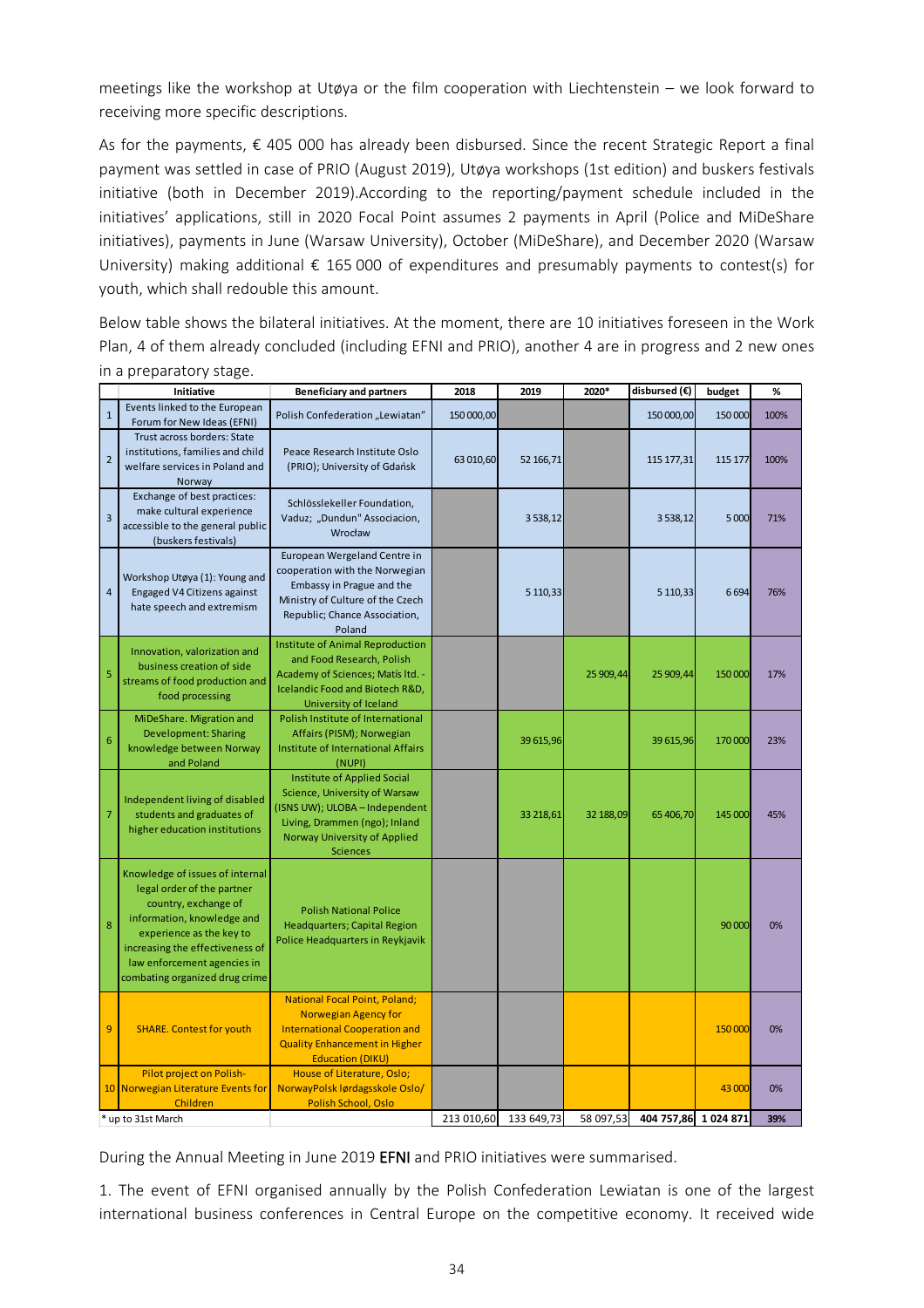media coverage - more than 2500 publications were produced, the customer reach indicator was at the level of more than Mln 2 people.

**2. PRIO** managed initiative aimed at increase of mutual knowledge and cooperation within child welfare elaborated tools to facilitate dialogue, to show the roles of communication and language, contrasting perceptions.

3. The European Wergeland Centre and **Polish Szansa Fundation** organized the workshop with the support of the Norwegian Embassies in Prague, Bratislava, Budapest and Warsaw. The participants came from different political parties and organisations, to learn about 22. July 2011 and to discuss and explore how to act against hate speech and extremism. To tackle such challenges, the youth politicians and civil society activists shared experiences and explored possibilities for closer cooperation. The initiative proved useful, thus new edition is being prepared and shall be put under discussion on the JCBF forum.

**4. Buskers festivals** initiative of Lichtenstein served as a tool for an exchange of experience between buskers artists from Lichtenstein and Poland. They could attend buskers renown festivals in Vaduz (May 2019) and Krotoszyn (August 2019) and establish cooperation for the future. The main aim is to make art accessible to wide audience, presumably by making buskers art one of main tourist and cultural attraction of the cities and urban space revitalisation through performances. The beneficiaries as a partnership assume to take part in the *Culture* open call.

**5. Side streams of food production and food processing** is ascientific issue but also immersed in the practical aspects of food industry. The initiative of Polish Academy of Sciences and University of Iceland was launched in May 2019. End of May participants of a bilateral seminar discussed new cooperation pathways between Poland and Iceland for innovative, cost-effective and sustainable valorisation of agrifood side streams. End of November 2019 three researchers from the beneficiary took part in the capacity building study visit to the partner. Both entities elaborated 14 areas of common interest and future cooperation. Next step will be the 2020 summer camp on innovations and enterpreneurship for students from Poland and Iceland. The event shall take place in Reykjavik, followed by hackathon on project ideas from the summer camp with the task of coming up with solutions for adding value to the food industry in Poland. The initiative is foreseen to be concluded in September 2021.

6. Initiative called **MiDeShare** was launched in August 2019. It aims at improving our understanding of the relationship between migration and development in order to suggest more effective policies for addressing root causes of migration. A kick off seminar *Why do people migrate? Understanding root causes, finding right responses to international migration* was organized in September 2019. The seminar aimed also at a better understanding of the complex relationship between migration and development. The research group comprises of 4-6 researchers from PISM and NUPI. Except seminars the initiative shall also facilitate field research and publications including a report on best practices identified in the course of work. In December 2019 the second working seminar was organised in Oslo and in January 2020 a visit to the largest refugee centre in the wold, located in Bangladesh, was held. The initiative is foreseen to be concluded in July 2021.

7. The initiative of Warsaw University in partnership with ULOBA and Inland Norway University of Applied Sciences on **independent living of disabled students and graduates of higher education institutions** was launched in March 2019. The main goal is to develop a model to support the employment of the students and university graduates in Poland, taking into account Norway's good practices and experience. Within the Initiative a research is being conducted on a deliberately selected sample of representatives of institutions in Poland and Norway who are responsible for implementing public policies in the field of vocational activation and employment of young people with disabilities. In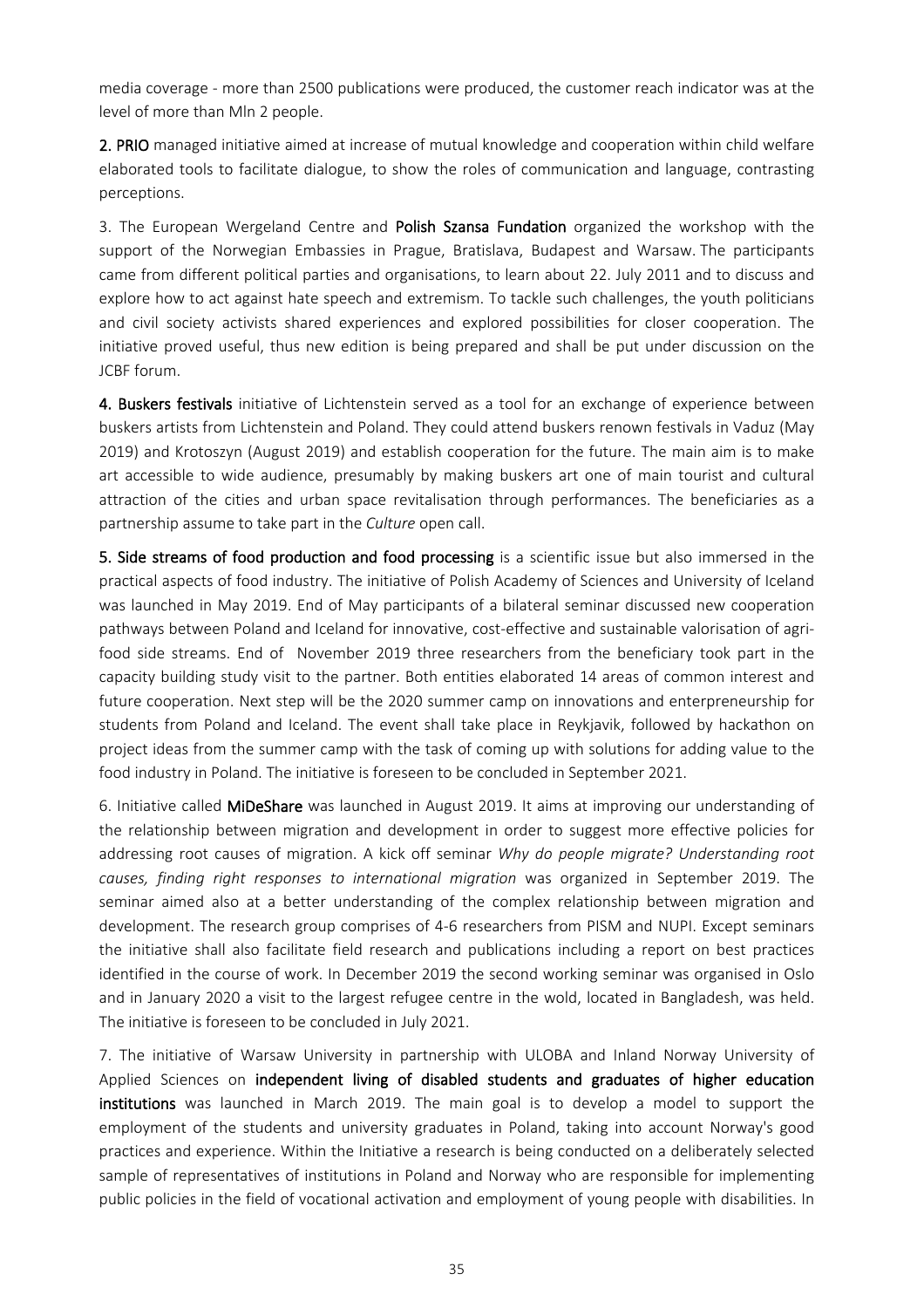September 2019 a study visit to Norway was held.. In February 2020 a research seminar was organised in Warsaw . The initiative is foreseen to be concluded in February 2022.

8. On the last day of September 2019 an agreement with the Police Headquarter was signed. Initiative was launched in October 2019. The aim of the project is to increase the ability of the Police Central Bureau of Investigation (CBŚP) to **combat organized crime**, mainly drugs related, through identification and elimination of differences between the activities of Polish and Icelandic Police, and law enforcement agencies of the Scandinavian countries, including the development of methods, instructions and tools to combat illegal laboratories drug. The Police Central Bureau of Investigation is co-operating with the Icelandic Police in a case concerning the neutralization of a criminal group operating in Iceland, Norway and other countries. Kick-off meeting in the beginning of February 2020 shall be followed by a 4-day training on general police issues in Iceland. The initiative is foreseen to be concluded end of 2020.

**9. Two newly approved initiatives are addressing children and youth.** Having enthusiastic reception of the **contest** performed in 2018, Polish Focal Point decided to take advantage of Bilateral Fund and invite high schools students to do a research on Polish impact on the Donors' states **(€ 150 000)**. Core part of the initiative is a contest for Polish youth (ca. 17-19 years old) on Polish input in Donor states economic development, technologies, culture, science and way of life. Young people from upper-primary schools in Poland shall be encouraged to find interesting people, testimonies, facts and opinions that will create a picture of Polish citizens contribution to Door states development. Their work should also be a lesson of bilateral relations translated to everyday life. Preparing a short movie is an opportunity to learn more on the Polish and Donor states history, culture, science, economy coexistence, contacts and/or cooperation between Poland and Donor states. Two most interesting works shall be awarded with a study visits to Norway. Other 2 Polish teams shall be awarded with study trip to the Polish city (probably Kraków) and spend inspiring time with their counterparts from Norway (Norwegian pupils shall be invited to Poland) and to discuss the bilateral cooperation at the workshop. DIKU assists in finding proper counterparts in Norway. Tender documentation is being designed to commence a procedure for the contractor.

10. FMO voiced also new idea on **Polish-Norwegian Literature Events for Children (€ 43 000)**. This shall be a pilot initiative aimed at increasing the knowledge of and interest for Polish culture, Polish children's literature and the Polish language in Norway. In order to engage the Polish community in Norway, beneficiary (House of Literature, Oslo) along with the partner (Polish School in Oslo) shall use children's literature both Polish and Norwegian. Primary target group is children from the Polish diaspora living in Norway and their parents. Secondary target group are Norwegian children and their parents. 10 literary events for children. There are works connected with preparing the agreement ongoing.

During the JCBF meeting in December 2019 Norwegian side initiated discussion on the second edition of the Utøya workshops and Solidarity exhibition on the occasion of this historical trade union 40th anniversary. The History Centre in Wrocław is working on the application for an updated exhibition from 2016, that could be on display end of August in Gdańsk and later travel to Norway.

The experience shows, that the Bilateral Fund managed by the NFP is an efficient tool of financing the initiatives of a strategic character, which cannot be implemented within the individual programme bilateral funds. It is perceived as a way of implementing the important for Poland and Donor states activities managed by the institutions outside the EEA and Norway grants framework (like POs, DPPs, PDP project partners) and it proved to be successful.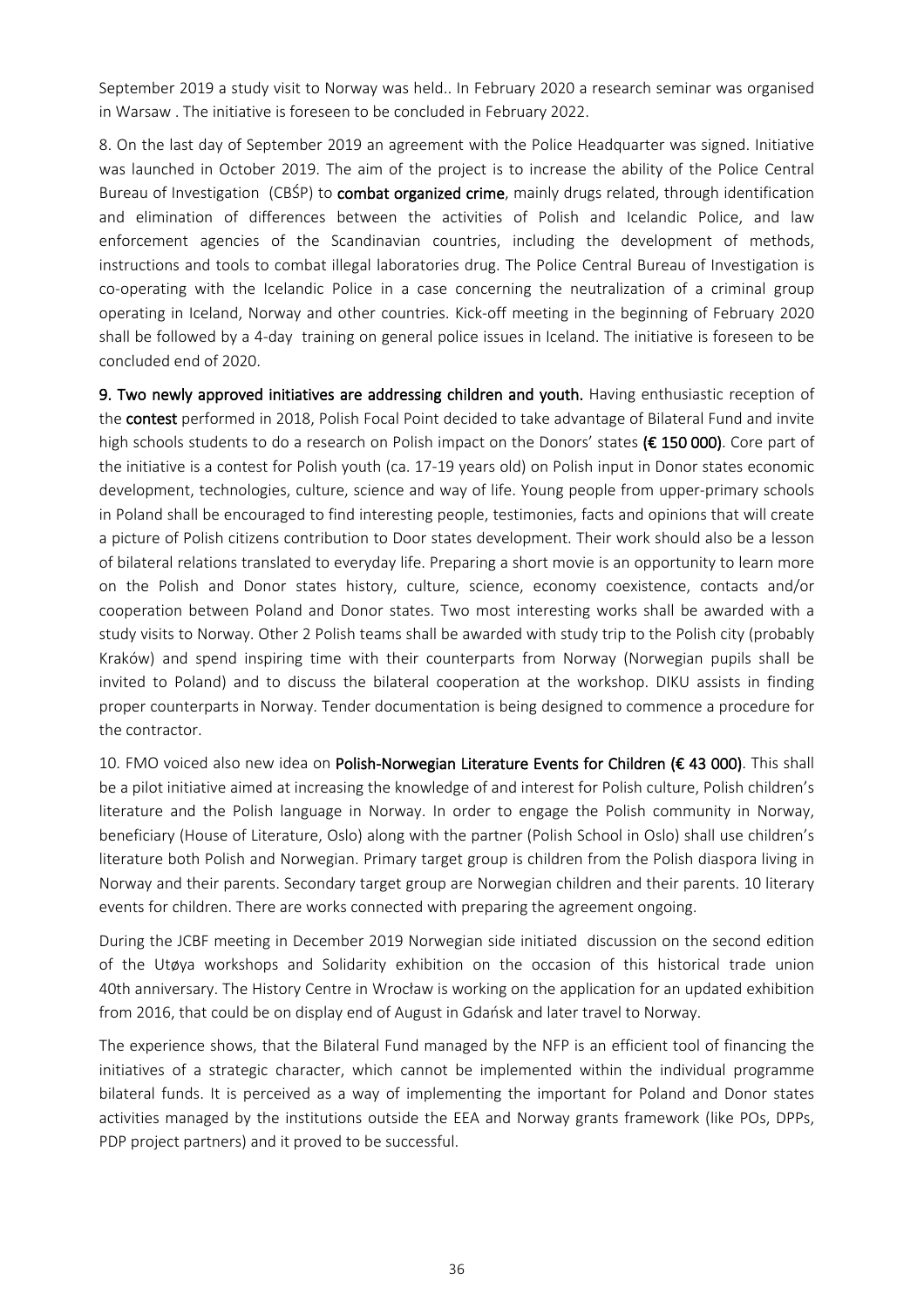#### **6. Management and implementation**

#### **a. Management and control systems (MCS)**

The description of the management and control system (MSC) at national level, accompanied by the audit opinion, was submitted to the FMO in June 2018. The confirmation regarding the compliance of the MCS with the requirements defined in Regulation was issued by the FMO in March 2019.

The development and assessment of the MCSs' descriptions at the level of approved programmes was completed for two programmes and in other is currently on-going. Descriptions of MCSs are gradually submitted to the NFP for approval within the deadlines set in the Regulation.

The description of MCS of Foundation for the Development of the Education System for the programme Education was submitted to the NFP in August 2019. The document required some adjustments and after incorporation of the NFP comments and preliminary approval the document was presented to the AA. On 31 October 2019, after audit mission, the AA confirmed that the implementation system of the programme Education complies with obligations resulting from the Regulations. The FMO was provided with this information on 4 November 2019.

Following the same procedure the MCS for Local development programme was accessed. The document was presented to the NFP at the end of September 2019. After few amendments based on the NFP's comments, the description of MCS was submitted to the AA in November 2019. Positive opinion was issued on 18 December 2019 and was shared with the FMO.

Assessment process of two MCS for *Basic Research* and *Applied Research* programmes is advanced and the finalisation is planned till the end of February 2020. Detailed schedule of the acceptance dates is presented below. It is also worth mentioning that the AA's opinion on document for the programme Culture is foreseen earlier, since the document already has been submitted to the AA for opinion.

| Programme                              | <b>MCS</b> assessment<br>process completion |
|----------------------------------------|---------------------------------------------|
| Research Basic                         | February 2020                               |
| Research Applied                       | February 2020                               |
| <b>Education</b>                       | November 2019                               |
| Local Development                      | December 2019                               |
| Environment, Energy and Climate Change | September 2020                              |
| Culture                                | June 2020                                   |
| Business Development and Innovation    | May 2020                                    |
| Health                                 | June 2020                                   |
| Justice                                | not defined yet                             |
| Home affairs                           | June 2020                                   |

## **b. Complaints**

The NFP received one complaint from the potential applicant. The subject of the complaint was the prolonged response time to question concerning the call. After the intervention of the NFP the potential applicant received an answer from the PO. The PO explained that normally the questions are answered on a daily basis by the PO call centre and through e-mails. If the questions are complex and require further consultation with experts, the answer time may be longer.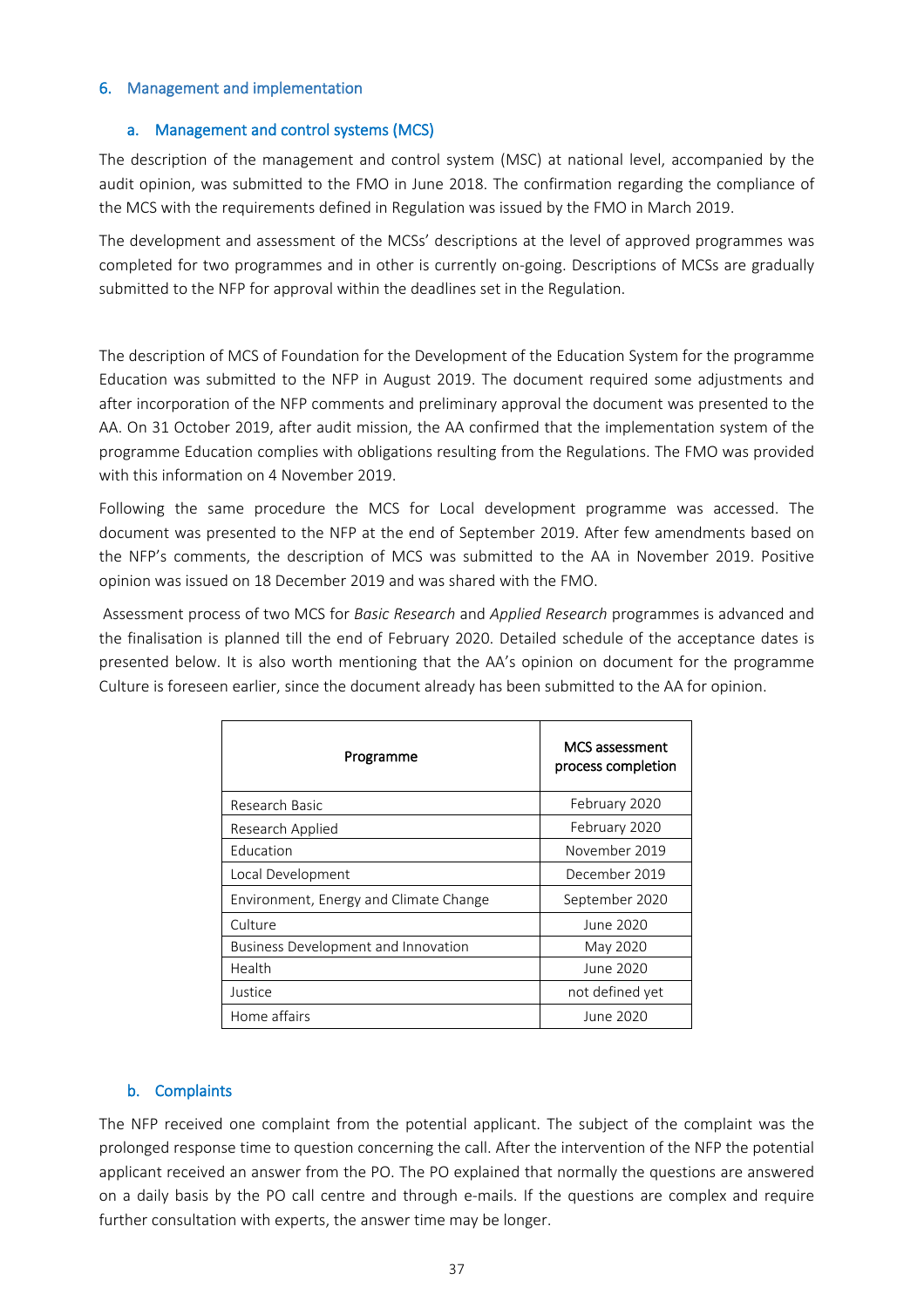#### **c. Irregularities**

There were no irregularities found in 2019 in Programmes signed in the framework of EEA and Norwegian Financial Mechanisms 2014-2021.

The launching of irregularities reporting process via GrACE is awaiting.

#### **d. Audit**

Only audit missions connected with the assessment of MCSs were conducted by the AA in 2019. As mentioned above two audits were completed with positive opinion. The next two are on-going and soon should be completed. No audit of operation has been carried out so far.

The audit strategy will be prepared by the AA after acceptance of the Justice programme which is the last one awaiting the finalization of approval process.

## **7. Communication**

The Communication Strategy for the EEA and Norway Grants 2014-2021 in Poland was approved by the FMO on March 12, 2019. The aim of the Strategy is to raise awareness of the existence of the EEA and Norway Grants, their implementation and results, as well as their overall impact on the reduction of social and economic disparities.

As envisaged in the Communication Strategy, in the first stage of the implementation of the EEA and Norway Grants 2014-2021 the communication focused mainly on informing about the Grants, their objectives, new funding opportunities, promoting bilateral cooperation with entities from Iceland, Liechtenstein and Norway, as well as presenting good practices resulting from projects implemented in the second funding period.

In 2019 there were many occasions to celebrate, including the 25th anniversary of the European Economic Area Agreement and the establishment of the EEA and Norway Grants. This was also the year of the 100th anniversary of diplomatic relations of Poland with Norway and with Liechtenstein and 300th anniversary of establishing the Principality of Liechtenstein. The NFP highlighted this messages in its communication endeavours in 2019.

The NFP carried out several large-scale promotional activities with the aim to raise awareness of the EEA and Norway Grants among Polish society. In accordance with the provisions of the Annex 3 to the Regulations, the NFP organised a major launching event of the EEA and Norway Grants 2014-2021, publicising the assistance from the Donor States, presenting the objectives of the Grants, the programme areas and the possibilities for support and encouraging cooperation with entities from Iceland, Liechtenstein and Norway. The launching conference, held on 12 September 2019 in Warsaw, gathered approx. 250 participants, representatives of the institutions involved in implementation of the Grants in Poland and in the Donor States, including the Norwegian Ministry of Foreign Affairs and the FMO. The event was also an occasion to sign by the Minister of Investment and Economic Development Jerzy Kwieciński and the Ambassador of the Kingdom of Norway in Poland, Olav Myklebust the agreements for new programmes - Culture, Home Affairs, Health, Business Development and Innovation. An animated film, presenting the EEA and Norway Grants and supported programmes, was produced for the promotional purpose and presented during the conference.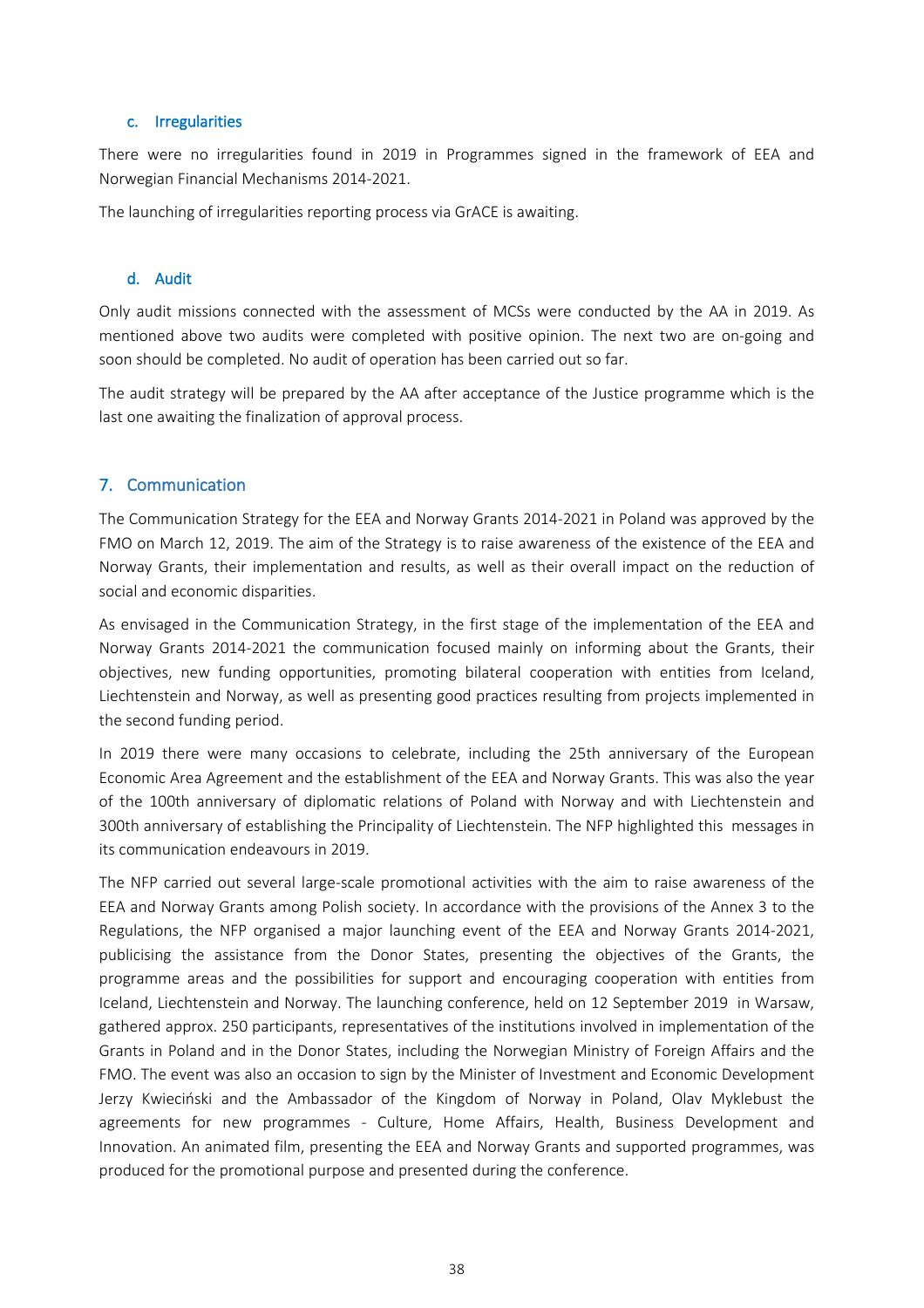The event was preceded by a concert on the occasion of the launching of the EEA and Norway Grants in Poland, on 11 September 2019 at Witold Lutosławski Concert Studio in Warsaw. The concert, performed by the Polish Radio Orchestra, together with Alexander Gadjiev, a talented pianist from the International Academy of Music in Liechtenstein, was an expression of cultural cooperation between Poland and the Donor States. The masterpieces of Stanisław Moniuszko, as well as composers from Iceland (Jón Leifs), Liechtenstein (Josef Gabriel Rheinberger) and Norway (Edvard Grieg) were performed at the event. The concert was widely promoted and a number of tickets were distributed through a competition on the air of the Polish Radio and online at the Grants's profile on Facebook. The concert is still available on the Polish Radio website.

# [\(https://polskieradio24.pl/5/3/Artykul/2366920,III-Edycja-Funduszy-norweskich-i-EOG-Koncert](https://polskieradio24.pl/5/3/Artykul/2366920,III-Edycja-Funduszy-norweskich-i-EOG-Koncert-inauguracyjny)[inauguracyjny](https://polskieradio24.pl/5/3/Artykul/2366920,III-Edycja-Funduszy-norweskich-i-EOG-Koncert-inauguracyjny)).

Following the success in two previous years, the NFP organised a wide-range promotion of the EEA and Norway Grants during the 19th New Horizons International Film Festival in Wrocław. The Festival, with over 100,000 spectators each year, is the most visited event of such a type in Poland. The Oslo/Reykjavík section, presenting the achievements of the contemporary cinema from Norway and Iceland, was organized as part of the Festival. The event ensured the visibility of the logo and the slogan of the of the EEA and Norway Grants in the whole visual setting of the festival (e.g. in the festival spot broadcasted before the festival screenings, in promotional materials, on the festival website www.nowehoryzonty.pl, in the festival newsletter sent out to over 40,000 subscribers, in an outdoor, internet, press, radio and TV campaign). The event, reaching a wide audience, contributed to increasing the general public's awareness of the role of the Donor States in reducing social and economic disparities and of their cooperation with Poland.

The objectives and results of the EEA and Norway Grants were widely promoted through various mass media. A series of TV spots highlighting the impact of the Grants in the areas such as culture, environment and energy were produced and aired on Discovery Channel and National Geographic Channel. Moreover, an audition on the Grants was broadcasted on the Polish Radio. In addition, in the first months of the year, the NFP continued to publish promotional press articles in an InterCity onboard magazine "The Journey" an on board magazine of the Polish State Railways with monthly edition of 35 000 copies and number of readers per month of about 1,5 million, available also online on PKP Intercity website. The articles focused on the effects of the selected projects supported in the previous funding period of the EEA and Norway Grants.

In 2019 The NFP focused also on developing online communication, including the use of social media, in line with the Communication Strategy and the requirements of the Donors. A new website and a Facebook profile of the EEA and Norway Grants were created. The Facebook profile, with 124 posts published within 7 months (June – December 2019) and with 2025 followers in at the end of 2019, proved to be an effective tool to reach a wider audience. The content posted, as well as the competitions organised on the Grants' Facebook profile, were highly popular, contributing to promotion of the Grants and supporting the #EEAchdropcounts campaign (commissioned by the FMO in 2019). Regardless of the above, in 2019 the NFP was performing its informational duties (via responding to email and phone inquiries or parliamentary interpellations).

2019 was a very successful year also for the Programme Operators. Most of the programme agreements were finalised. Signing ceremonies of the programme agreements were accompanied by press conferences. The events, promoted i.a. via the Ministry's Facebook and Twitter, attracted quite significant media attention.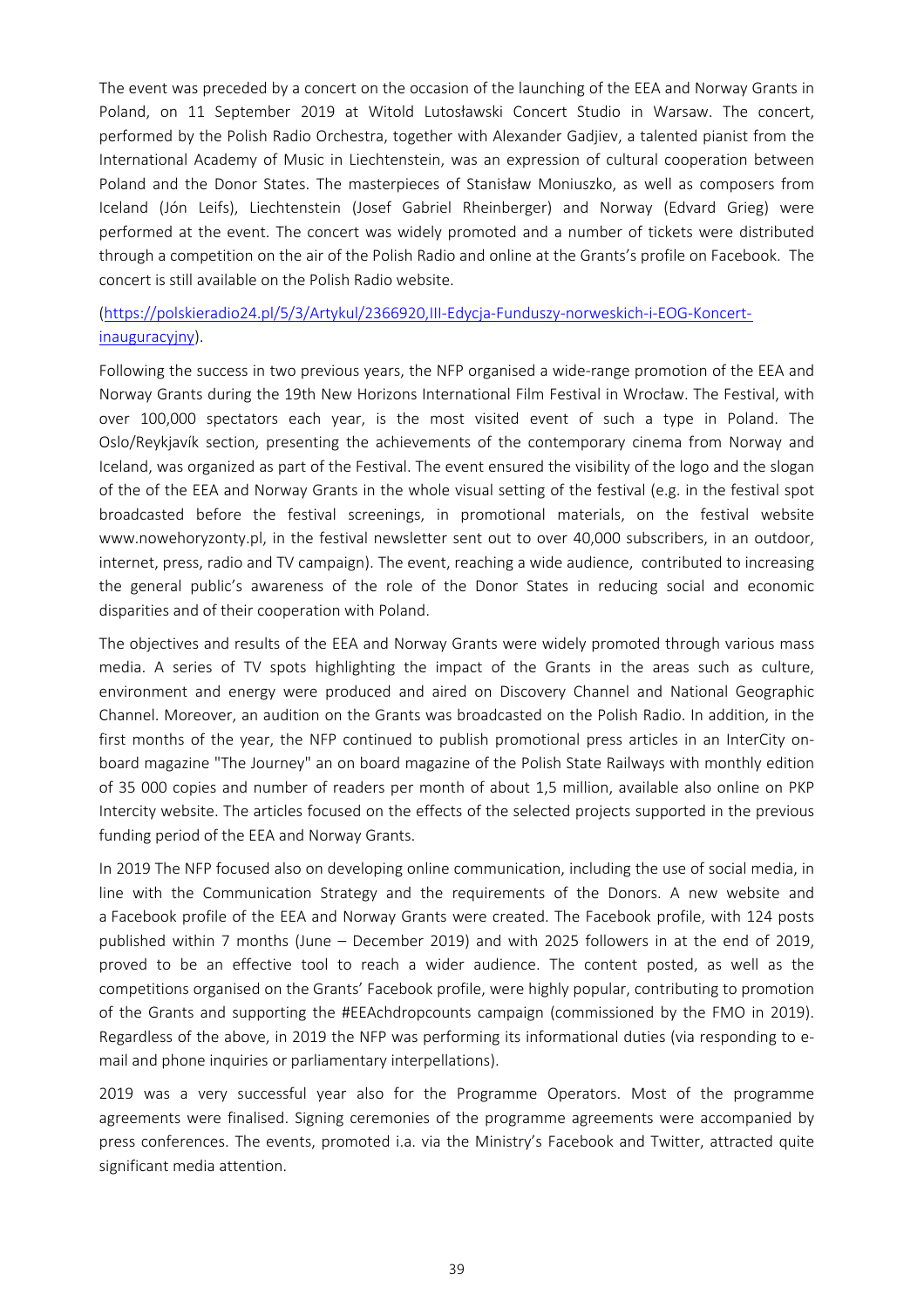In order to ensure efficient functioning of the network of the Programme Operators and to increase their capacity to perform information and promotion activities, the NFP organised a communication workshop. The workshop focusing on effective online communication, with the participation of the FMO representatives, was held on October 24-25, 2019 in Krakow and gathered 25 participants. It was preceded by another communication workshop organised by the FMO for the NFPs from all beneficiary states.

In 2020 the NFP would like to focus on promoting the EEA and Norway Grants, providing information on new financing opportunities and the calls for proposals, as well as encouraging cooperation with entities from Iceland, Liechtenstein and Norway. The key communication activities in 2020 will cover in particular: (1) media campaign promoting the EEA and Norway Grants 2014-2021 in Poland (internet, press, radio and TV campaign); (2) graffiti in Warsaw – made using an air-purifying paints; (3) coorganization of a concert of a Norwegian or Icelandic artist or a meeting with Norwegian or Icelandic author during a book fair / festival; (4) promoting the Grants at the event celebrating the International Children's Day, organised by the Chancellery of the Prime Minister; (5) promoting the EEA and Norway Grants during the 20th New Horizons International Film Festival in Wrocław; (6) production of puzzles popularizing the knowledge on the results of selected projects implemented under the 2<sup>nd</sup> programming period of EEA and Norway Grants; (7) communication workshop for Programme Operators.

#### **8. Monitoring and evaluation**

#### **a. Monitoring**

Due to the early stage of the programmes implementation in 2019 the NFP did not conducted formal monitoring activities (such as on-site visits). However , the NFP is in constant contact with POs and analyses progress of each program on the daily basis. Additionally, the CA looks over programmes' advancement in context of reported expenditures. According to a monitoring plan of the NFP the first monitoring visits are foreseen in the 2<sup>nd</sup> quarter of 2020.

#### **b. Evaluation**

In case of *Justice* programme, the FMO commissioned an external audit of the predefined project on the pilot rehabilitation complexes for inmates (PDP1). Ecorys Polska conducted the audit at the turn of December 2019 and January 2020. The auditors confirmed that the project is justified, necessary and well prepared. Furthermore, the willingness to initiate further actions is visible and the signature of the agreement will enable the authorities to proceed. The need to start the project quickly was underlined during the audit as of primary importance for successful project implementation within an already tight timeline. Budget clarifications in respond to the report findings were presented to the Donors in February 2020.

Next evaluation is planned only for 2021 in Education.

#### **9. Issues for the annual meeting**

#### COVID-19 crisis

The legal framework of EEA and Norway Grants needs to be revised to counteract the coronavirus world global crisis. The instruments and ways of facilitation of both programmes and project implementation needs to be discussed at AM. The necessary modifications of a legal framework on EEA and Norway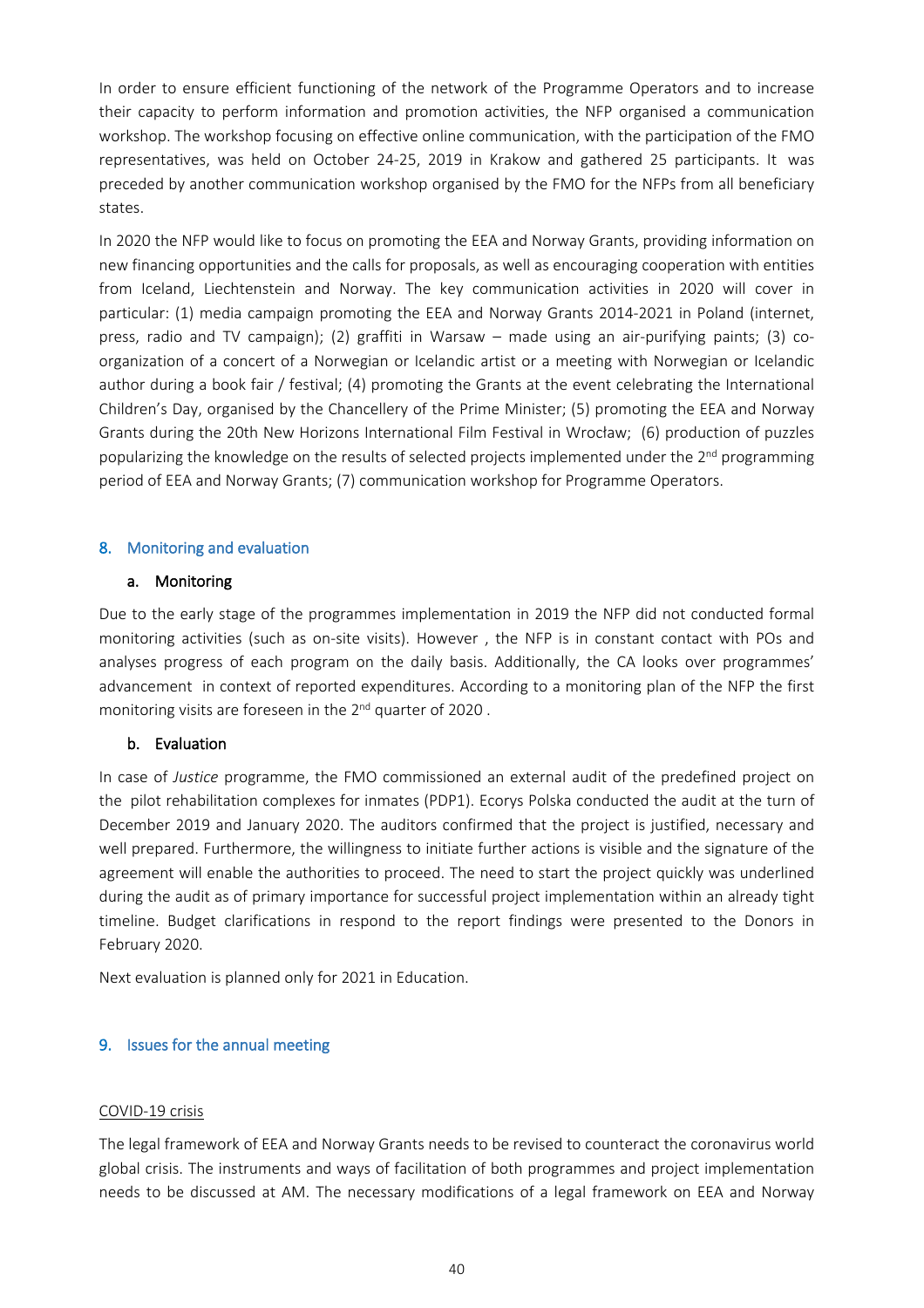Grants should be analysed, including the revision of the Regulations (if not decided before). The issue of the extension of the eligibility period is here crucial.

The similar actions are being undertaken within the EU funds.

## MTR and the allocation of the reserve

According to the Regulation Art 1.11 Polish Focal Point shall submit to the Donor states a proposal on the allocation of the reserve set aside within the framework of the EEA Financial Mechanism 2014-2021, either in the form of a new programme or as an addition to an existing programme or programmes. Initial proposal shall be discussed during the Annual Meeting in June 2020.

The reserve can be used as instrument of mitigation measures towards coronavirus crisis. The issue is now being analysed on both – the Polish and the Norwegian side - and the decisions shall be made as soon as possible, preferably before Annual Meeting.

## PA finalisation

In case of not signing the PA to Justice before AM – the issue of risk management in case of this programme is to be discussed.

*Justice* remains the most challenging programme.

# The cooperation

The Focal Point considers it good practice and highly recommends that common workshops for POs and Focal Point continue. It clarified many issues, gave valuable feedback on the outstanding ones to the Donors side and provided platform of cooperation.

The GRACE functionalities needs to be widened – an access for NFP to calls, PLIs and other reports to make the best use of the database. An access to documents in GRACE that are being processed at the moment by FMO (after submission by NFP) is much welcomed.

## Bilateral Fund

The JCBF meeting is planned in ahead of AM. The discussion will be continued, if needed.